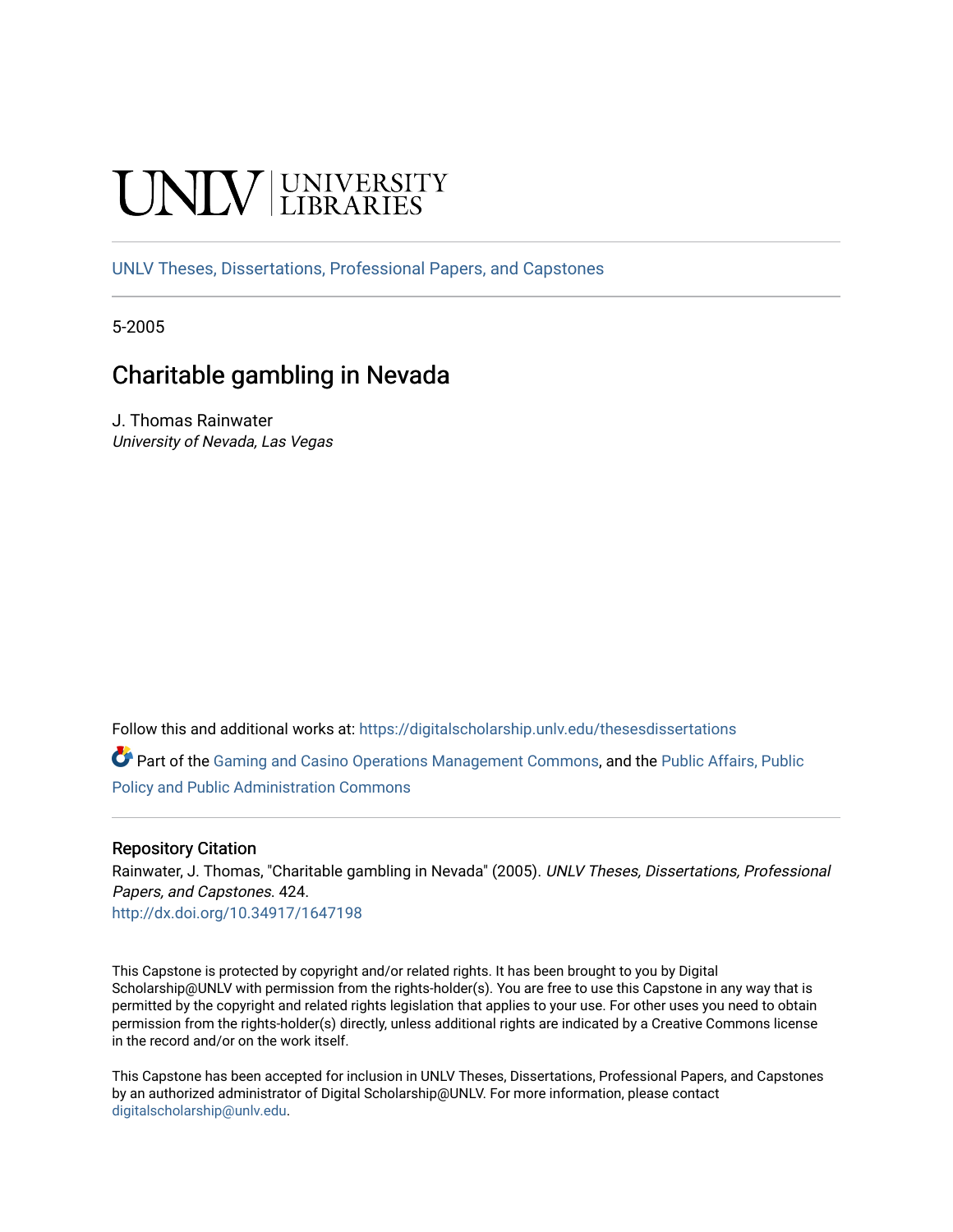# CHARITABLE GAMBLING IN NEVADA

Presented by:

J. Thomas Rainwater

Bachelor of Arts University of Nevada, Las Vegas 1999

A Professional Paper submitted in partial fulfillment of the requirements for the degree of

> Master of Public Administration Department of Public Administration Greenspun College of Urban Affairs

Graduate College University of Nevada, Las Vegas May 2005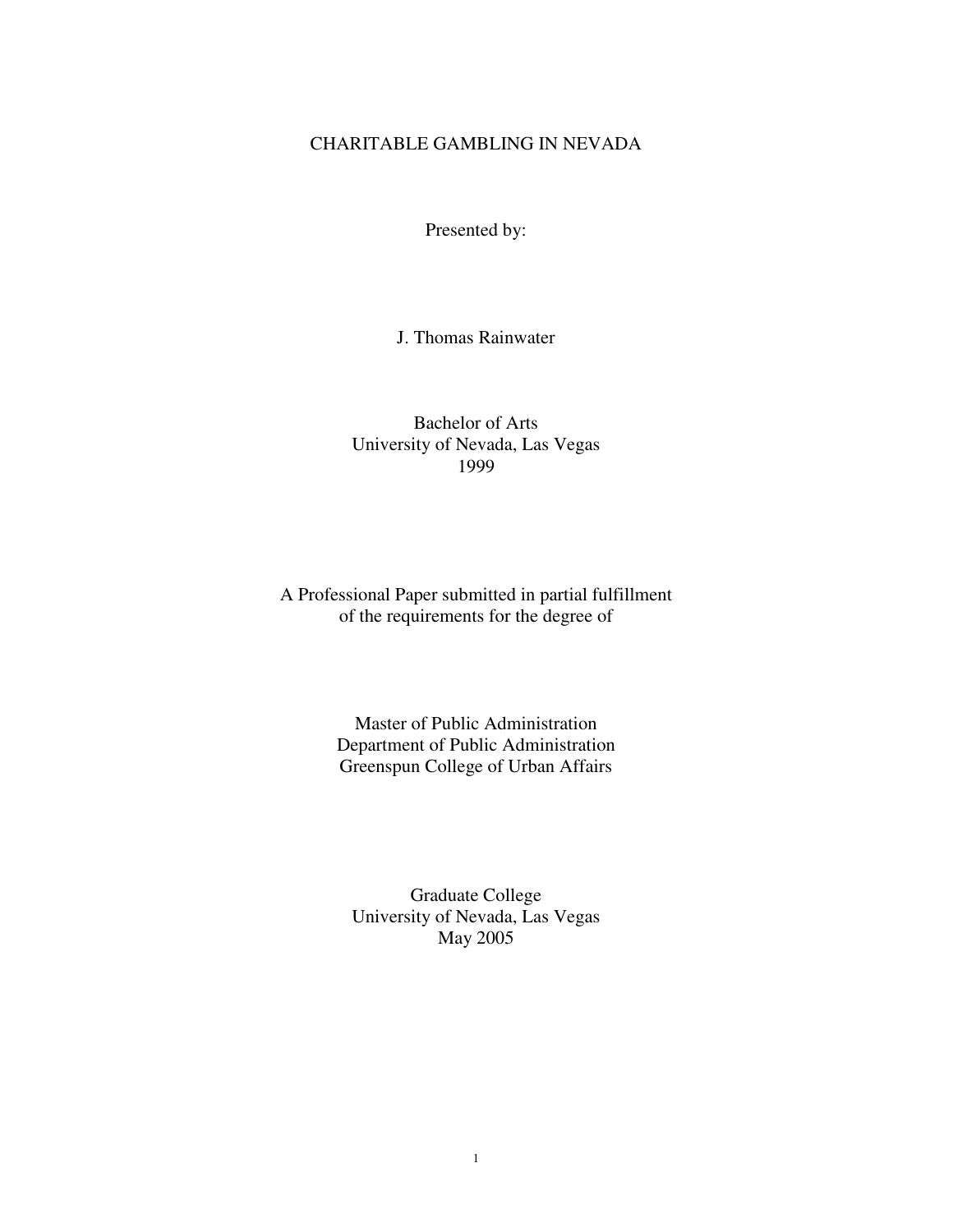# TABLE OF CONTENTS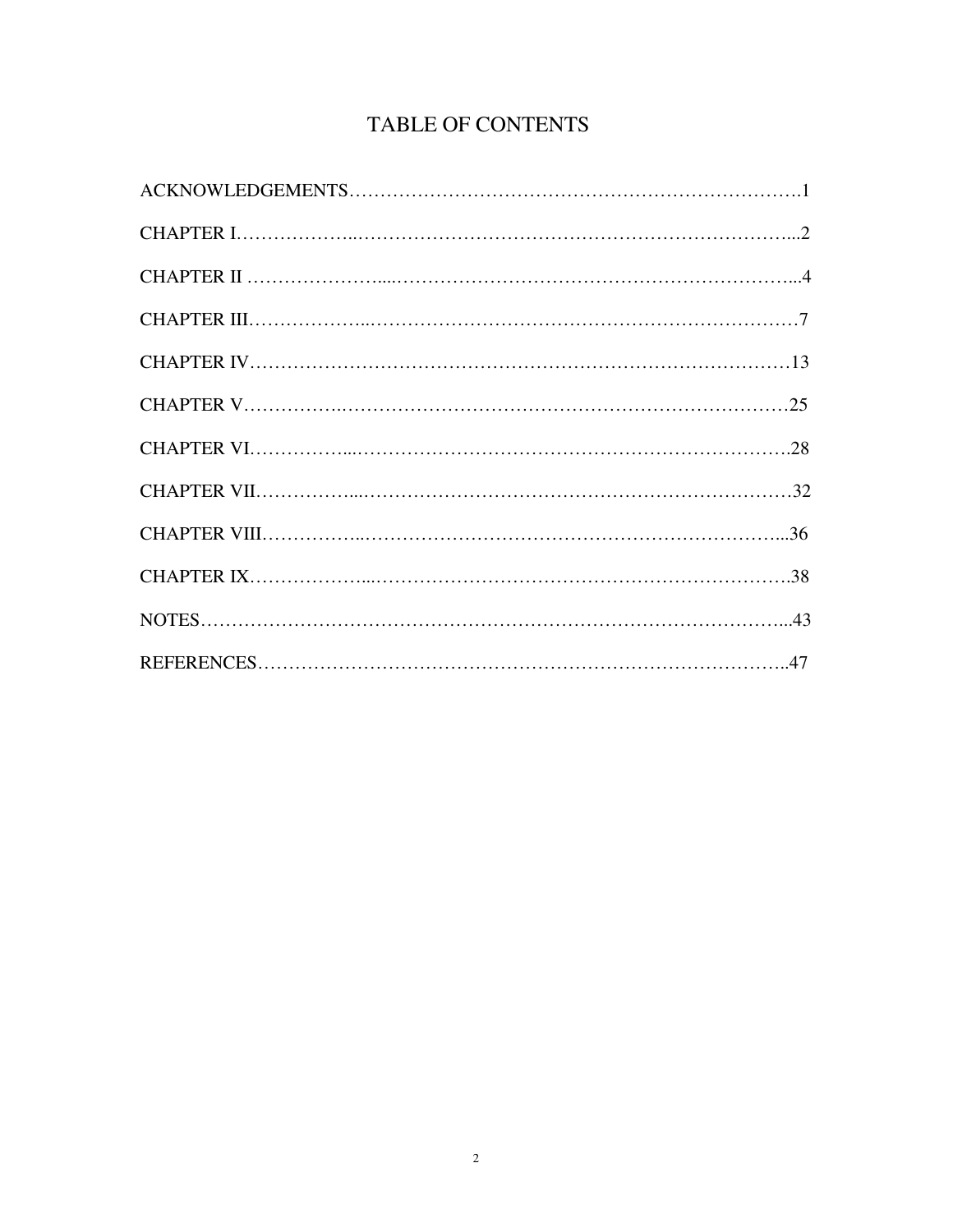# **ACKNOWLEDGEMENTS**

First and foremost, I give all thanks, glory, and honor to my Lord and Savior Jesus Christ, who has given me the talent, ability and skill to persevere and finish this race which He has set before me.

I would like to thank Dr. Thompson, my Committee Chair, for his time, efforts, and unique insight into the direction and completion of this study. His efforts are greatly appreciated.

For my Committee Members, Dr. Lukemeyer, Dr. Sutton, and Dr. Chung, I extend sincere thanks for their willingness to serve, taking time away from their already full schedule to help me complete this study.

To my wife and three children, Daddy will now be able to spend the kind of time and energy with you I have wanted to for so long. Thank you for putting up with me during this journey. I'm home now.

My friend Jim Hein- I thank you for making a way for me to complete this milestone in my life. While I did not know you when the journey began, I shall not forget you now that it is finished.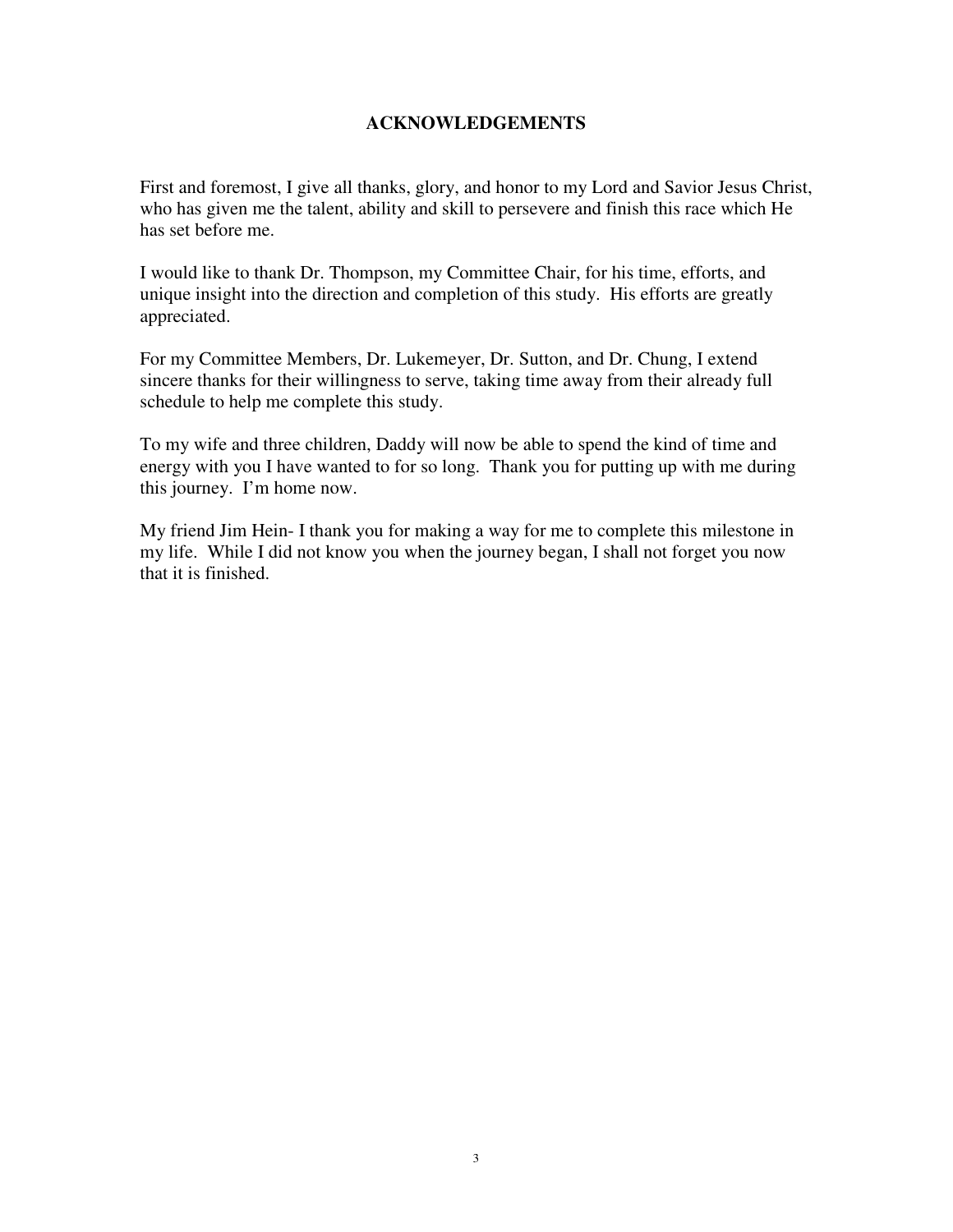#### **CHAPTER I**

#### **INTRODUCTION**

 This is an exploratory study about charitable gambling in Nevada. In the 1990 General Election, the voters of Nevada passed Question 2, which amended the Nevada State Constitution to allow lotteries to be operated by charitable organizations for fundraising purposes.<sup>1</sup> Up to this point in time, lotteries of all kinds were banned by the Nevada Constitution since its passage in 1864, during Nevada's first legislative session. Following the 1990 General Election, the Nevada Legislature approved Assembly Bill (A.B.) 449 in 1991 which enacted by statute the parameters for operating a charitable lottery.

The primary forms of charitable gambling in Nevada are lotteries, bingo, and the occasional "Las Vegas Nights" where table games like twenty-one and poker are used to raise money. However, this last one is not used very often and is only mentioned briefly in this study. The primary focus of this study deals with charitable lotteries and charitable bingo.

Attempts to repeal the lottery prohibition in the Nevada Constitution did not have charitable origins. Lotteries were first attempted to be legalized in their own right before charitable intentions were attached. Even still with the word "charitable" attached, several attempts were made before it was passed into law. Once lotteries became legal for charitable purposes, bingo was likewise passed two years later in the 1993 Legislative session. It is the purpose of this study to examine charitable gambling in Nevada. Due to the close connection between charitable lotteries and lotteries for profit, both will be discussed. This study is *not* an examination of the motivations of non-profit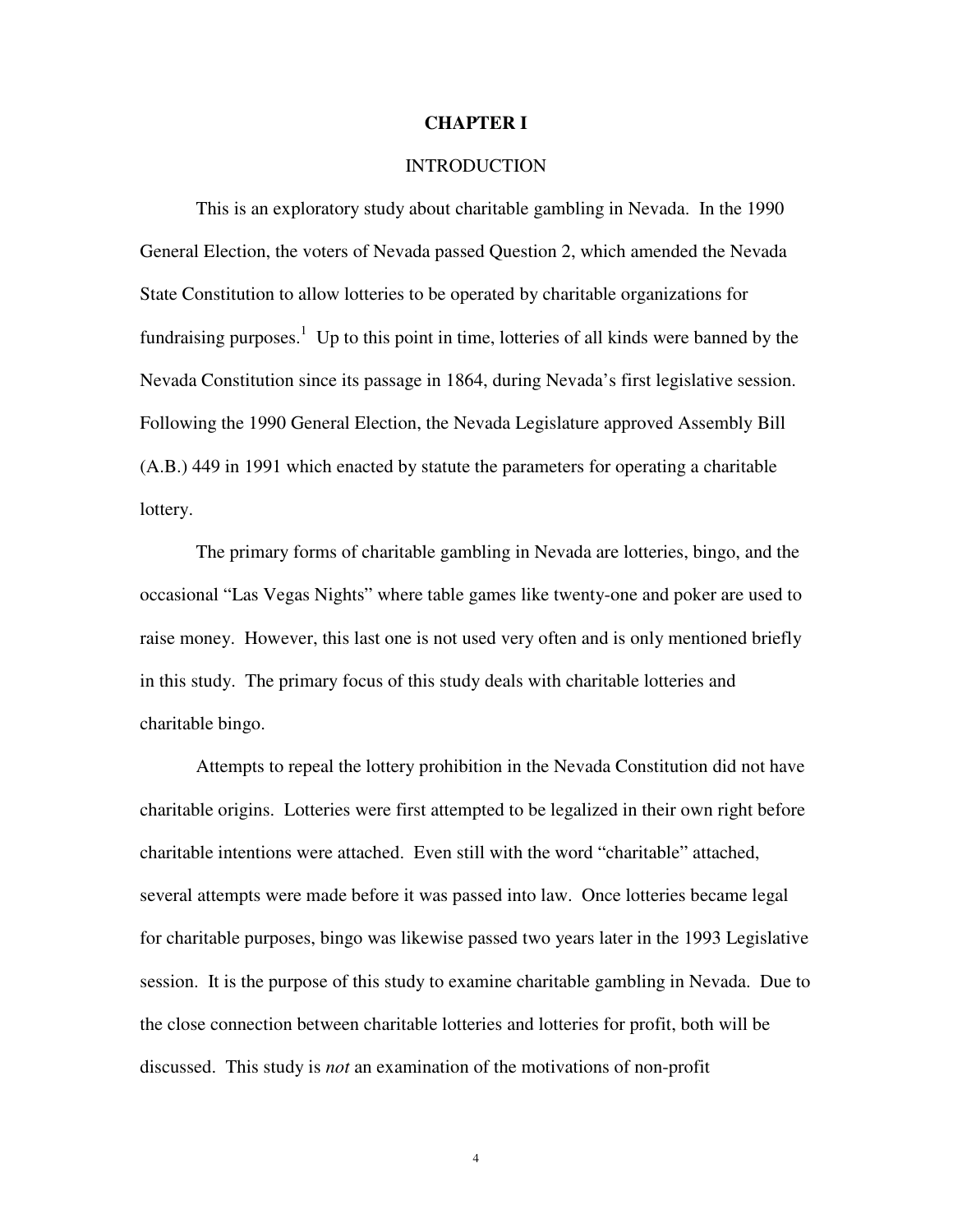organizations, their organizational structure, or their fundraising policies. Nor does this study focus on the moral and ethical viewpoints of charitable gambling, though it will be touched on in Chapter V.

First, to be presented in Chapter II will be a brief synopsis of lotteries in the United States, followed with Nevada's legalization of gambling and its dealings with lotteries. Next to be discussed will be the numerous attempts by the Nevada Legislature and private parties to legalize lotteries in this state in Chapter III. Chapter IV will discuss the statutes themselves that legalized charitable lotteries and bingo. The fifth chapter will look at the pros and cons surrounding lotteries. Chapter VI will look at some of the issues that Nevada must address when considering lotteries, including the gaming industry's strongest objections to instituting a state lottery. The statistics gathered regarding Nevada's charitable gambling will comprise Chapter VII. This study will conclude with Chapters VIII and IX, discussing this study's conclusions and recommendations respectively.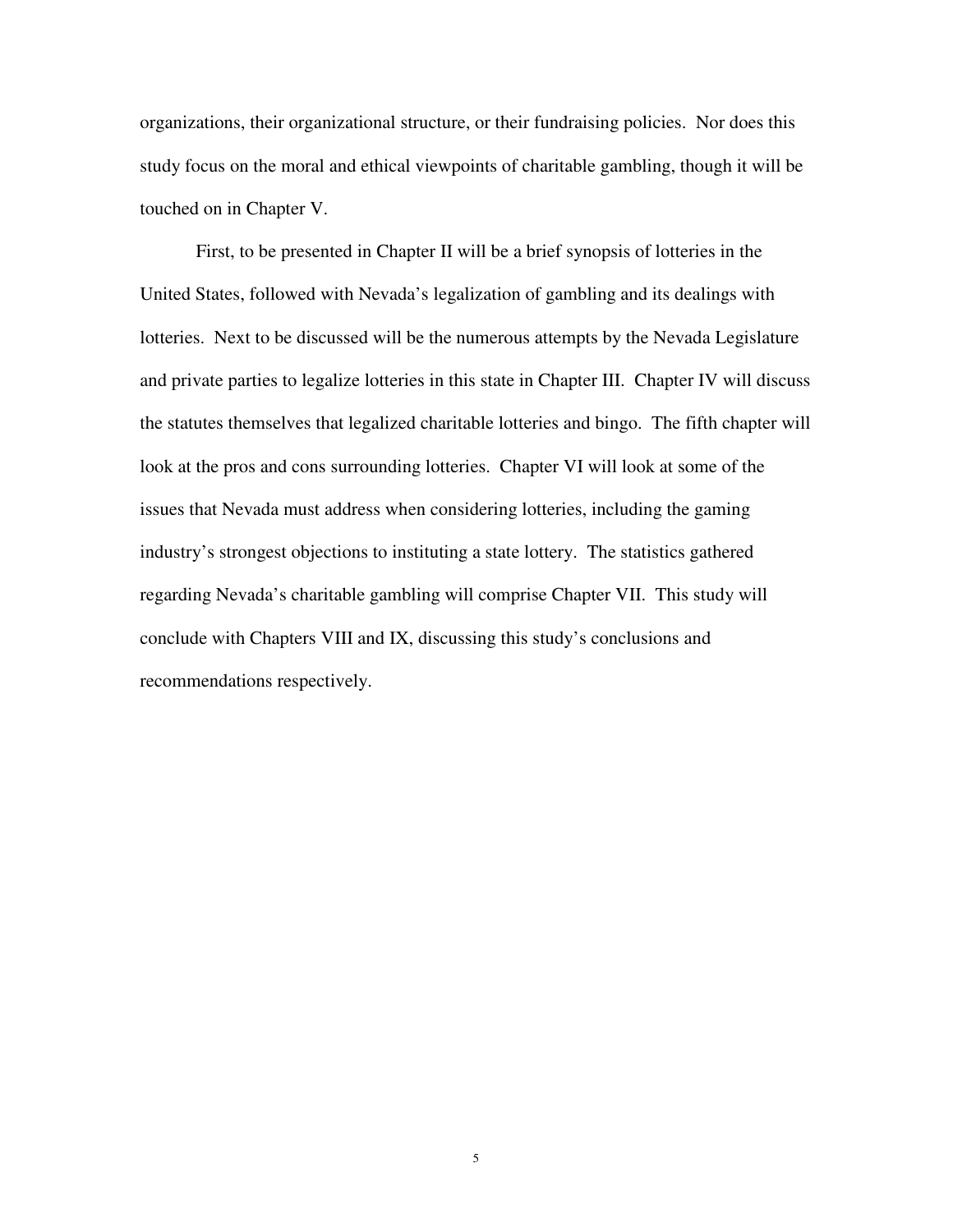#### **CHAPTER II**

#### LOTTERY HISTORY

#### National Lottery History

 Lotteries have been a part of the national framework since colonial times. All thirteen original states used lotteries as a means of raising revenue. Virginia itself was originally financed by lotteries in England. Our oldest, and some say most prestigious, universities raised money, using lotteries. Harvard, Yale, Columbia, and Pennsylvania, just to name a few. As of 1832, sixty-six million dollars were raised through more than four hundred lotteries in only eight states. This was equivalent to five times the entire expenditures for the entire federal government that year.<sup>1</sup>

 However, lotteries did not have a "blank check" with which to continue. While lottery management companies were among some of the largest businesses in the early nineteenth century, a healthy economy, coupled with corruption within the industry led to the steady decline of legal lotteries by the  $1820s$ .<sup>2</sup>

 The coup de grace came in the 1880s with the Louisiana lottery scandal. Greed and corruption were so rampant that it gained national attention and outrage. What began as fund raising events for specific projects turned into "mail fraud and criminal interstate commerce." By 1894, thirty-six states had anti-lottery language in their state constitutions, and the tide began to turn against gambling.<sup>2</sup>

#### Nevada's Lottery and Gambling History

Nevada's gambling history can be traced back to the Territorial Legislature in 1861. This legislature banned all types of gambling, including lotteries at this time with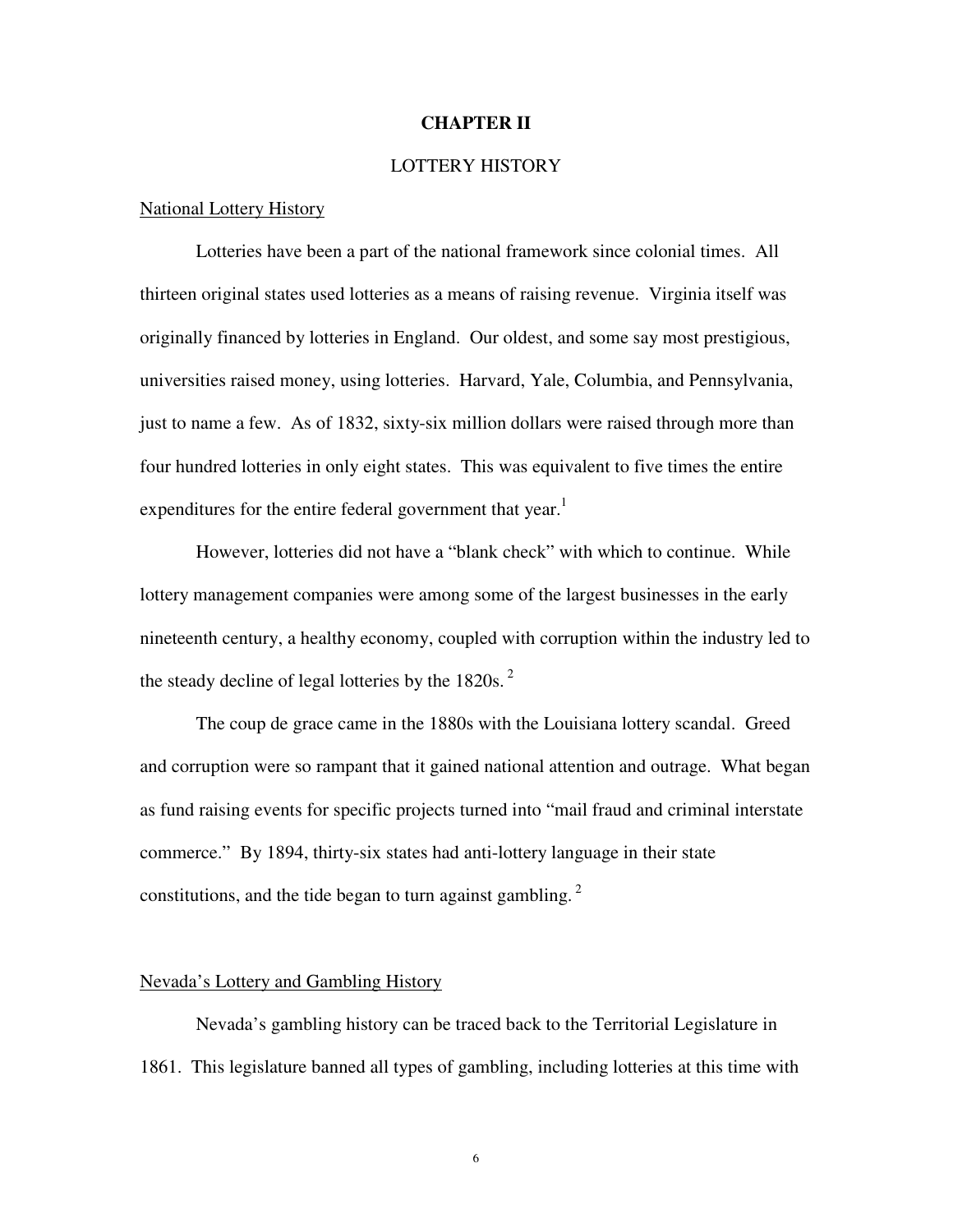violations resulting in a felony conviction of two years with the possibility of a \$5000 fine. This constitutional ban is a bit of a mystery. When the documents detailing the debates concerning the Nevada Constitution are examined, there is no record of any debates involving lotteries. When the provision was introduced, it was passed without any special attention.<sup>3</sup> With the first State Legislature in 1864 gambling was again banned by constitutional prohibition, however penalties were reduced from felonies to misdemeanors resulting in \$100 - \$500 fines or one to six months in jail. Lotteries were included as a form of gambling. It was not until 1869 that gambling was legalized, but the law prohibited persons under seventeen years old from participating. Lotteries were not legalized at this time.<sup>3</sup>

The tide of gambling prohibition returned in 1909. Penalties were again instituted as felonies with sentences between one and five years in prison. In 1915 the law was revised to allow poker, five hundred, solo, and whist within a gaming establishment, as well as para mutuel betting on horse racing. Gambling returned in full force in Nevada in 1931.<sup>3</sup> Once again lotteries were never brought up for discussion; thus leaving the constitutional ban on lotteries in place until 1987 when a bill was introduced and passed in the Nevada Legislature, and passed again in 1989. The only obstacle left was to put the issue on the ballot in the 1990 General Election. It appeared in the election as Question 2 on the ballot and passed with a total of 184,132 votes cast in its favor, accounting for fifty-nine percent of the vote. $4$  As hoped by its proponents, the voters in this election passed it and the constitutional ban on lotteries had been amended to allow charities and nonprofits to hold lotteries and use net proceeds towards their charitable activities. In the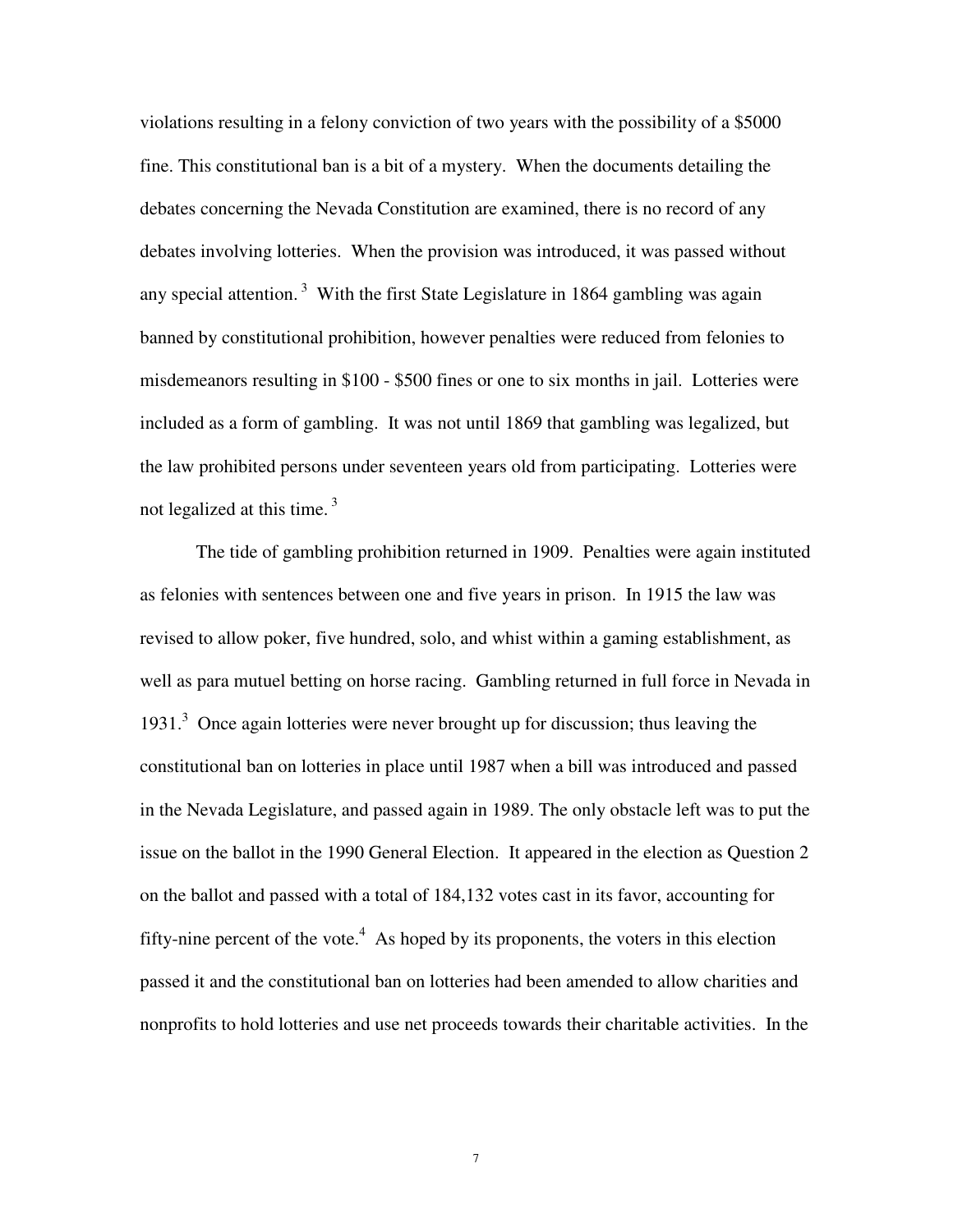1991 legislative session, the Nevada legislature codified into law the parameters by which a charity may hold a lottery.<sup>5</sup>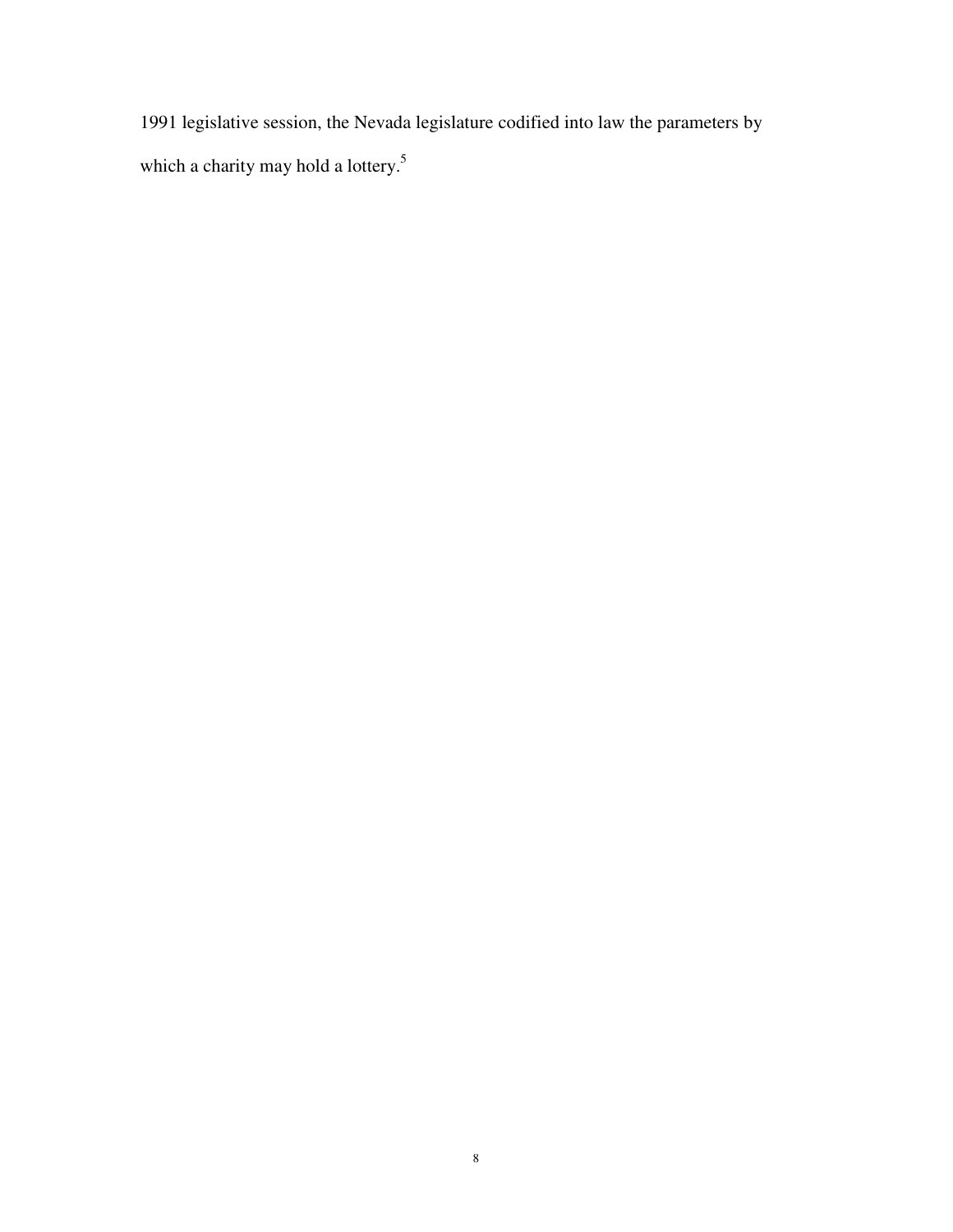#### **CHAPTER III**

#### LEGAL HISTORY

The 1989 amendment to the Nevada Constitution was not the first attempt to remove the lottery prohibition. When Nevada tried to institute lotteries in the 1960's, opposition came from the gaming industry. The gaming industry expressed their fears that the federal government would get involved and interfere with state matters. This interference would come from an 1890 federal statute, which prohibited interstate mailing of lottery tickets.<sup>1</sup>

 In 1974, Congress passed legislation on the last day of the session, which permitted the transportation, mailing and broadcasting of advertising, information and materials regarding a state lottery on an intrastate basis. Equipment and tickets that are used in a state with a state-sponsored lottery were also exempted from the prohibition against transportation of wagering paraphernalia. With the passage of this federal legislation, much of the interference by federal authorities had been eliminated.<sup>2</sup>

 After the 1864 Constitutional prohibition on lottery, there were only two attempts to circumvent the law before the 1960s. In 1887, the Nevada Legislature passed a bill, which authorized the formation of a lottery corporation, but Governor Stevenson vetoed the legislation based on constitutional grounds. The second challenge to the lottery prohibition came in 1899 when the Legislature passed a proposed constitutional amendment to legalize lotteries. However, the proposal was defeated in the next legislative session before being sent to the voters. This due to the fact that many of the legislators ran on an anti-lottery platform. The press also played a role as newspaper editorials spoke out against the legislation on the immorality of lotteries.<sup>1</sup>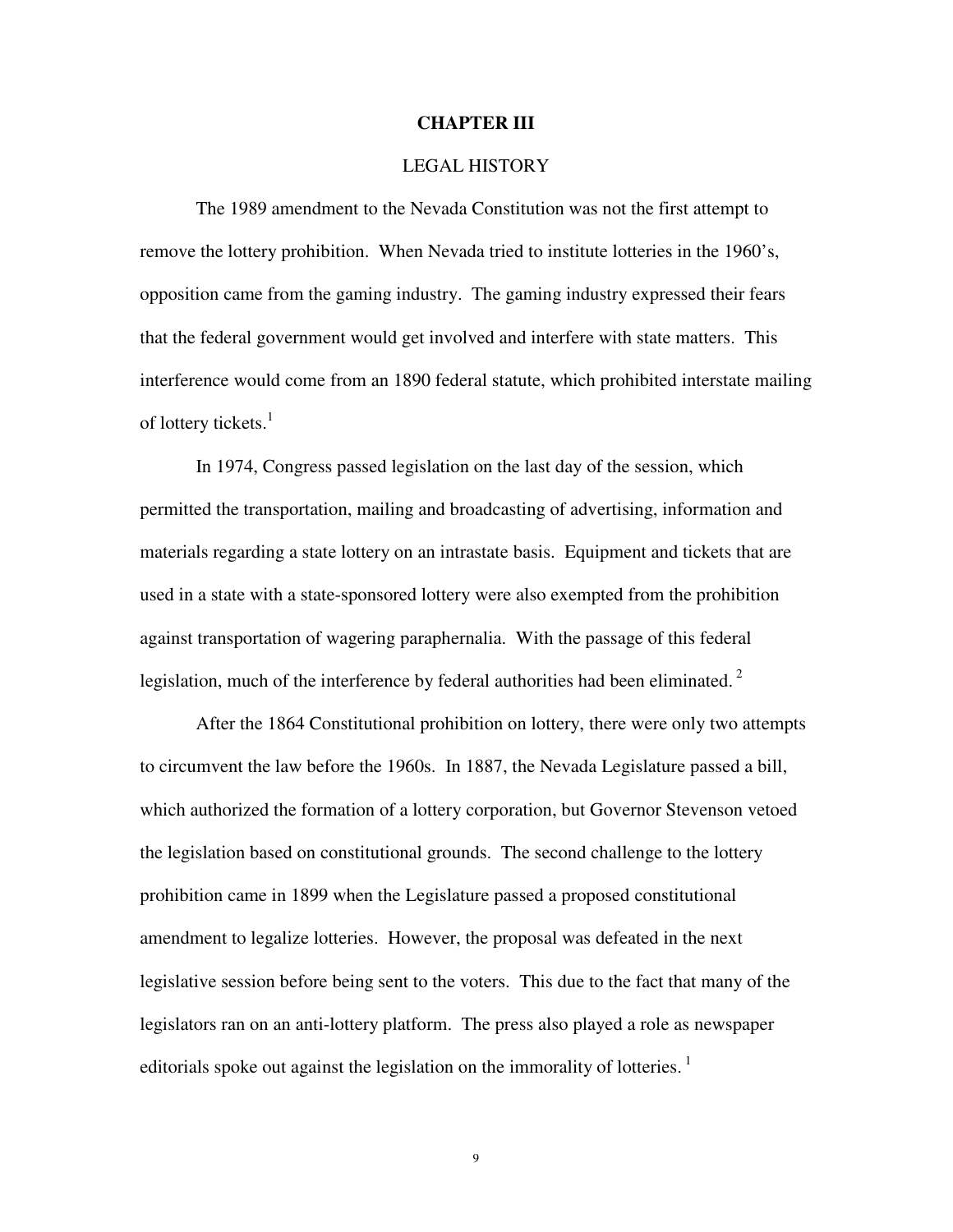Everything regarding lotteries pretty much remained silent until 1965 when a lottery management corporation moved to Nevada.<sup>1</sup> Nevada Sweepstakes Inc. gathered more than 18,000 signatures, in order to put the measure on the ballot in 1968 as Proposition  $4<sup>3</sup>$ . The voters of Nevada firmly and without question defeat this proposed amendment by more than a three to one margin. Over 130,000 votes were cast on Proposition 4 with more than 100,000 votes cast to defeat the measure.<sup>4</sup> The defeat was short lived as pro-lottery advocates began their march to amend the Nevada Constitution less than ten years later.

 There were two proposals put forth during the 1975 Legislative session. Assembly Joint Resolution (A.J.R.) 33 proposed to repeal the constitutional prohibition on lotteries. The second proposal was A.J.R. 34. This was the first attempt to amend the Nevada Constitution to allow charitable organizations to hold a lottery for fundraising purposes. Both were unsuccessful in their attempts at passage. The Assembly Judiciary Committee voted to indefinitely postpone both bills, which in effect killed them. Two years later, two more bills were brought to the table. They both dealt with philanthropic issues. The first A.J.R. 24 sought to amend the constitution to allow a state lottery for support of senior citizens' property tax relief. A.J.R. 33 proposed to amend the Nevada Constitution to allow legislative authorization of lotteries for charitable or religious organizations. Both suffered the same fate; they died in the Assembly Commerce Committee.<sup>5</sup>

 1981 saw the first passage of this type of legislation. A.J.R. 24 proposed to amend the Nevada Constitution to allow lotteries for charities and nonprofit organizations. It passed and in two years would be voted upon again by the Legislature.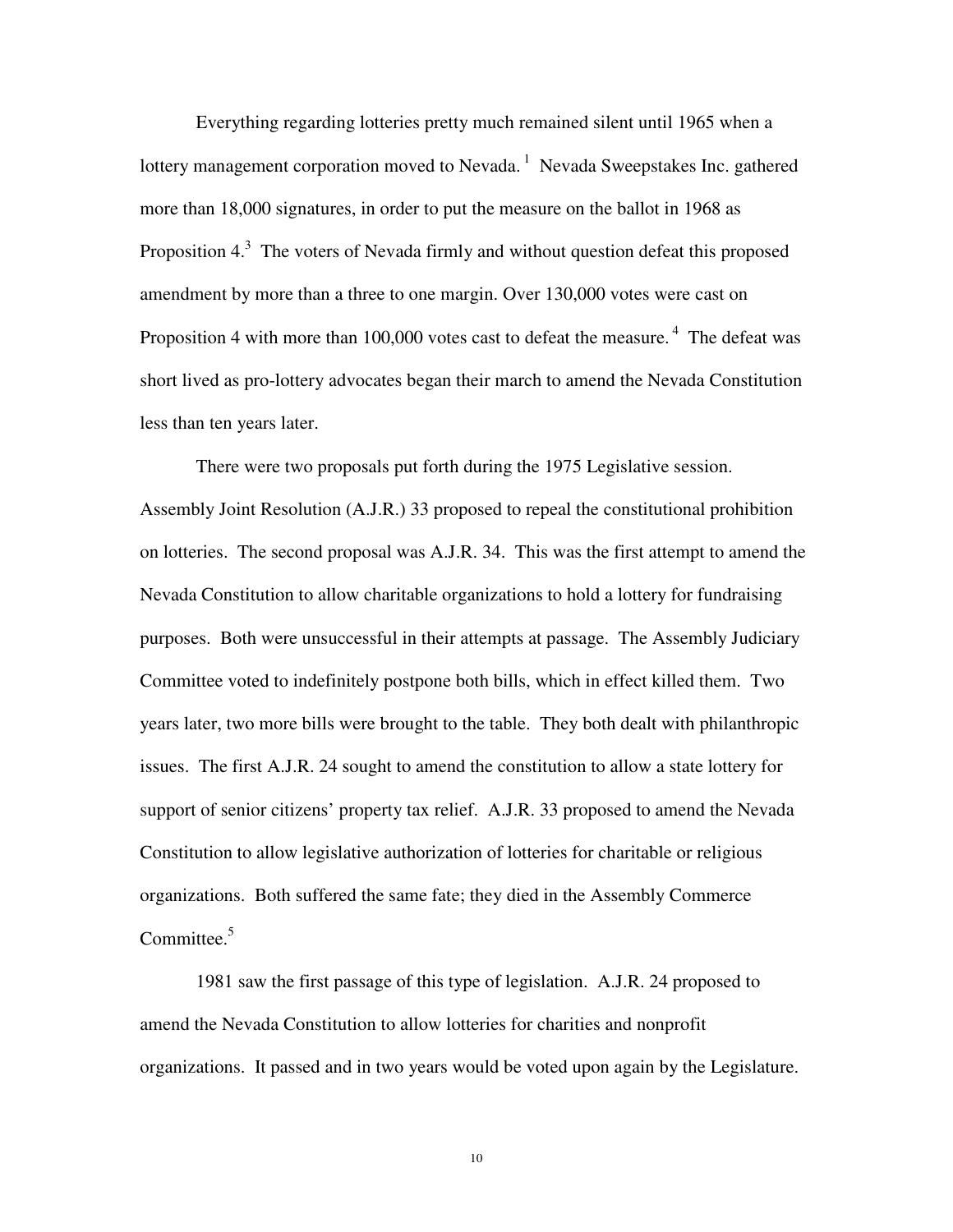There were two additional bills considered, this time with the State Senate taking them up. Senate Joint Resolution (S.J.R.) 23 proposed to amend the state constitution to allow a state lottery to benefit older residents and education. Senate Bill (S.B.) 312 was an attempt to repeal the statutes relating to penalties for lottery activities. Both of these, S.J.R. 23 and S.B. 312, died in the Senate Judiciary Committee.<sup>5</sup>

 A.J.R. 24 returned to the 1983 legislative session to receive its second approval before moving on to the voters of the state. This did not occur and met its end in the Senate Government Affairs Committee. A second bill, A.J.R. 23 was a proposed amendment to the constitution to permit the operation of a state lottery for the benefit of older residents, education, and law enforcement. This bill also died in the Senate Government Affairs Committee. A.B. 239 was intended to clarify the statutory definition of "lottery" to specifically exclude free drawings. It was killed in the Assembly Judiciary Committee. The fourth and final bill submitted was S.J.R. 1, which proposed to repeal the constitutional prohibition on lotteries. This was the second time that a complete repeal of the prohibition had been proposed (A.J.R. 33 in 1977 being the first), and it was defeated as well; this time it was killed in the Senate Government Affairs Committee.<sup>5</sup>

 1985 saw two additional measures brought before the Legislature. The first, A.J.R. 8, proposed to amend the constitution to permit the operation of a state lottery to benefit older residents and education. It was killed in the Assembly Judiciary Committee. Assembly Concurrent Resolution (A.C.R.) 32 proposed that a legislative commission conduct an interim study concerning the establishment of state lottery. This measure failed as well, where it died in the Assembly Legislative Functions Committee.<sup>5</sup>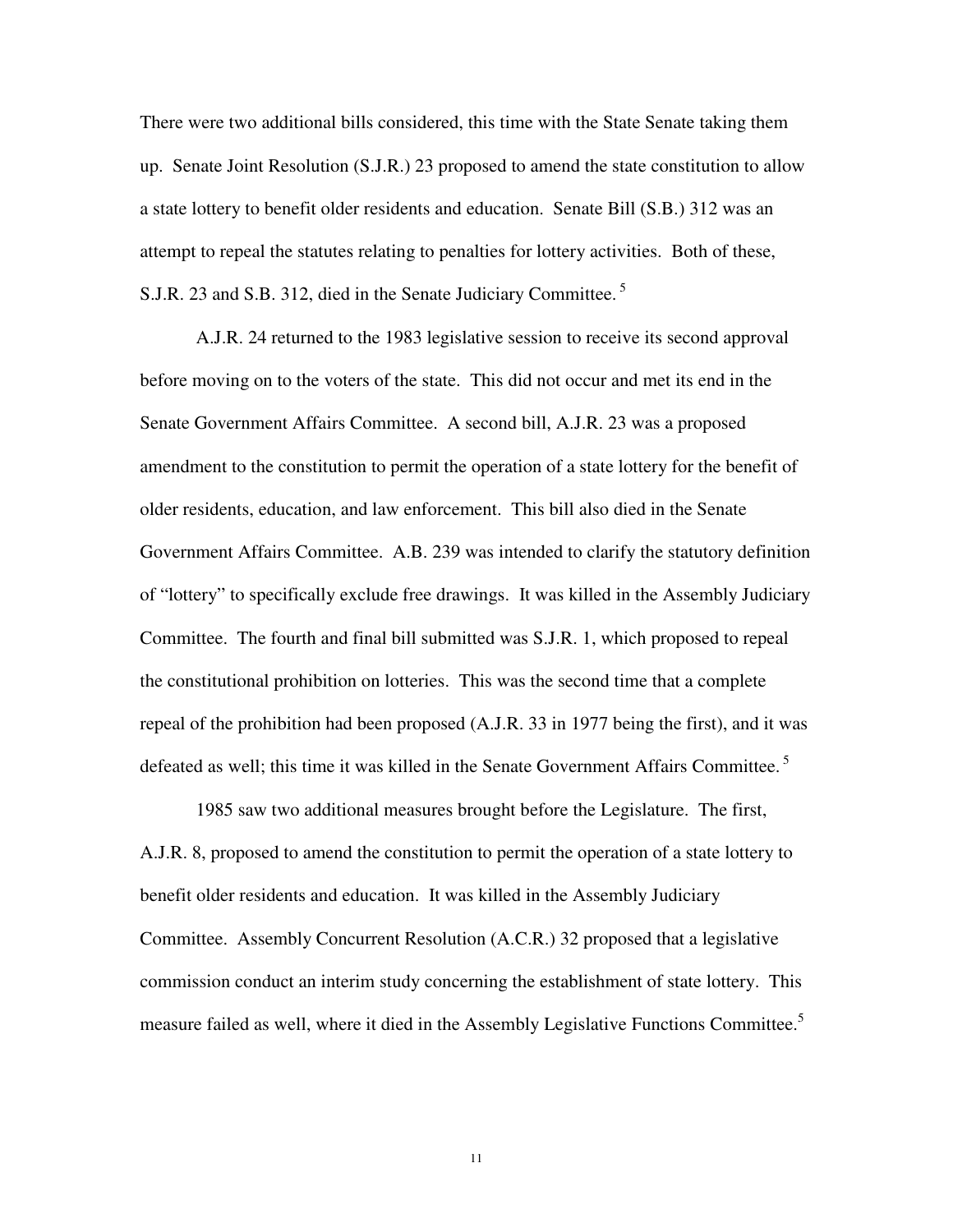In the 64th Legislative Session of 1987 two more measures were brought before the people's representatives. S.J.R. 12 proposed to amend the Nevada Constitution to permit the operation of a state lottery to benefit older residents and education. Like its predecessor, A.J.R. 8, it also failed, only this time, it was killed in the Senate Judiciary Committee. However A.J.R. 1 was also put forth, which proposed to amend the constitution to permit legislative authorization of lotteries for the benefit of charitable or non-profit activities in Nevada. The measure carried unanimously out of the Assembly Judiciary Committee and was passed by the full legislature. Two years later A.J.R. 1 was up again for the second time in the legislature where it passed. In 1990 it was presented to the voters in the 1990 General Election as Question 2, where it was approved. This was the first time that the constitutional prohibition on lotteries had been changed. It was now legal for charities and nonprofit organizations to operate a lottery for fundraising purposes. $5$ 

 The next legislative session saw two bills to enact by statute the parameters by which charities and nonprofits may operate a lottery and another proposal to amend the constitution regarding lotteries. The Assembly Judiciary Committee discussed the two bills, A.B. 449 and A.B. 532. AB 449 sought the authorization of charitable lotteries and providing for their regulation. The second bill, A.B. 532 proposed to authorize charitable and non-profit organizations to conduct lotteries under certain circumstances. Many charities chimed in on these two bills, with the major consensus being that A.B. 532, which was written by the gaming industry on behalf of the Nevada State Gaming Control Board, was far too restrictive with too many bureaucratic controls. AB 449 received much support from the nonprofit sector and was passed into law under Chapter 688,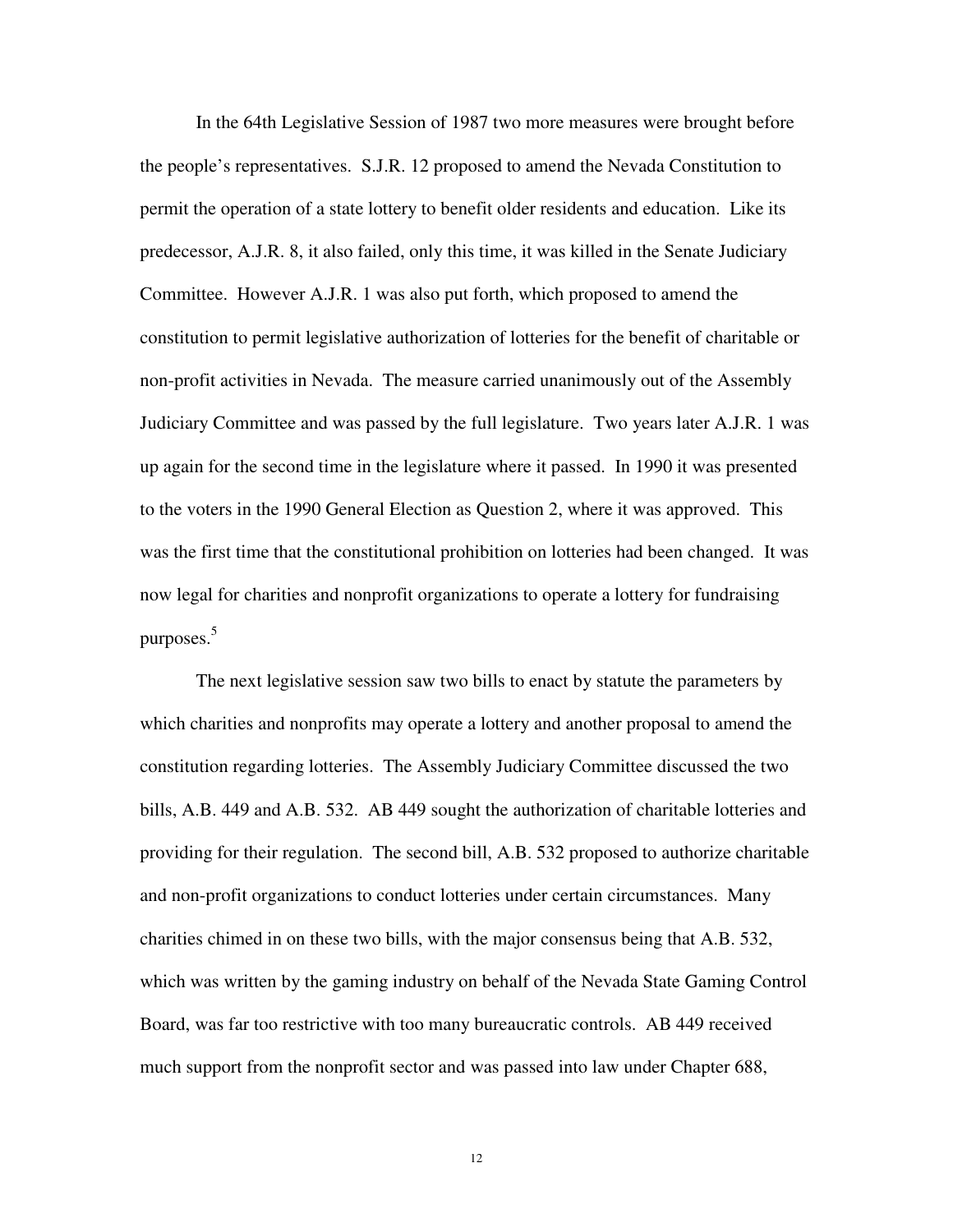Statutes of Nevada 1991. $^6$  As for the proposal to amend the State Constitution, S.J.R. 10, tried to repeal the prohibition on all lotteries. For the third time, it failed; the Senate Judiciary Committee killed it. $5$ 

 Only two bills were introduced in 1993, S.J.R. 9 and S.B. 99. S.J.R. 9 was another failed attempt to repeal the constitutional prohibition on lotteries. S.B. 99 proposed to authorize the operation by veterans' organization of a statewide lottery on an annual basis to raise money for veterans' homes. Both bills died in the Senate Judiciary Committee. $5$ 

 The next legislative session to address anything related to lotteries came in 1997. This bill A.B. 364 proposed to raise the maximum amount of prizes to be raffled off in one calendar year from \$200,000 to \$500,000. A.B. 364 was passed and enacted under Chapter  $462$  of the Nevada Revised States.<sup>5</sup> There was a charity in northern Nevada that wished to raffle off a house. Unfortunately, the value of the house exceeded the amount passed into law by A.B. 449 in 1991. Thus the need arose to raise the statutory limit to \$500,000.<sup>7</sup>

 In 2001, A.J.R. 11 was a bill which proposed to amend the Nevada Constitution in order to allow the legislature to authorize the state to operate a lottery for the support of public education of children and for the support of health and welfare of senior citizens. This bill died in the Senate Government Affairs Committee.<sup>5</sup>

 2003 saw two bills put before the legislature – A.J.R. 1 and A.J.R. 2. The first of these bills, A.J.R. 1, sought to amend the Nevada Constitution to allow the Legislature to authorize the State to operate a lottery. A.J.R. 2, with a different twist, sought to amend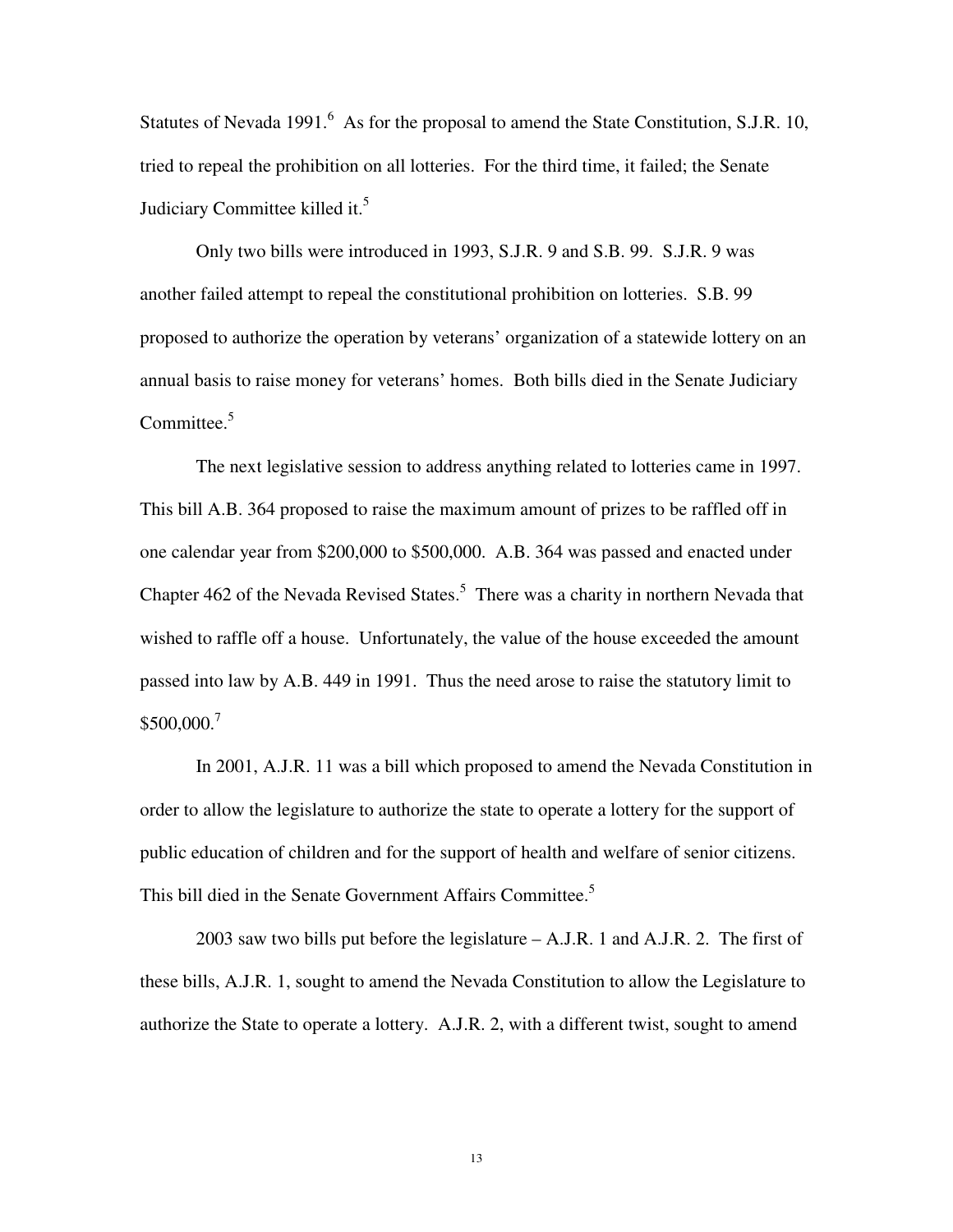the Nevada Constitution so that the State would be authorized to participate in certain non-profit governmental lotteries. Both were killed in committee.<sup>5</sup>

 There has been another bill submitted this year in 2005 and will be discussed in a later chapter.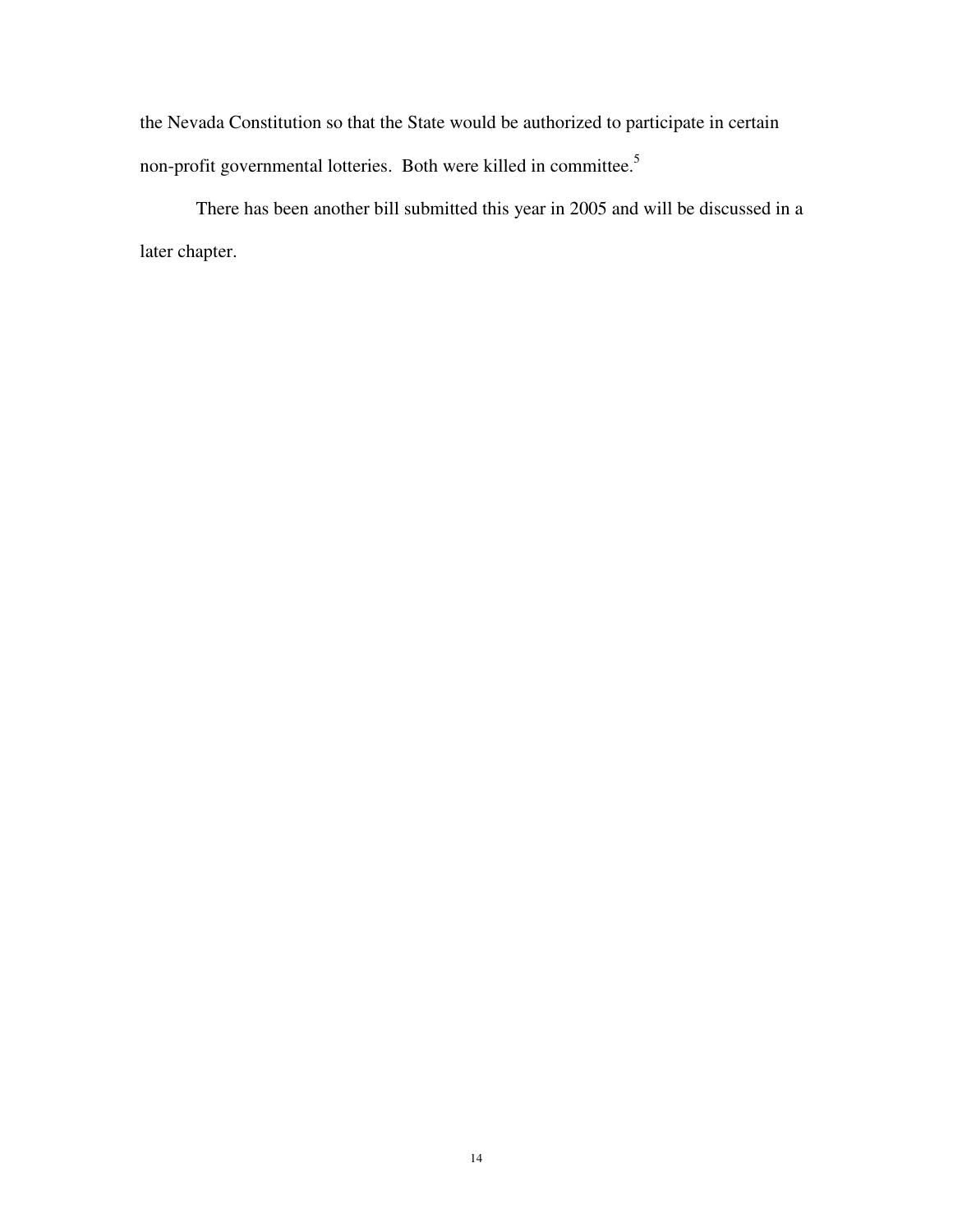#### **CHAPTER IV**

# LOTTERIES AND BINGO

#### Lotteries

 Charitable lotteries were codified into law in Nevada in 1991 under Nevada Revised Statutes, Chapter 462. This section will discuss the primary aspects of the law, which allows charities to operate a lottery for fund raising purposes. There are three primary sections. The first section contains mostly housekeeping measures, titled "General Provisions." Section two is titled "Charitable Lotteries" and discusses the meat of the legislation. The last section, titled "Un-lawful Acts; Penalties "outlines what constitutes an unlawful act under this statute and what the resulting penalties would be.

#### I. General Provision

 The first section of the General Provisions outlines that charitable lotteries, operated by bona charitable and nonprofit organizations are beneficial to the general welfare of the state. Jobs, revenue, and economic stability are examples of what constitutes benefits to the state. These benefits are dependent upon keeping them free from criminal elements, are operated honestly, and that proceeds are used to benefit the charitable organizations, which sponsor the lotteries. Regulating the types of organizations, who can participate, as well as the ways in which the proceeds are expended, can see the benefits of this legislation. These will be discussed in the next section $1$ 

 Much time was spent in clearly and specifically defining what a lottery is and is not. This might seem overly simplistic, yet as seen in the first part of the General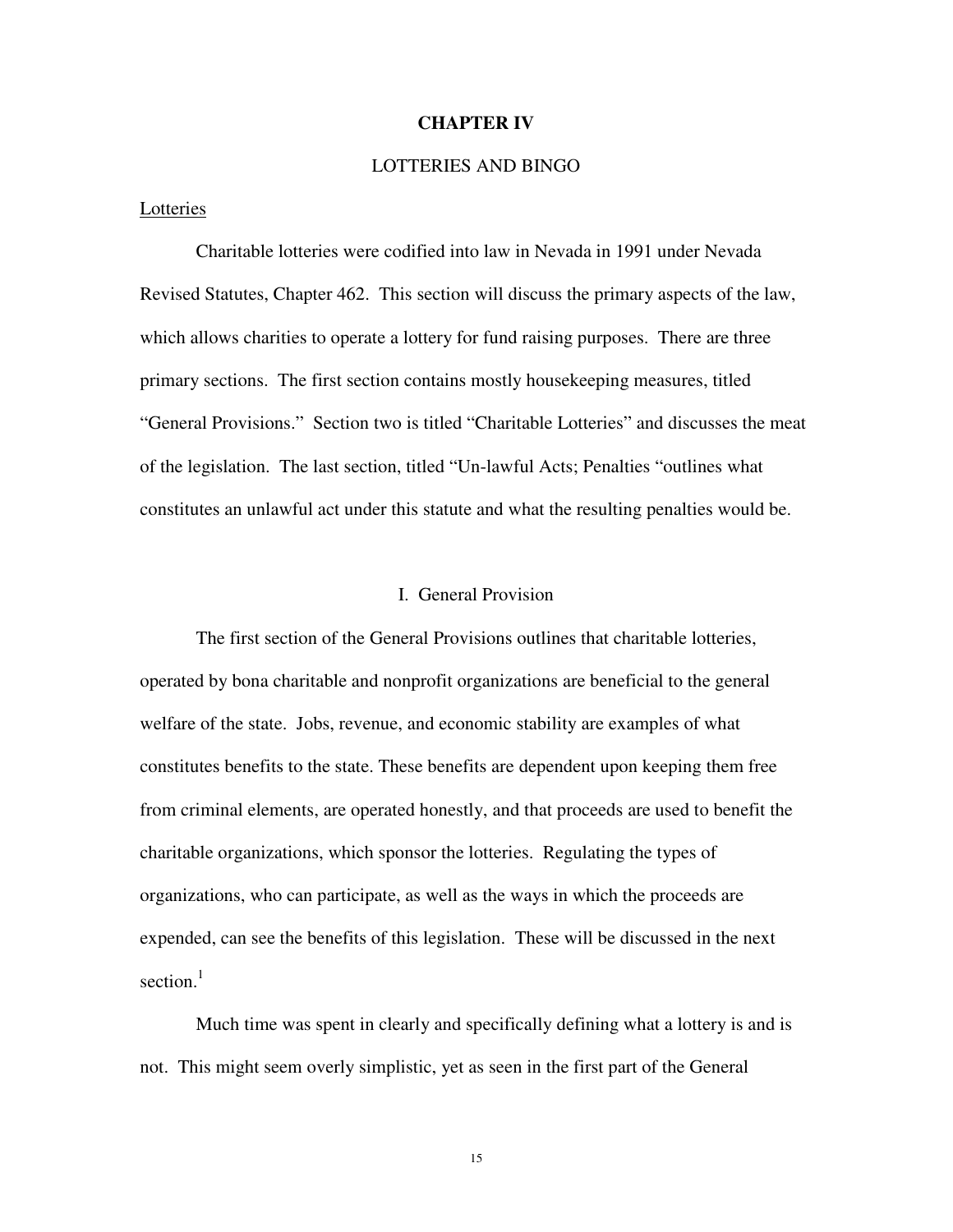Provisions, the Legislature was very concerned with keeping criminals and other

undesirable types from profiting from and taking advantage of, charitable organizations.

As a result, their definition of lottery is defined as follows:

# **NRS462-105 "Lottery" defined.**

1. Except as otherwise provided in subsection 2, "lottery" means any scheme for the disposal or distribution of property, by chance, among persons who have paid or promised to pay any valuable consideration for the chance of obtaining that property, or a portion of it, or for any share or interest in that property upon any agreement, understanding or expectation that it is to be distributed or disposed of by lot or chance, whether called a lottery, raffle or gift enterprise, or by whatever name it may be known.

2. "Lottery" does not include a promotional scheme conducted by a licensed gaming establishment in direct association with a licensed gaming activity, contest or tournament.

3. For the purpose of this section, a person has not "paid or promised to pay any valuable consideration" by virtue of his having:

 (a) Engaged in or promised to engage in a transaction in which he receives fair value for his payment;

 (b) Accepted or promised to accept any products or services on a trial basis; or

 (c) Been or promised to have been present at a particular time and place, as the sole basis for his having received a chance to obtain property pursuant to an occasional and ancillary promotion conducted by an organization whose primary purpose is not the operation of such a promotion.

[1911 C&P Section 229; RL Section 6464; NCL Section 10176]-(NRS A 1991, 925, 2261)-(Substituted in revision for NRS 462.010)

In short, there are three items which need to take place, in order for a lottery, or any other

type of gambling to occur: consideration (payment/bet), chance, and prize. Because the

statute is intended for non-profit fundraising, subsection 2 was necessary to clear up any

confusion with promotions ran by licensed gaming establishments. Subsection 3

addresses the issue of individuals profiting from charitable lotteries. This section is

intended to ensure that the organization will receive the revenue from the lottery, instead

of an individual profiting at the organization's expense.<sup>2</sup>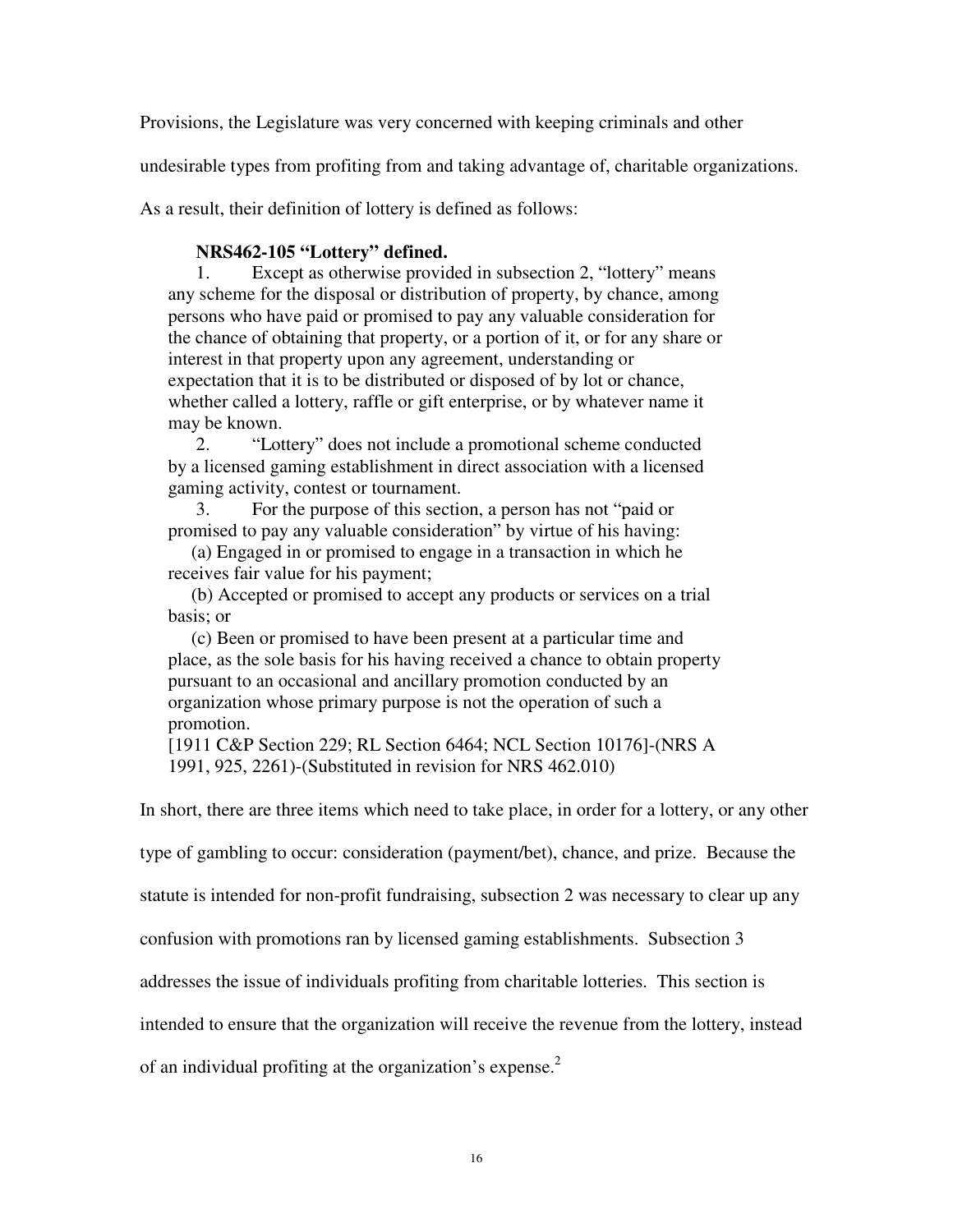Now that the issue of what a lottery is (and is not) has been settled, the next task is to discuss who can and can not participate in a charitable lottery and how those activities are defined. First, a charity or nonprofit must be qualified in order to participate. A qualified organization is defined as a "bona fide charitable, civic, educational, fraternal, patriotic, political, religious, or veterans organization that is not operated for profit.<sup>3</sup> A charitable or nonprofit activity is any activity, which supports these types of organizations and others like these including day to day operations. $4$  Logic follows, and statute dictates that a charitable lottery is a lottery  $<sup>5</sup>$  operated by a qualified</sup> organization.

#### II. Charitable Lotteries

 In order for an organization to participate in a lottery for the purposes of fundraising, they must first file an application with the Gaming Control Board for the State of Nevada. The application itself is available at five locations throughout the state in Carson City, Las Vegas, Laughlin, Elko, and Reno, or online. Processing the application itself is quite simple, but there is specific information that is required from the organization, otherwise a charitable lottery will not be sanctioned. A walk through the application process will provide a simplified view of how an organization receives permission to operate a lottery.

#### *Application Process*

The first step in the application process is much like that of any information and is compulsory in nature-organization name, address, city, state, zip code, nature or type of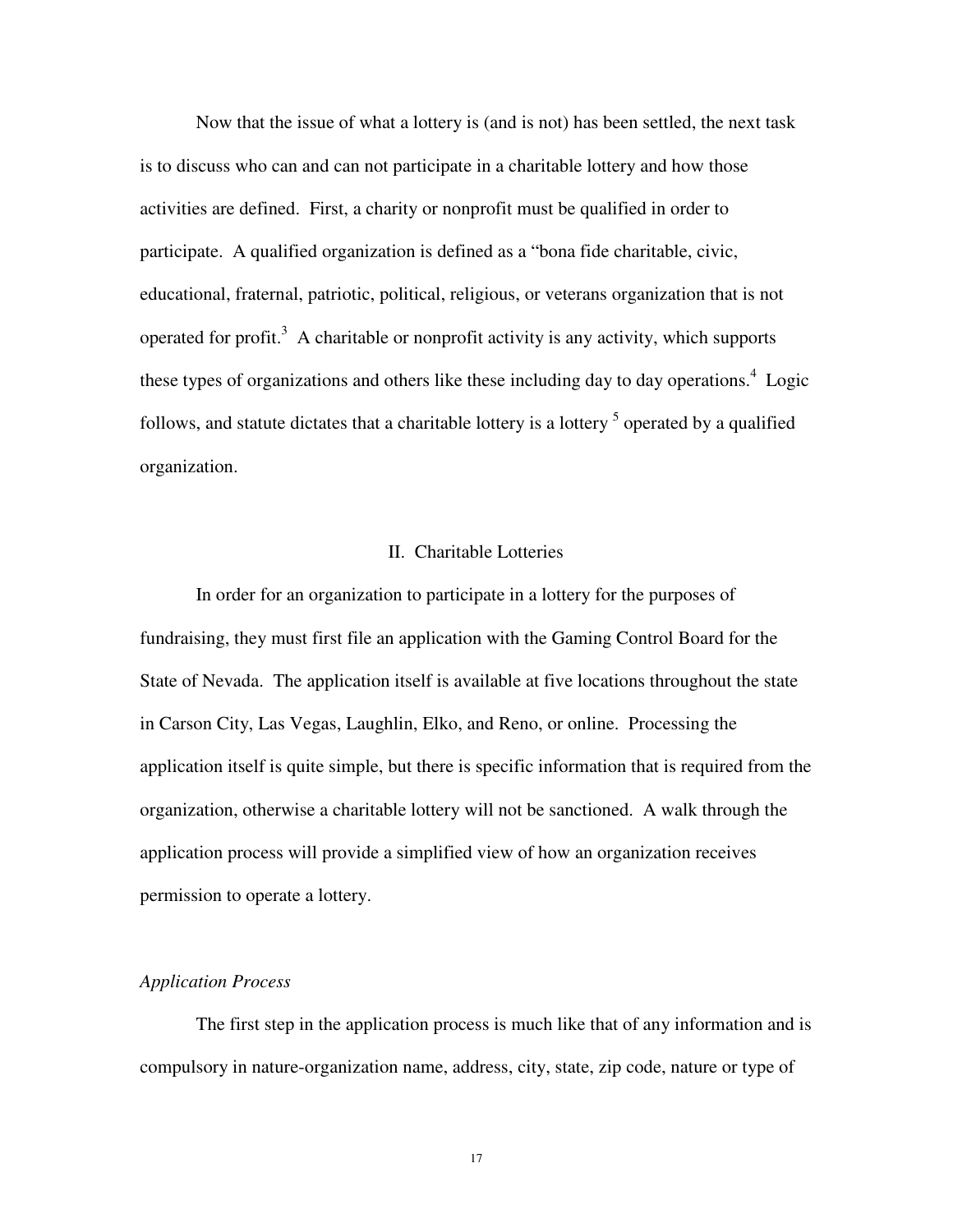organization, the date the organization was established, and contact person with signature, date and telephone number. $<sup>6</sup>$  Next the charity must declare whether they are</sup> applying for Registration or a Request for Approval. In essence, they are both accomplishing the same task of getting legal permission to operate a lottery in this state, with the only difference being the dollar amounts of the prizes offered by the charity during the same calendar year. Registrations required a five-dollar fee while Requests for Approval garner a twenty-five dollar fee. If the total value of prizes offered is between \$2500 and \$25,000, then Registration is required. Request for Approval is required when the value of prizes in a calendar year exceeds \$25,000 yet less than \$500,000. In the case that the total value of prizes does not exceed \$2500 and the tickets to the charitable lotteries are sold only to members and guests of the organization attending a special event sponsored by the organization, with the total dollar amounts of the prizes of the charitable lotteries at \$15,000 or less per calendar year, then the charity does not even have to file an application with the Gaming Control Board.<sup>7</sup>

 The organization or charity must also list the names of the officers or principals of the organization who are responsible for activities related to charitable lotteries. A description and value of the lottery prizes must also be listed in the application. In the event that a Request for Approval is required (prizes valued between \$25,000 and \$500,000) the organization must list what the anticipated expenses will be, and provide copies of any contracts or agreements between the organization and suppliers for materials used in the charitable lottery. The organization is also required, regardless of Registration or Request for Approval, to provide a description of the intended use for the proceeds, indicating the approximate percentages of how much money will go to various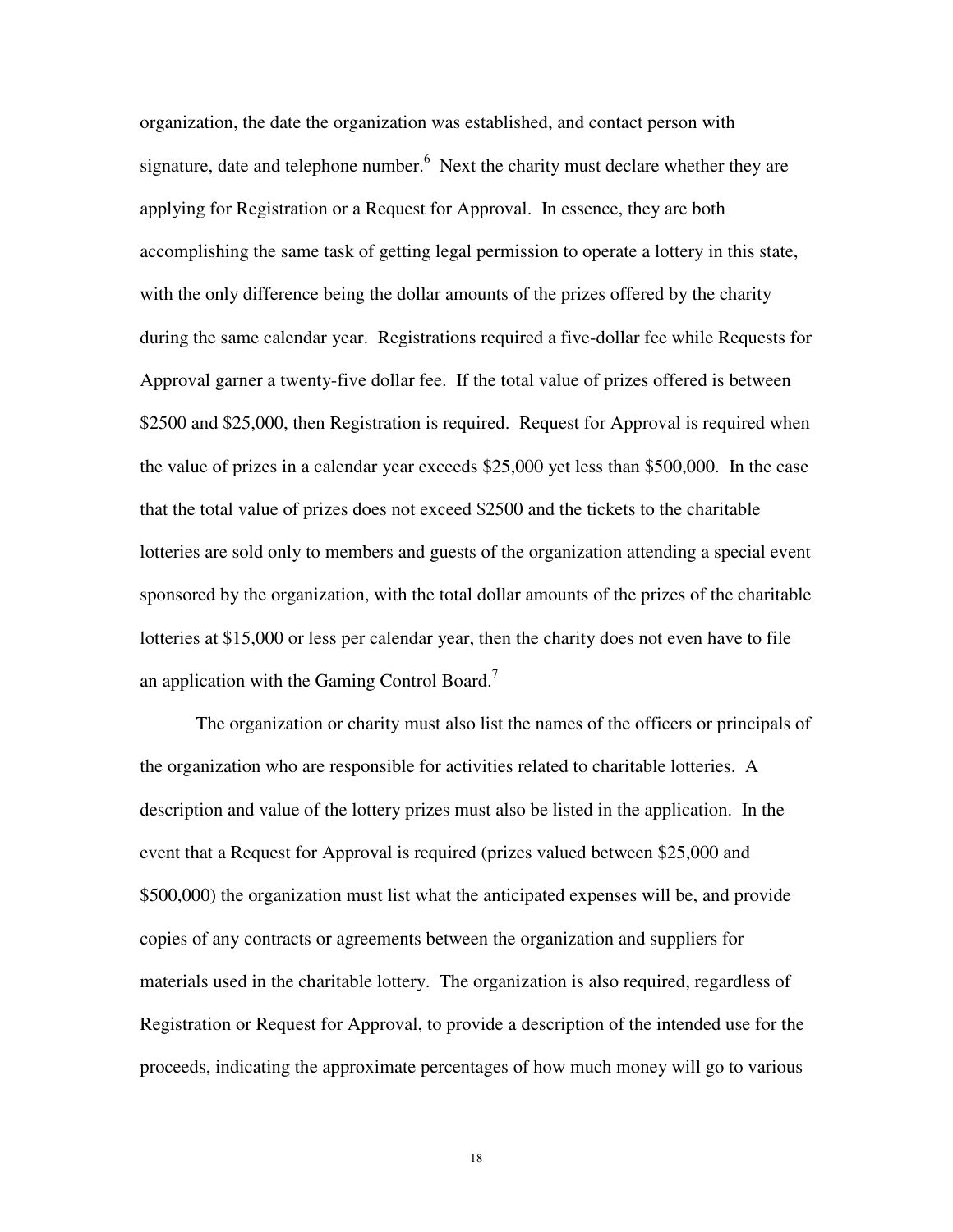activities related to the charitable lottery, i.e. materials, administration, travel expenses, salaries, etc.<sup>6</sup> An organization must also declare a county as the primary county in which the lottery will be held, as tickets for that particular charitable lottery can only be sold within the primary county and counties that border the primary. Sale of charitable lottery tickets statewide or out of state is not permitted.<sup>8</sup>

 There are four additional items which organizations need to be aware of when applying for a charitable lottery. First, in the event that Registration or Request for Approval is denied, the organization will be notified within thirty days after submission of the application. This denial may be appealed to the State Gaming Control Board and the Nevada Gaming Commission. Registration or Request for Approval is a revocable privilege, and unless revoked is good for one calendar year expiring on December 31. $^{9}$ To date there has been only one appeal to a denied application. This involved a couple who wanted to raffle off their house, pay off their mortgage and donate the balance to charity. This application was rejected on the grounds that only charitable organizations, not individuals, may hold a raffle. This situation would have worked if the couple had deeded their house over to the charity and then allowed the charity to raffle it off. When the couple declined this alternative, it was clear to the Gaming Control Board that these people were primarily interested in paying off their house, not helping the charity. As a result, their appeal was also denied. $10$ 

In the event that the charitable lottery is applying for a Request for Approval, only one lottery can be held in a calendar year, unless specifically authorized by the Chairman of the Gaming Control Board.<sup>8</sup> Lastly, after the completion of the lottery and no later than the end of the calendar year, December 31, the organization must submit a financial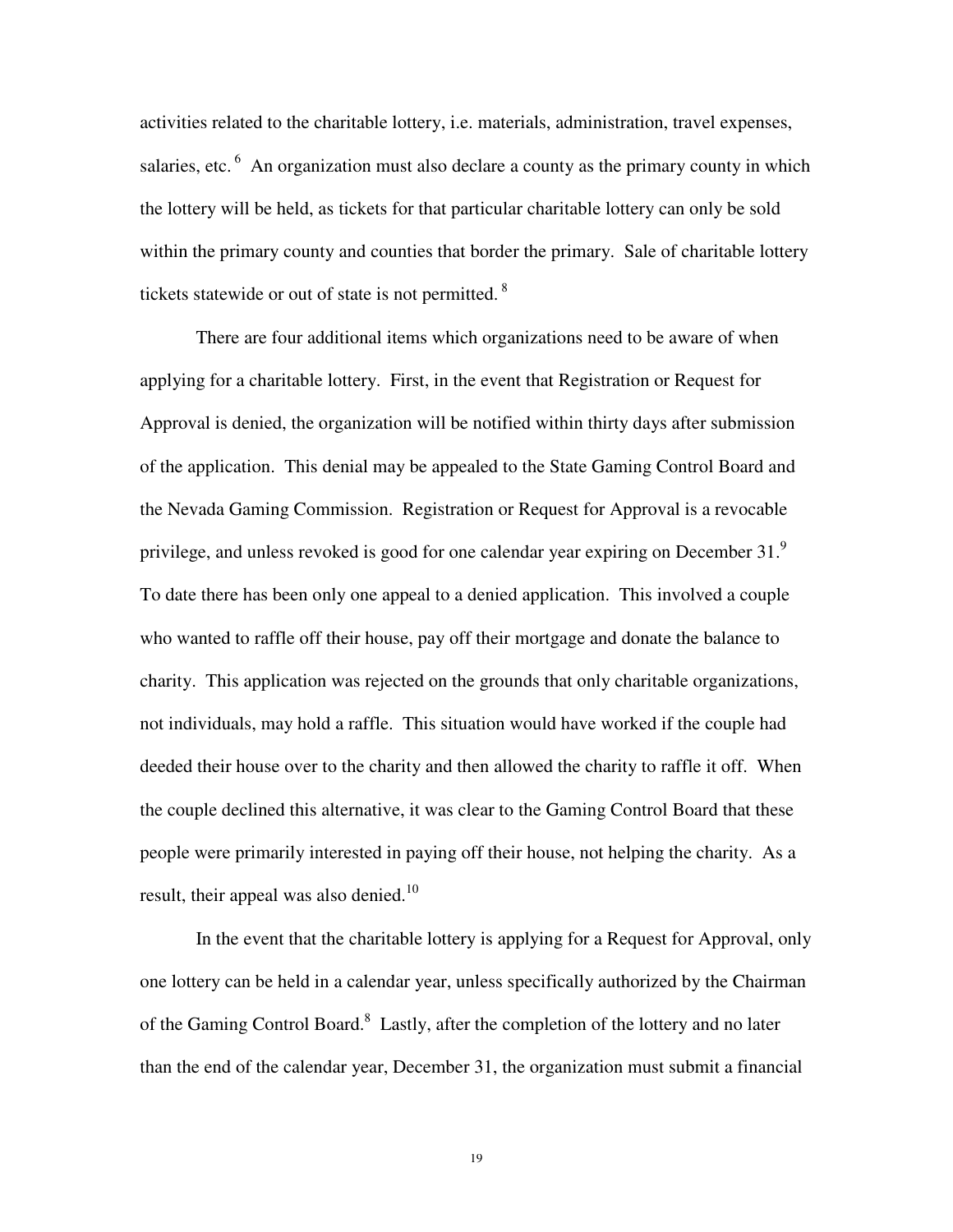report to the Chairman of the State Gaming Control Board. This financial report must include a statement of expenses and the amount and use of net proceeds generated by the charitable lottery.<sup>11</sup>

# *Finding of Suitability*

 Should the circumstances present themselves the Nevada Gaming Commission may require, based upon the recommendation of the State Gaming Control Board a finding of suitability pursuant to NRS chapter 463 for any organization or individual associated with the operation of a charitable lottery in Nevada. As a result, the organization and/or individual must submit a deposit to the Gaming Control Board to cover the costs of an investigation. There are four situations that, if they occur, can result in a revocation of their privilege to operate a charitable lottery.

First, if the organization does not respond within thirty days after receiving notice to file an application for a finding of suitability with a deposit, they may have their privilege revoked. Second, during the course of the investigation, the organization is found unsuitable. Grounds for this can range from a criminal background, to operating a business unethically, to doing business in such a way that hurts Nevada's economy or workforce.<sup>2</sup> Third, if the associated person does not respond within thirty days after receiving notice to file an application for a finding of suitability with a deposit, the organization with which they associate may have their privilege revoked. The fourth deals directly with an associated person found unsuitable. If the qualified organization does not terminate the relationship with the individual found unsuitable, within thirty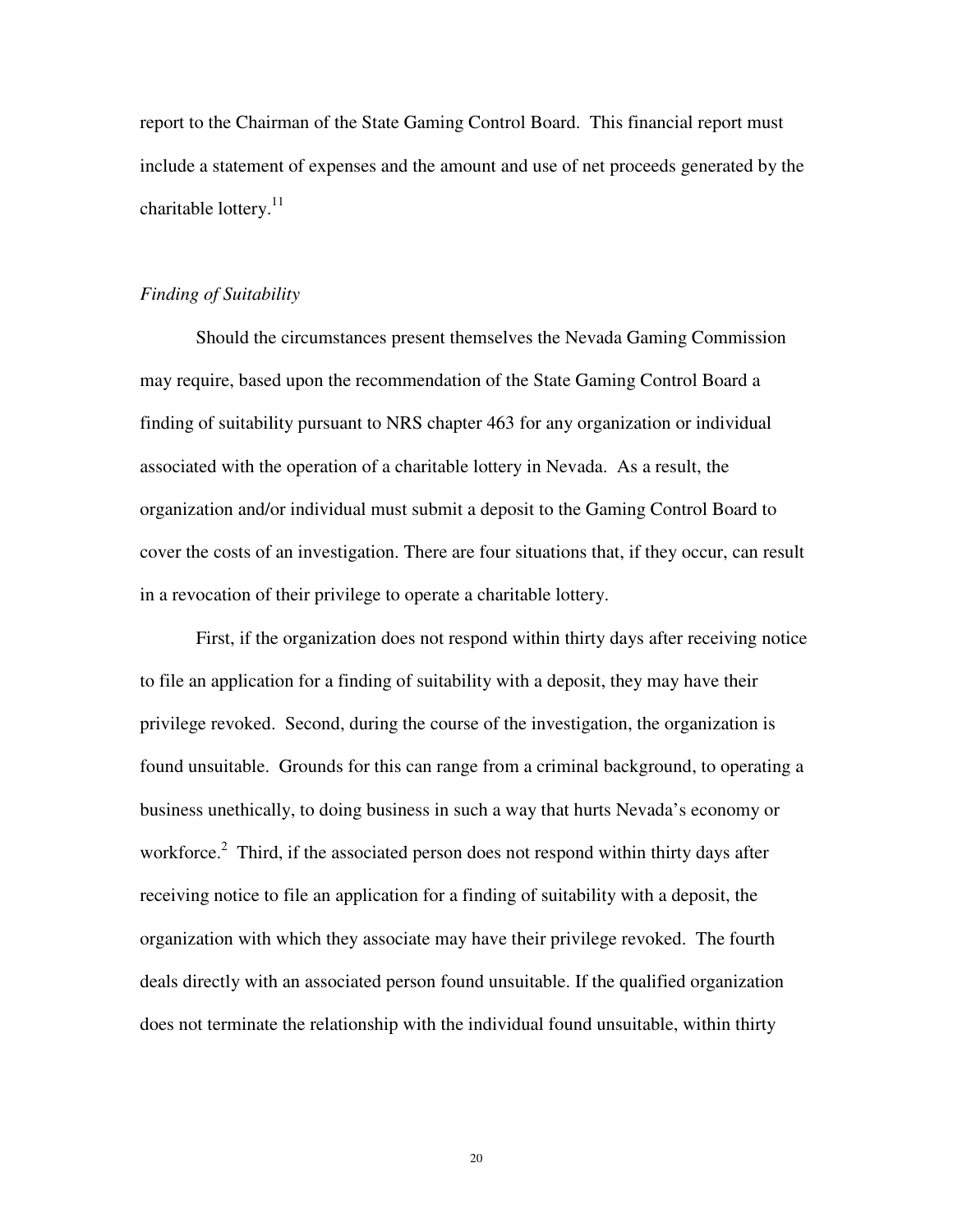days as required by statute, it is considered grounds for revocation.<sup>12</sup> To date, there have been no such findings. $^{13}$ 

#### *Limitations on Compensation*

 There are some limitations that a qualified organization must adhere to for them to able to operate a charitable lottery in this state. These deal with compensation of persons related to operation of a charitable lottery. First, a person cannot be compensated for providing prizes and supplies for the charitable lottery for an amount other than at fair market value. The organization cannot provide compensation to a person who is not a regular employee nor provide any additional compensation to a regular employee for participating in a charitable lottery. These limitations do not prohibit compensation by a qualified organization to a person for their services that are related to the operation of the charity or the charitable lottery.<sup>14</sup> The intent here is to prevent outside parties from profiting from the Nevada charities, as well as limiting criminal activities.

#### III. Unlawful Acts; Penalties

 The penalties involved with charitable lotteries are very specific in nature, with the intention to punish those who willfully violate the law with regard to this issue. They can be broken down into three categories: violations by persons, violations involving property, and general provisions regarding violations.

 In the category of violations by persons, there are four that are specifically outlined. The first is a penalty for an unauthorized person who sets up a lottery without adhering to the provisions in this stature is guilty of a misdemeanor. If an individual sells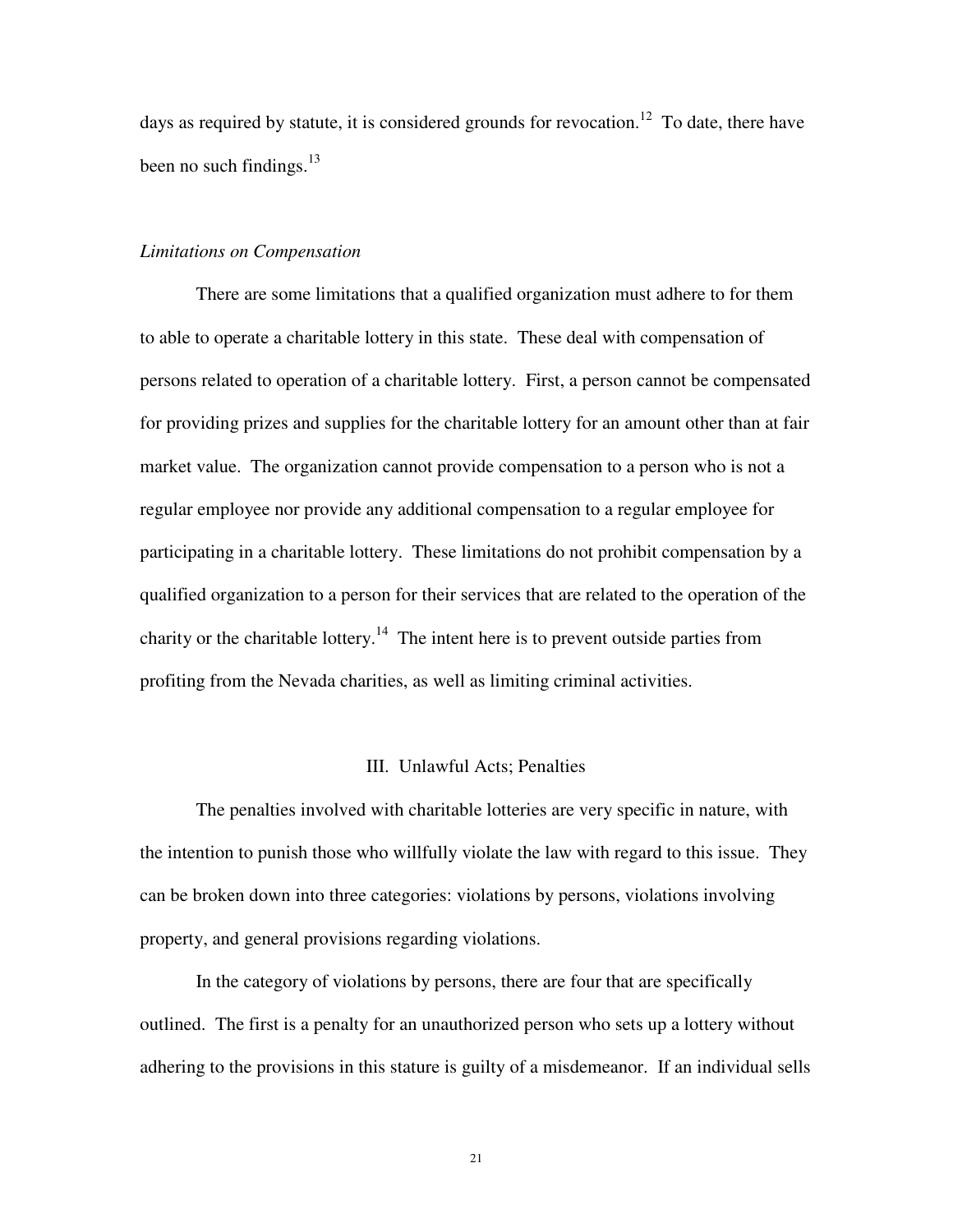or transfers a ticket to an unauthorized lottery he or she is likewise guilty of a misdemeanor. Persons who intentionally assist in an unauthorized lottery are guilty of a misdemeanor. Assistance covers many areas to include printing, advertising, publishing, or managing the event itself. The last area for violation occurs with trying to insure or guarantee lottery tickets. This includes receiving any consideration, whether money, property, or favor to "fix" a lottery for or against a drawing in any lottery, whether in this state or another. To do so would constitute a misdemeanor.<sup>15</sup>

 As for violations that involve property there are two items listed in the statute. The first of these involves opening an office and maintaining one for the purpose of selling tickets for an unauthorized lottery. This also includes advertising for such an office, either of which is a misdemeanor  $1<sup>6</sup>$ . The second violation is very similar to the first with this one pertaining to the use or leasing of a building for the purpose of activities related to an unauthorized lottery, with a person knowing what it is to be used for. This person is also guilty of a misdemeanor.

 The third area dealing with violations in general can be listed as three separate items. Item one relates to the regular reporting of information to the public via newspapers, periodicals, television and radio, etc. $17$  This was written to address NRS 462.280 and 290 that penalizes persons for assisting an unauthorized lottery and intentionally advertising for an office of an unauthorized lottery respectively. Simply reporting in a public forum that these activities are occurring does not constitute assisting an unauthorized lottery. The second item states that it is not necessary to prove the existence of a lottery, for which a ticket was sold in violation of this statute. Rather in all cases, the "proof of sale, furnishing, bartering, or procuring of any ticket, share or interest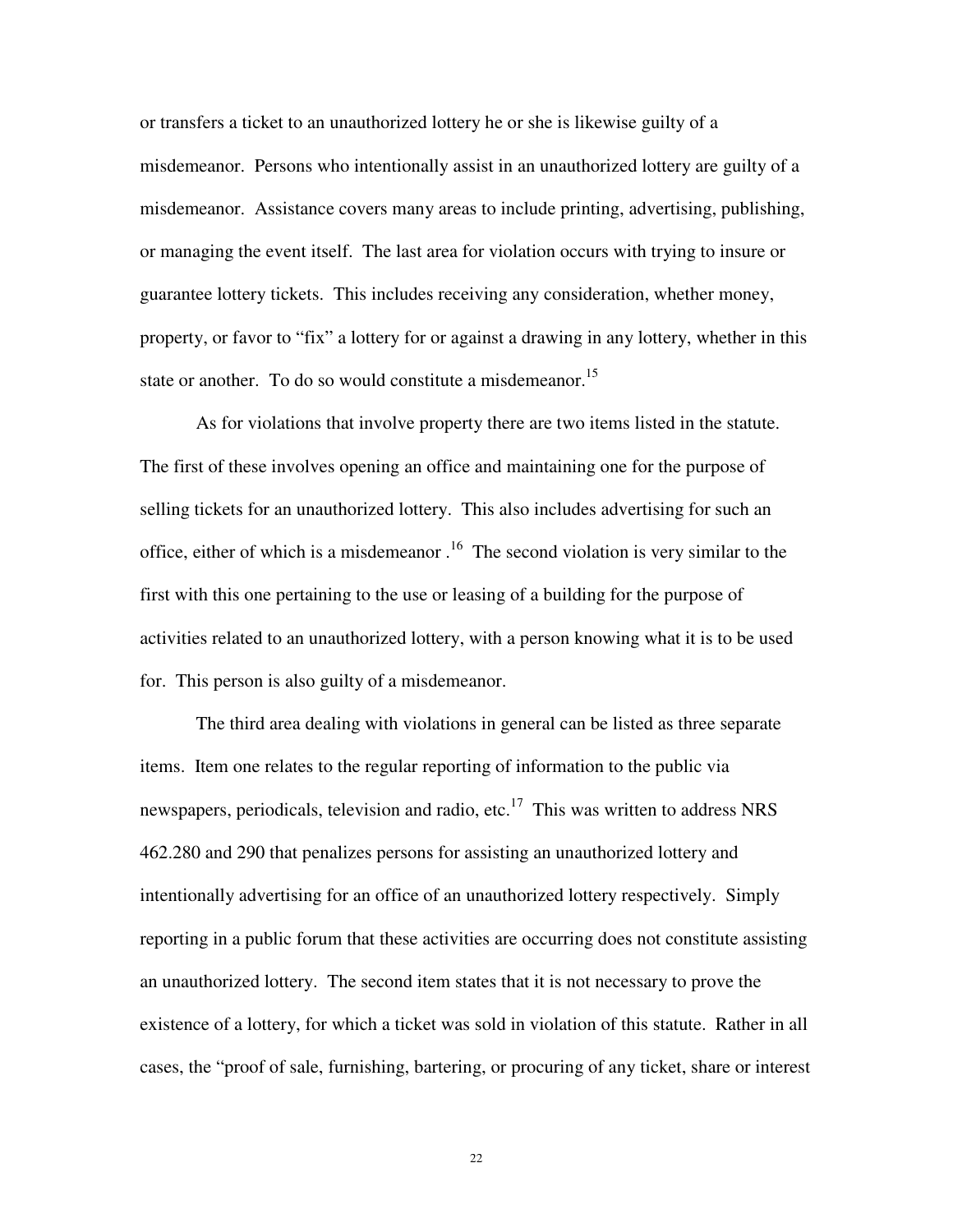therein, or of any instrument purporting to be a ticket, or part or share or any such ticket, constitutes evidence that such share or interest was signed and issued according to the purport thereof."<sup>18</sup> Item number three deals with the forfeitures of money and property related to an unauthorized lottery. All money and property used in violation of this chapter of the Nevada Revised Statutes shall be forfeit to the State.<sup>19</sup>

#### Bingo

 Charitable bingo games were authorized by the Nevada Legislature in 1993 and were codified into law in the Nevada Revised Statutes: Chapter 463. This section will discuss the major portions of the statute allowing charitable bingo games for fundraising purposes by qualified organizations. The legislation for charitable bingo was modeled after the legislation for charitable lotteries and therefore has many similarities.

 To become eligible for a charitable or nonprofit organization to utilize bingo as a means of fundraising, they must first file an application with the State Gaming Control Board. They can be obtained at the same five locations as those mentioned earlier for lotteries or online.

#### *Application Process*

 Once the application is obtained, the first section requires the organization to supply primarily housekeeping type information. The organization name, address, nature, date established, along with a contact person, signature, telephone number and date. Similar to the lottery application process, the organization must declare their intention to file for Registration or a Request for Approval. The difference again is based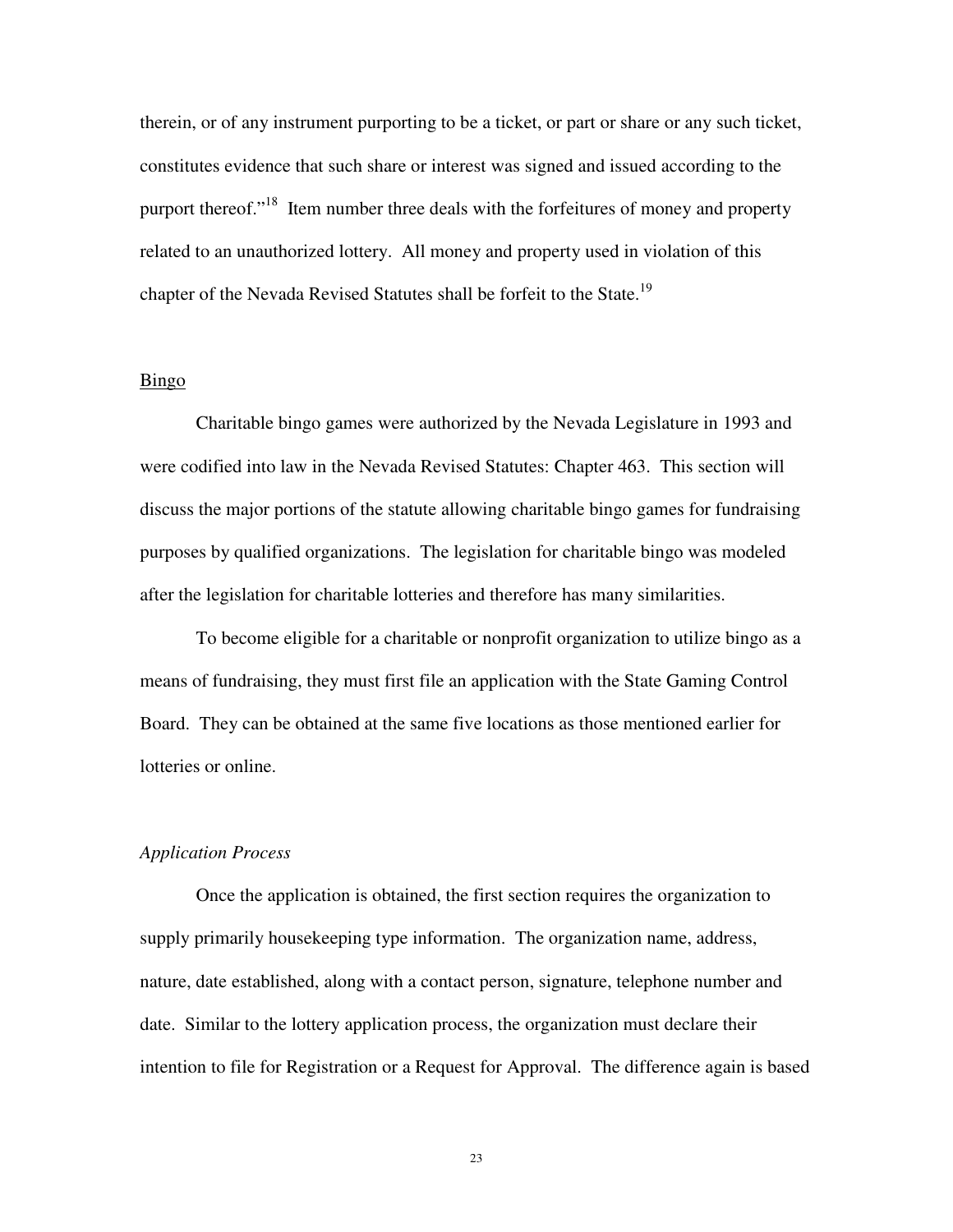upon the value of the prizes offered per calendar year. Registration is required if the total value of prizes offered during the calendar year ranges from \$2500 per calendar quarter but not to exceed \$50,000 per calendar year. Request for Approval begins at \$50,000 per calendar quarter, but not to exceed \$500,000 per calendar year. If the value of prizes does not exceed \$2500, then no application is required.<sup>20</sup>

 The organization or charity must also list the names of the officers or principals of the organization that are responsible for activities related to charitable bingo. A description and value of the lottery prizes must also be listed in the application. In the event that a Request for Approval is required (prizes valued between \$50,000 and \$500,000) the organization must list what the anticipated expenses will be, and provide copies of any contracts or agreements between the organization and suppliers for materials used in the charitable lottery. The organization is also required, regardless of Registration or Request for Approval, to provide a description of the intended use for the proceeds, indicating the approximate percentages of how much went to various activities related to the charitable bingo, i.e. materials, administration, travel expenses, salaries,  $etc.<sup>6</sup>$ 

The organization must also provide proof of charitable or nonprofit status  $-$  a copy of their Nevada tax exempt certificate or other recognized document will suffice. Depending upon whether or not the organization is applying for Registration or Request for Approval, they must submit a check in the amounts of \$10 and \$25 respectively. Applications must be submitted at least thirty days prior to holding their charitable bingo event or beginning to advertise for such an event.<sup>20</sup>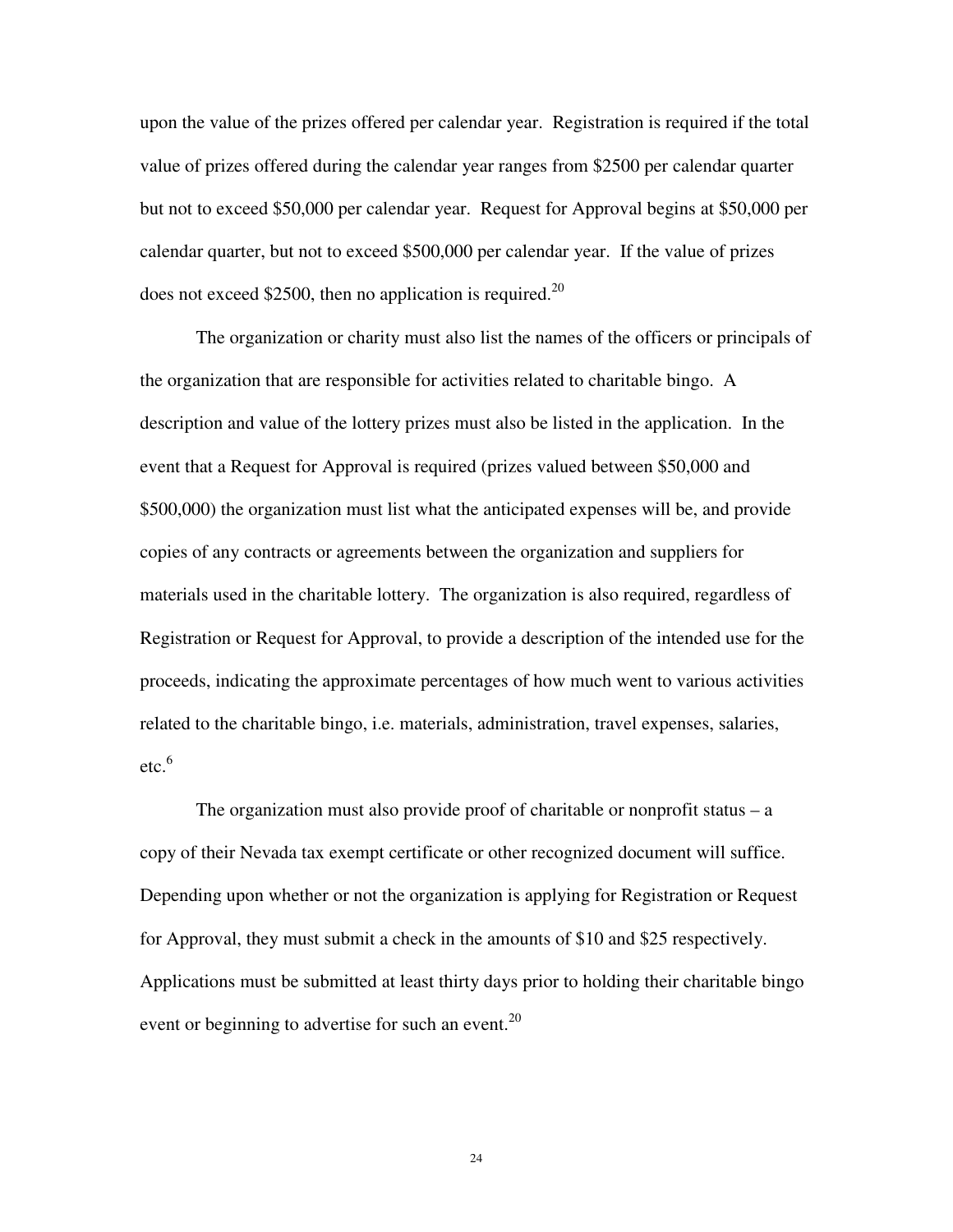#### *Limitations on Compensation*

 There are several other items that organizations must adhere to as a part of this statute. First, all qualified organizations must supply any additional information necessary to correct any deficiencies and maintain a complete application with the Gaming Control Board. During this time the approval of a qualified organization is suspended until all inaccurate or incomplete data is corrected and brought up to date.<sup>20</sup>

 There are some limitations that a qualified organization must abide by in order to operate charitable bingo in this state. These deal with compensation of persons related to operation of charitable bingo. First, a person cannot be compensated for providing prizes and supplies for the charitable lottery for an amount other than at fair market value. The organization cannot provide compensation to a person who is not a regular employee nor provide any additional compensation to a regular employee for participating in a charitable lottery. These limitations do not prohibit compensation by a qualified organization to a person for their services at a fair market value that are related to the operation of the charity or the charitable bingo.<sup>21</sup> All proceeds generated from charitable bingo must be expended for the benefit of charities in Nevada. A financial report must be submitted to the Executive Director and Chairman of the State Gaming Control Board, on or before February 1 of each year detailing the charitable bingo activities of the previous year. This report is to include the expenses incurred during the operation of charitable bingo games, along with the amount and use of the net proceeds generated from them.<sup>22</sup>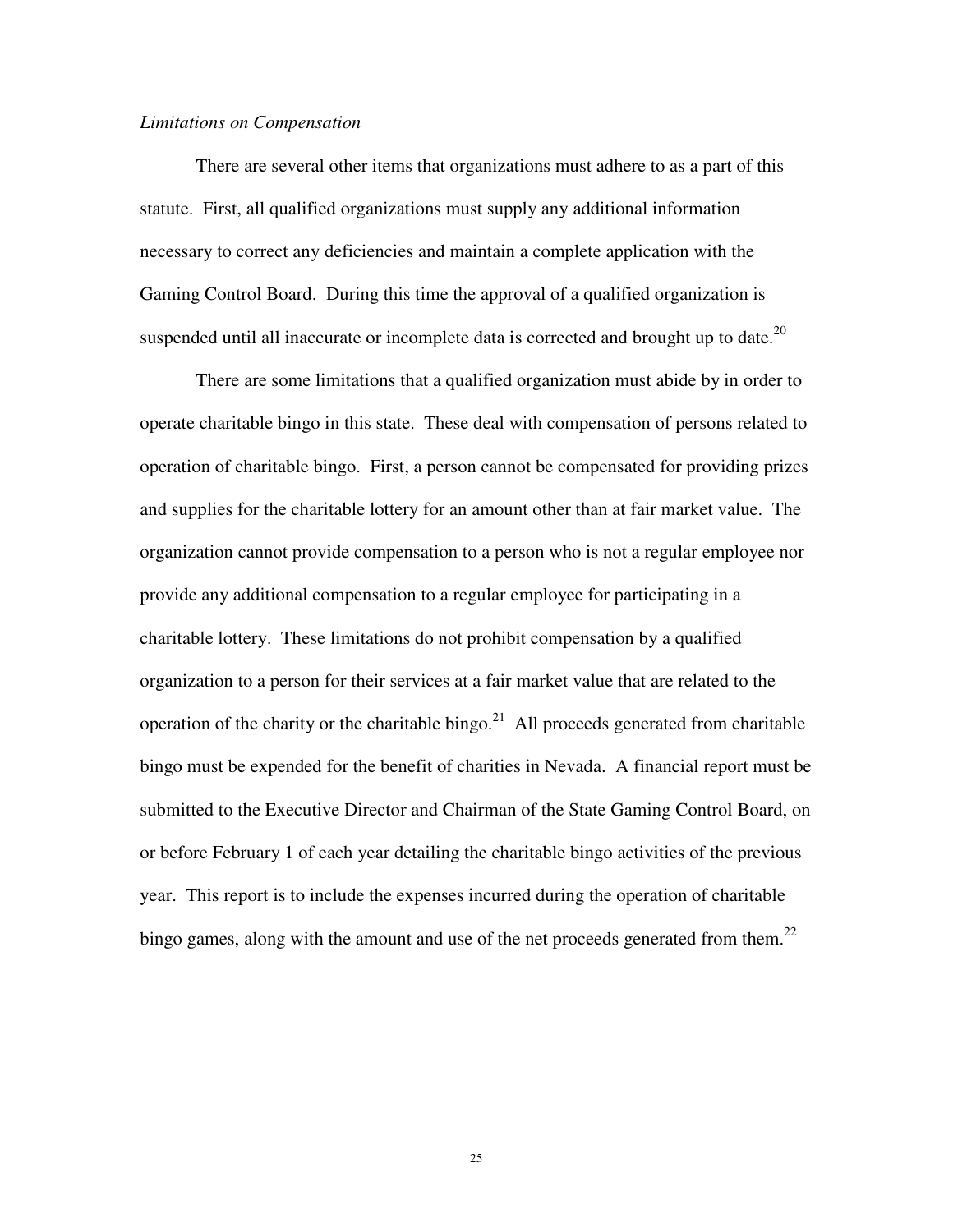#### *Finding of Suitability*

 Should the circumstances present themselves the Nevada Gaming Commission may require, based upon the recommendation of the State Gaming Control Board require a finding of suitability for any organization or individual associated with the operation of charitable bingo in Nevada. There are four situations that, if they occur, can result in a revocation of their privilege to operate charitable bingo in this state.

First, if the organization does not respond within thirty days after receiving notice to file an application for a finding of suitability, they may have their privilege revoked. Secondly, during the course of the investigation, the organization is found unsuitable. Grounds for this can range from a criminal background, to operating a business unethically, to doing business in such a way that hurts Nevada's economy or workforce.<sup>2</sup> Third, if the associated person does not respond within thirty days after receiving notice to file an application for a finding of suitability, the associated organization may have their privilege revoked. The fourth deals directly with an associated person found unsuitable. If the qualified organization does not terminate the relationship with the individual found unsuitable, within thirty days as required by statute, it is considered grounds for revocation.<sup>23</sup> To date, there have been no such findings.<sup>13</sup>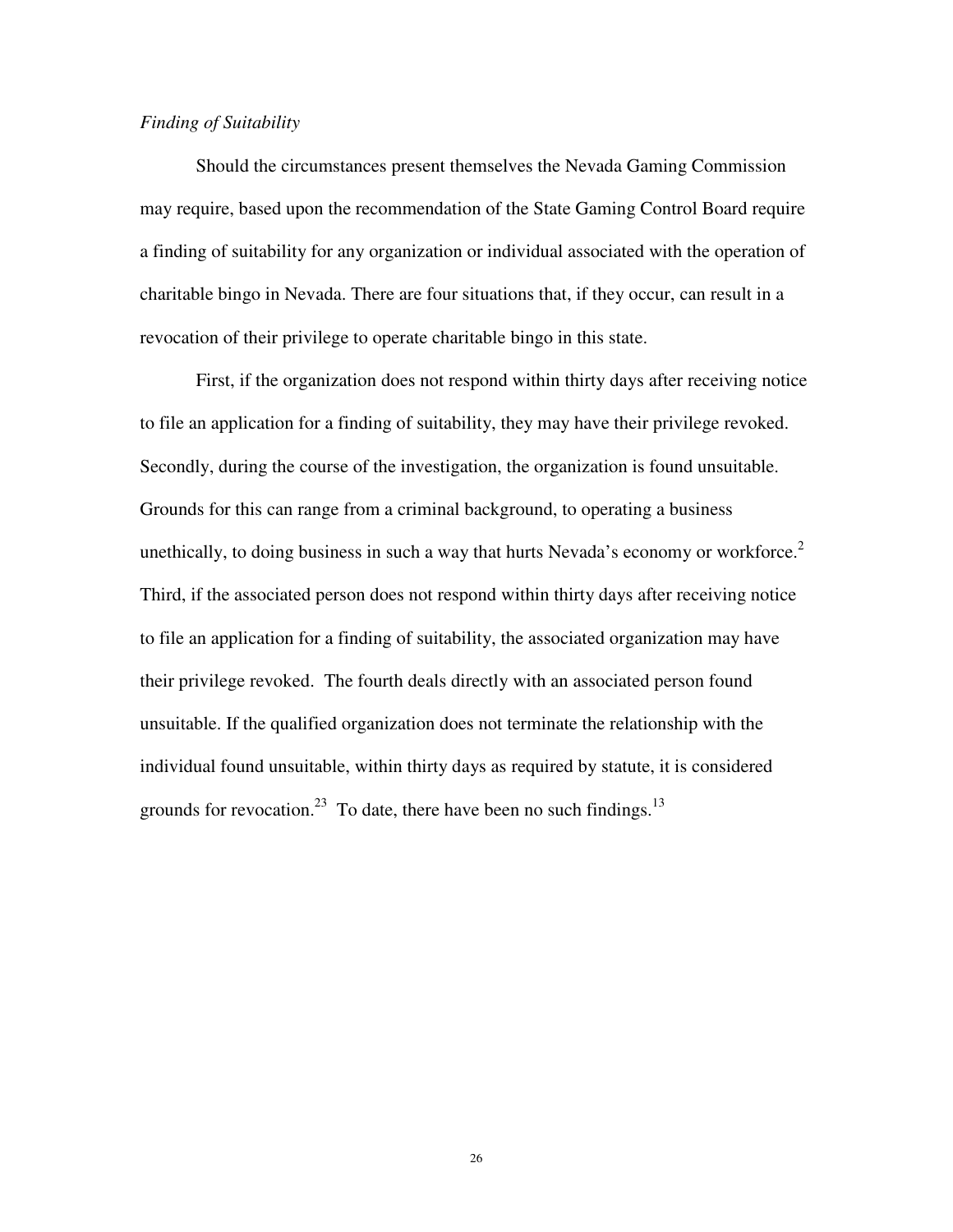#### **CHAPTER V**

# PROS AND CONS

Pros

 One of the most obvious as well as best arguments for states to become involved with lotteries deal with creating revenue. First lotteries generate millions, sometimes tens of millions of dollars for state governments and provide a relatively stable source of income. Second, raising money in this manner is a fairly painless process. Some have said that a lottery is the only tax that people seem happy to pay. Lotteries also benefit local businesses. Many of the operating expenses and prizes are absorbed by the private sector. In addition, the businesses acting as ticket agents as well as the banks that handle the money will also benefit. This does not even include the lottery-related businesses that provide supplies and services, which support the lottery industry. Ticket printers, computer companies, news outlets, as well as advertising and consultants all receive income directly from the lottery industry. Also, the different lottery games can be viewed as an inexpensive form of entertainment while helping to fund the state government.<sup>1</sup>

 On the charitable lottery front, benefits also include monetary benefits. First, charities spend much of their time seeking new sources of income while desperately trying to hold on to the ones they have. Lotteries open up new avenues of income while still being able to provide the services to the community. As a byproduct of the services these charities provide, the burden to local and state entities are reduced. $2$  While hard dollar amounts can not be known, additional costs would become known should the charities that provide them close their doors due to lack of funding. This is what charitable lotteries seek to avoid.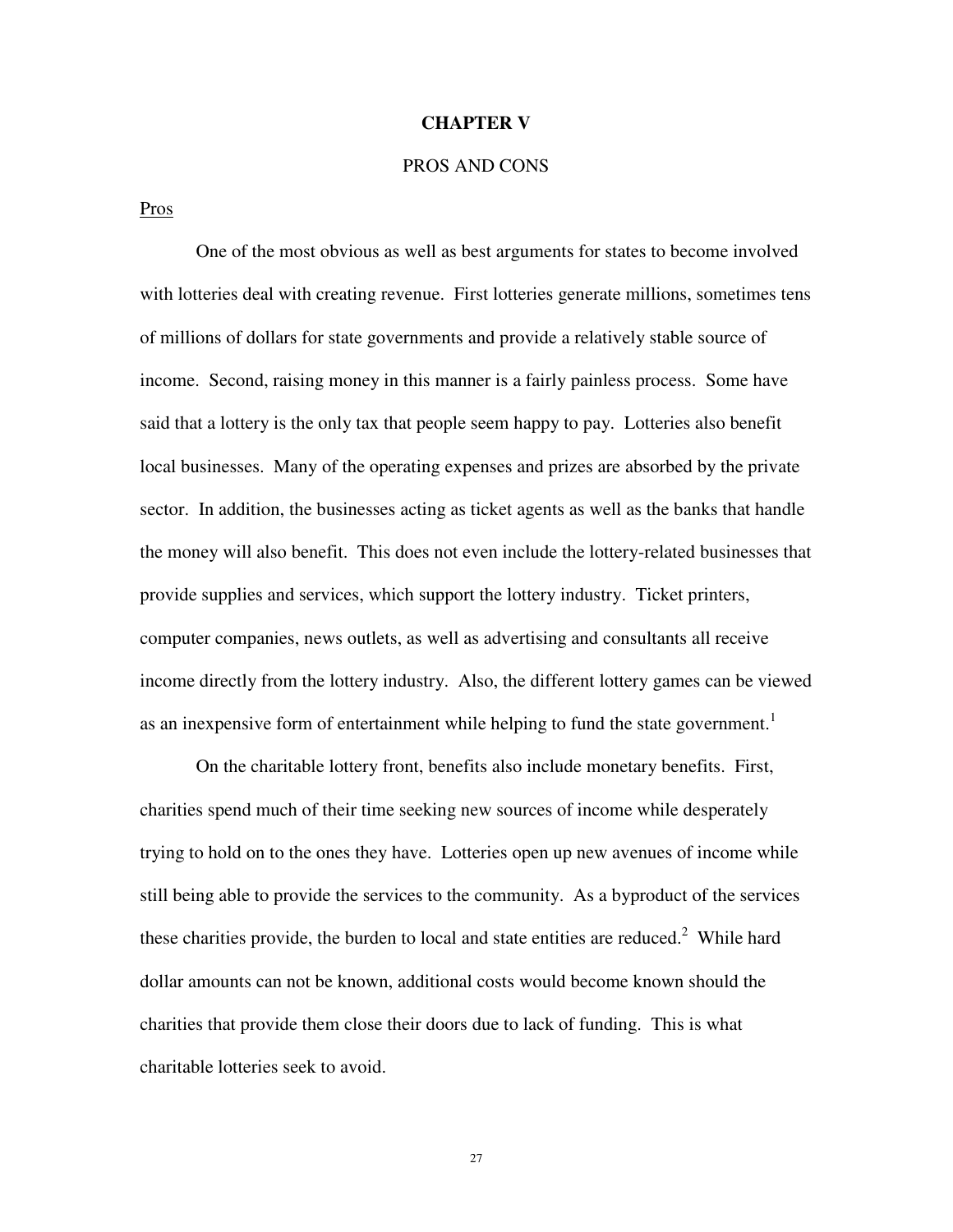Cons

 Arguments concerning lotteries generally focus on their ineffectiveness, inefficiencies, and inequitableness. First of all, critics claim that lotteries only generate from less than one percent to three percent of a state's overall budget on average. These revenues pale in comparison when compared to income generated from other major taxes. It would be easier to adjust the tax rate to account for the income that the lottery provides. Second, the monies spent on lottery tickets would take away discretionary dollars on other taxable items that would result in the state losing revenue from these other tax sources. A third argument states that lotteries act as a regressive tax on lower income groups who have the least ability to pay it. Lastly, there are issues related to instituting a lottery. Initial investments in securing revenue through constant promotion, advertising, and the creation and introduction of new types of games. These costs, critics state can make lotteries an expensive source of public funding. In a report by the Legislative Counsel Bureau in 1983, these costs in generating one dollar by lottery, costs between five and eight times as much as those methods of more traditional means of taxation.<sup>1</sup> While the dollar amounts have changed in the last twenty years, the ratios are most likely very close, if not the same today.

 Arguments against charitable gambling center more on moral and ethical reasons than financial. First, religious organizations lose the moral high ground when speaking out against gambling when they use gambling for their own support. Second, these organizations send the message that they are not effective at using other methods of generating income. This strikes at the heart of their credibility. Lastly, there is the argument that by using gambling to raise money, or by not speaking out against it,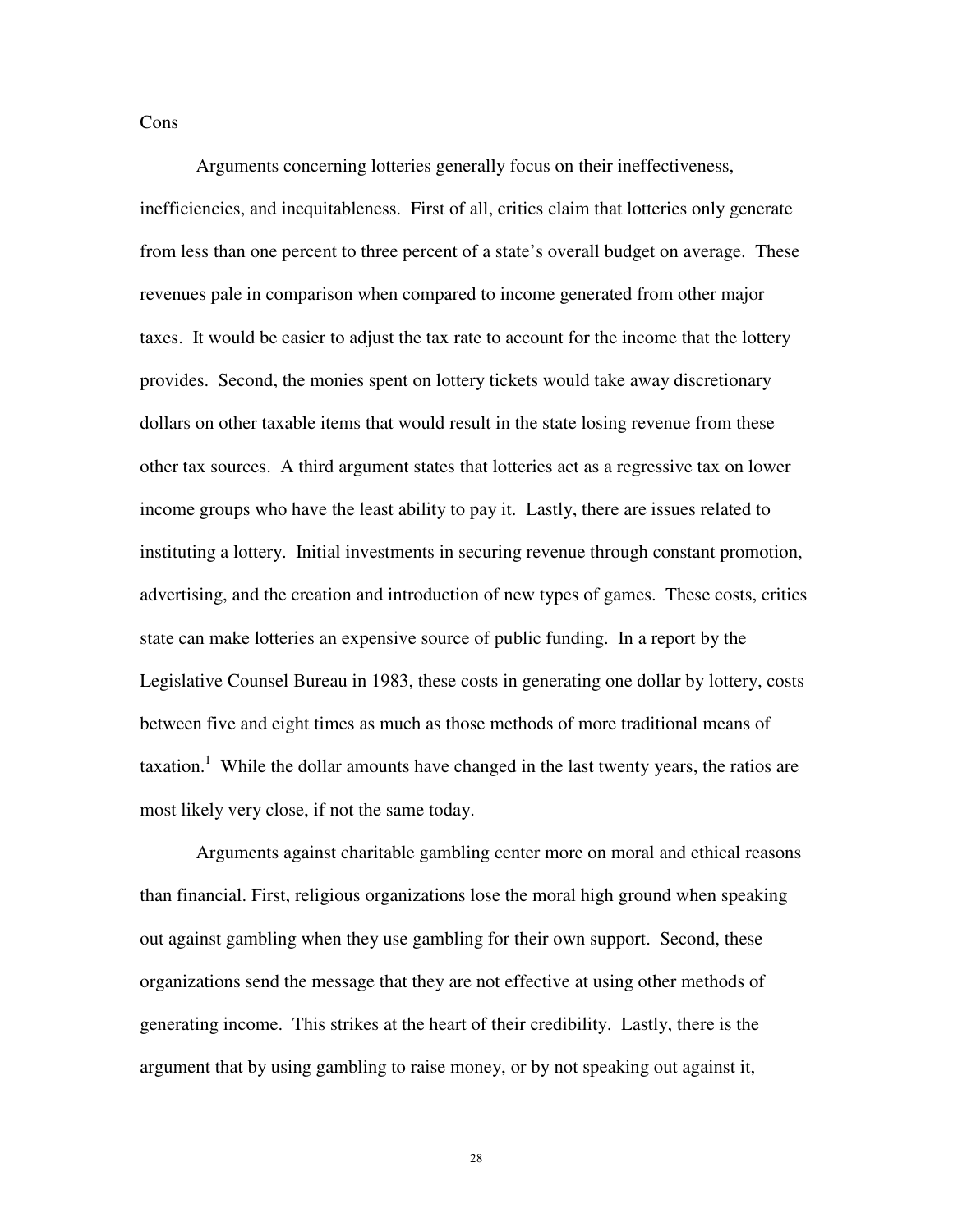religious organizations give their tacit, if not explicit stamp of moral approval on gambling.<sup>3</sup>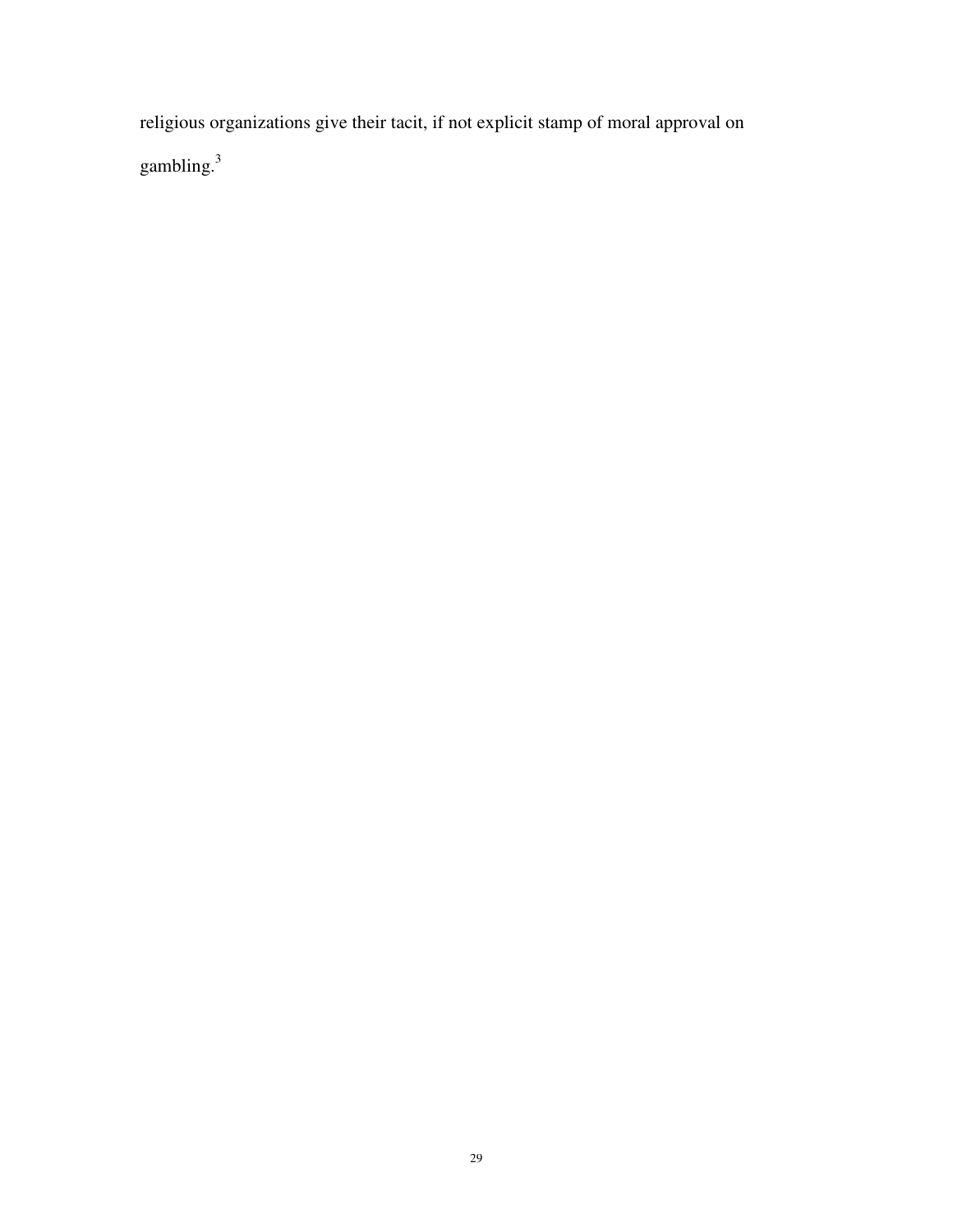#### **CHAPTER VI**

#### ISSUES AND OBJECTIONS

#### Issues To Consider

 Instituting a lottery in Nevada may not be as difficult as it seems. To begin with one obstacle that many states have faced, and some are still facing are moral and ethical issues regarding lotteries and other forms of gambling. Nevada does not have this problem and has not had one since 1931 when gambling was legalized. The primary issue that Nevada has to concern itself with is how a lottery will affect the state's economy. 1

 The closest situation, to compare to Nevada, is New Jersey. However, New Jersey is not a perfect example to compare to Nevada because New Jersey's lottery was well established prior to casino gambling being introduced in the state. Nevada would have the distinction, should a lottery become legal, of having a state sponsored gaming enterprise, i.e., a lottery in direct competition with existing business. Due to the fact that gaming accounts for so much of Nevada's income, introducing any measure that would or could possibly interfere with that revenue should be studied carefully. A Legislative Counsel Bureau Report cites a study that found that when various forms of gambling exist one form could substitute for another and lead to saturating the market. If this is the case, then the gaming industry has had a legitimate cause for alarm.<sup>1</sup>

 In a letter dated February 14, 1983, a Senior Research Analyst from the Legislative Counsel Bureau submitted a report to then State Senator Wilbur Faiss regarding information comparing lottery sales in Atlantic City, New Jersey with lottery sales throughout the rest of the state. This letter included comments from Bill Mulcahy,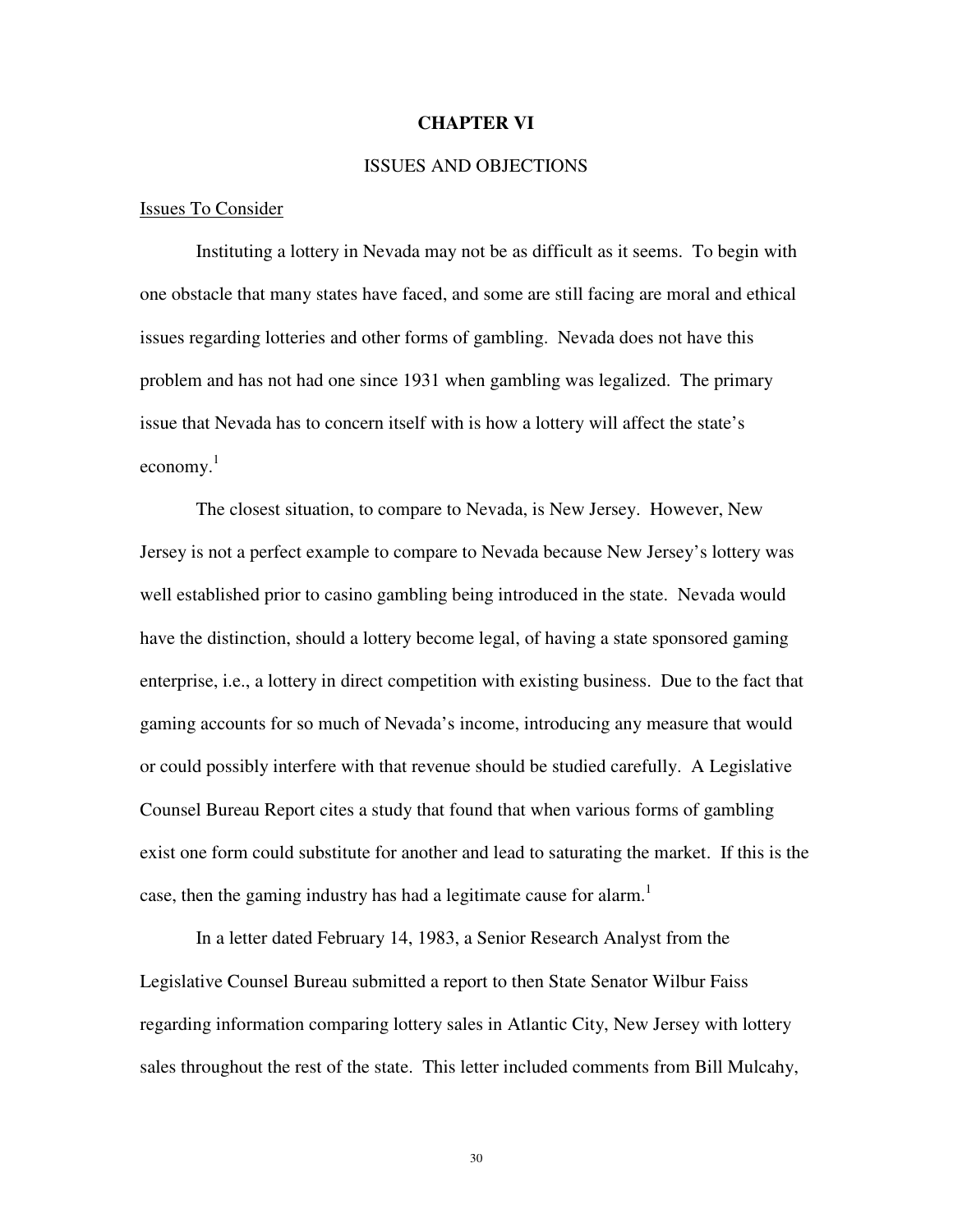the Deputy Director of Marketing and Sales for the New Jersey State Lottery. He shared some interesting insights on this issue. First, he stated that lottery revenues have been steadily increasing every year and that while he did not have specific figures at hand, there was no appreciable difference between lottery sales in Atlantic City and the rest of the state. He also points out casino gamblers and lottery players are two distinctly different kinds of people. Casino gamblers are described as being very serious gamblers and typically have a white-collar background. Conversely, lottery players usually do not have a great interest in casino gambling and can be categorized as more of a blue-collar crowd. Mr. Mulcahy also held to the view that lottery sales did not affect gambling and vice versa. $2$ 

 Another interesting point is that a representative for the Atlantic City Casino and Hotel Association, Dave Gardner, echoed the sentiments of the New Jersey State Lottery in that the two types of gambling do not interfere with the others ability to generate revenue. Their only main concern was with video lottery, which could compete with casino games. He and Mulcahy agreed as well, in that New Jersey's gaming situation differed from Nevada in relation to the variety of gaming establishments and accessibility to them. Gardner also was of the opinion that the lottery player in New Jersey closely resembled Nevada's impulse driven slot players.<sup>2</sup>

#### Gaming Industry Objections

 The gaming industry in Nevada takes a serious objection to a state run lottery here in this state. Its objection enters around the proposed negative aspect that a state run lottery would have on the gaming industry. These concerns have several aspects.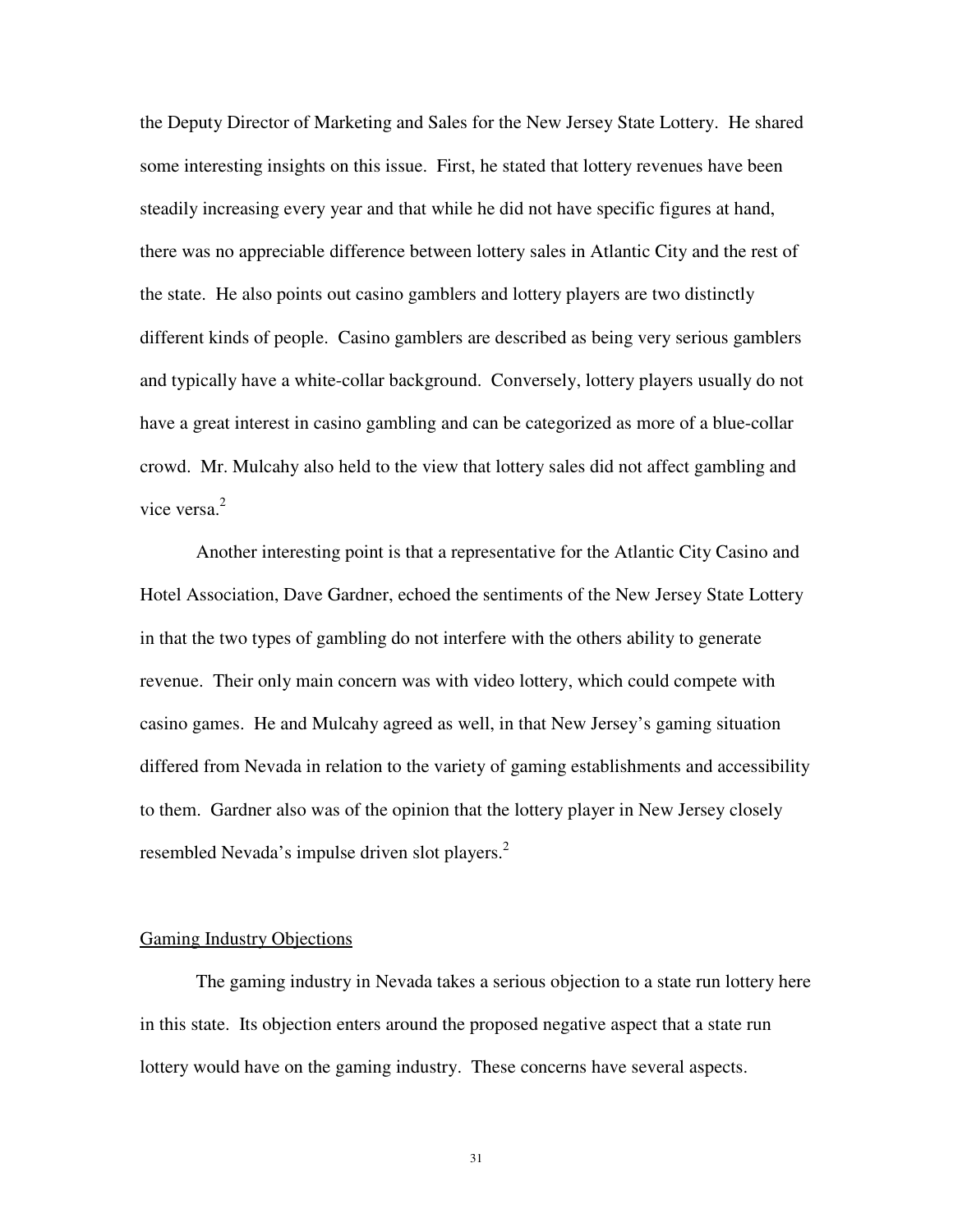The first major point that the industry makes is that unlike other states with lotteries, Nevada's primary source of revenue is full service gaming. This industry has made multi-billion investments as well as contributing hundreds of millions of dollars to the state in the form of taxes, directly from gambling, not to mention revenue generated from property taxes. These millions of dollars represent a large portion of Nevada's income. By contrast, lotteries in other states account for five percent or less of the total state revenue. $3$ 

 If a lottery were implemented, this would put the state in direct competition with its greatest income producer. Instead of contributing to the overall revenue of the state, the gaming industry contends that it would decrease tax revenue by taking dollars away from gaming, while not completely replacing it. For example, the games that would be directly challenged by a lottery would be keno, bingo, slot machines, and race and sports books. The lottery industry in its effort to increase sales has gone to video lottery machines. This is seen by the gaming industry as the biggest threat to their slot revenue. Even though they look and feel and sound like slots, lottery proponents say that it is not their intent to mimic slot machines. $4$ 

 This lost revenue, while it would not doom the casinos as a whole, would affect casinos that border on going out of business. This would lead to thousands of people losing their jobs and millions of dollars in personal income. The lost revenue from gaming taxes coupled with unemployment and welfare costs would amount to a large sum that could cost the state more than a lottery could bring in.<sup>3</sup>

 The second major issue that opponents to the lottery point out is that it is unlikely that a Nevada state lottery would do very well. First, a Nevada lottery would have to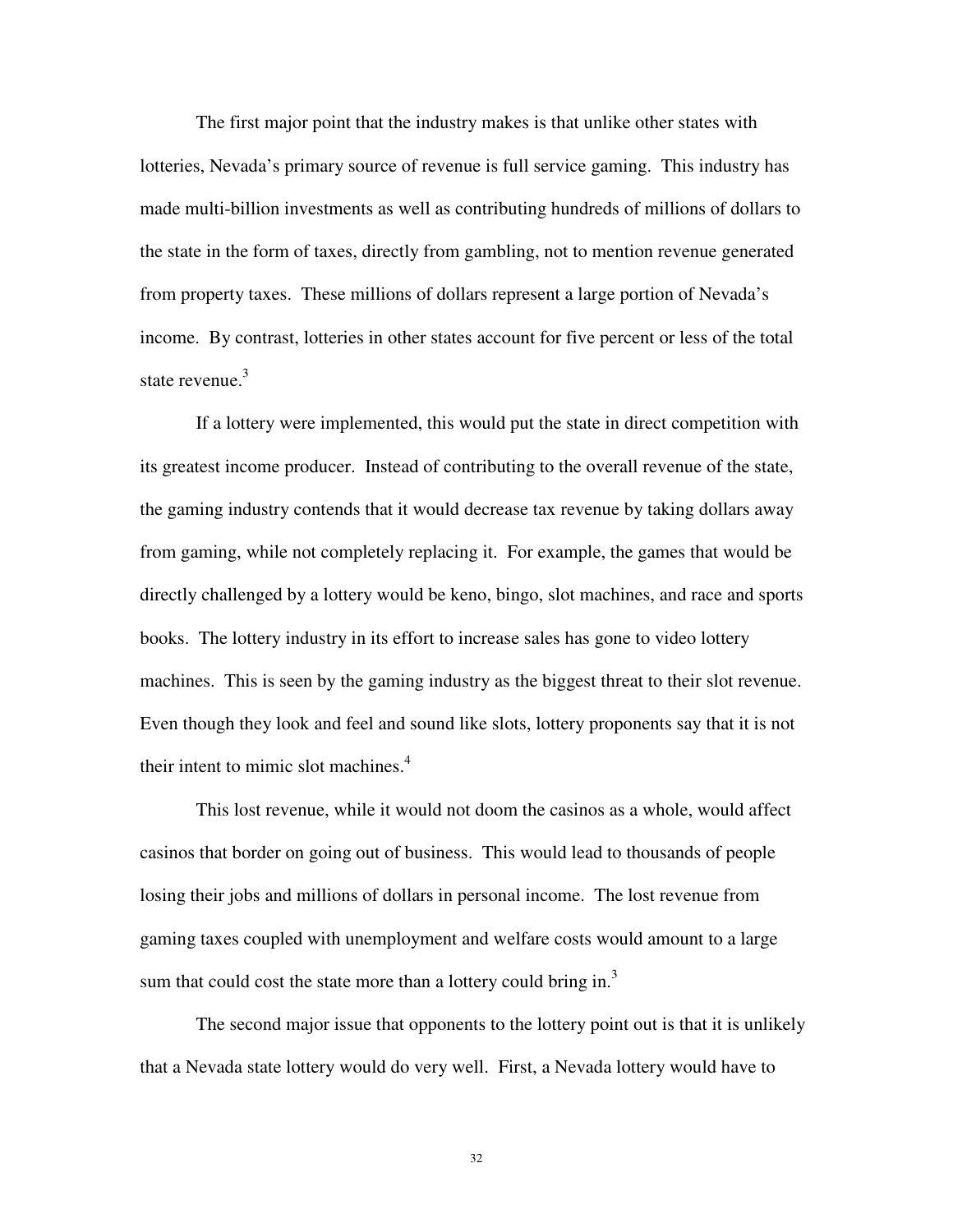compete with casinos. Second, studies have shown that in states with lotteries, ninety percent of its sales come from state residents.<sup>5</sup> Nevada's small population would not be able to support a lottery with a large enough jackpot to attract more players. Lastly, any Nevada lottery would have to compete with surrounding state lotteries. Projections put a Nevada lottery jackpot at just a few million dollars as compared to the California Lottery with payouts in the tens of million of dollars. This being the case, critics contend that a Nevada lottery would have a tough time competing with Megabucks, much less the multimillion dollar jackpots of surrounding state lotteries.<sup>3</sup>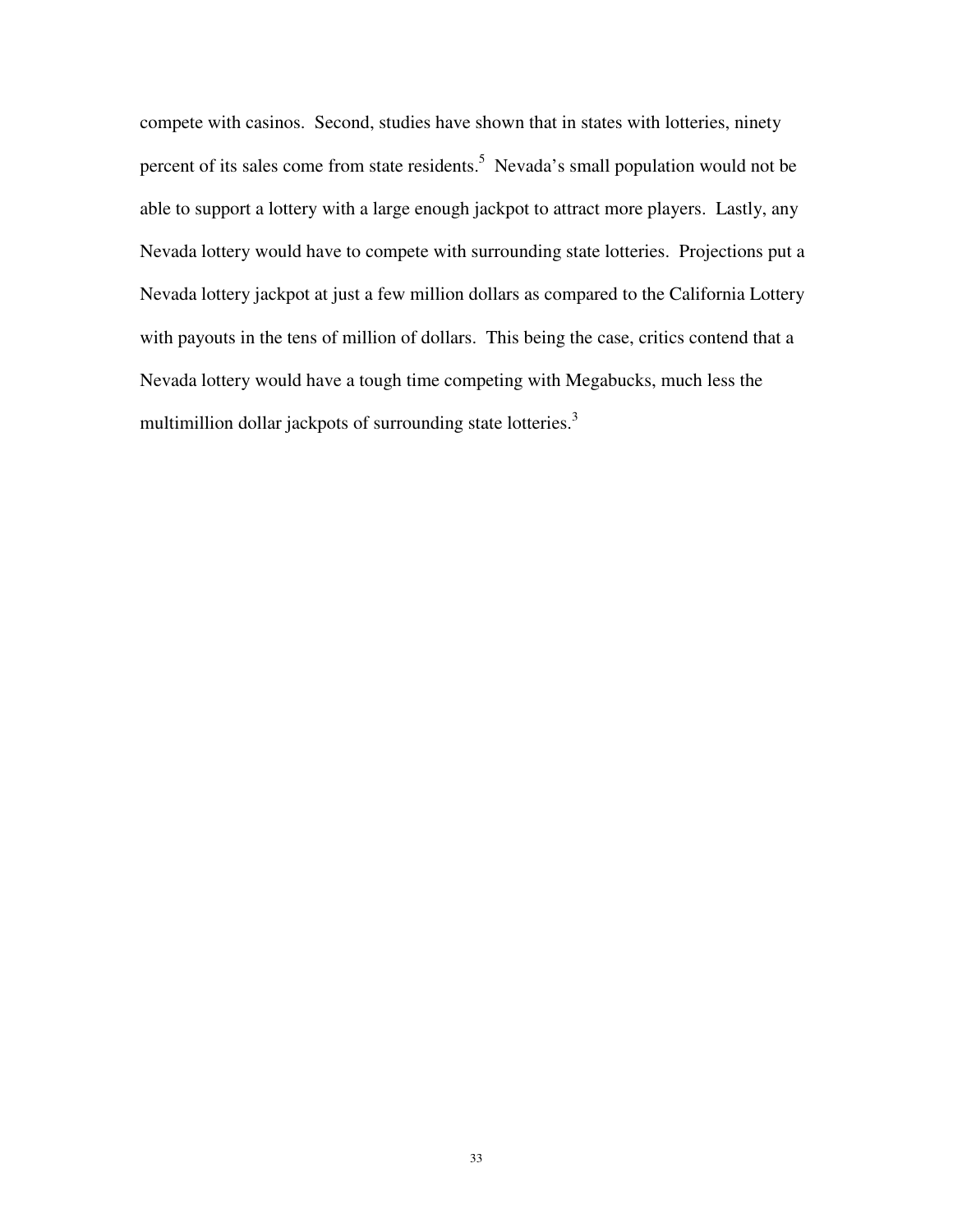#### **CHAPTER VII**

#### NEVADA CHARITABLE GAMBLING STATISTICS

Nevada allows two primary types of gambling as a means of raising funds for charitable organizations. The focus of this study has primarily been on the lotteries, yet Nevada law as discussed earlier, does allow for charitable bingo. Since both were legalized, lotteries in 1991, and bingo in 1993, there have been 540 applications made to Nevada State Gaming Control Board, to take advantage of these opportunities, through fiscal 2004. This information was gathered from a logbook at the Nevada State Gaming Control Board, who is responsible for processing the applications and making sure that the guidelines are followed. Just as a reminder, bingo and lotteries each have two different types of applications, one for Registration and one for a Request for Approval. The difference being the dollar amounts for prizes. Lotteries require nonrefundable fees of five dollars for Registration and twenty-five dollars for Request for Approval.<sup>1</sup> Bingo requires a ten-dollar fee for Registration and a twenty-five dollar fee for a Request for Approval. $^2$  The dollar amounts for each applicant was used to determine which type was used.

1991 saw only ten applications for charitable lotteries. These applications were taken after October first, when the legislation went into effect. This low number can probably be attributed to only three months left in the fiscal year as well as to the newness of the legislation. There were six Registrations and four Requests for Approval; accounting for  $$130$  in total fees generated.<sup>3</sup>

The second year, 1992, saw twenty-six total applications for charitable lotteries.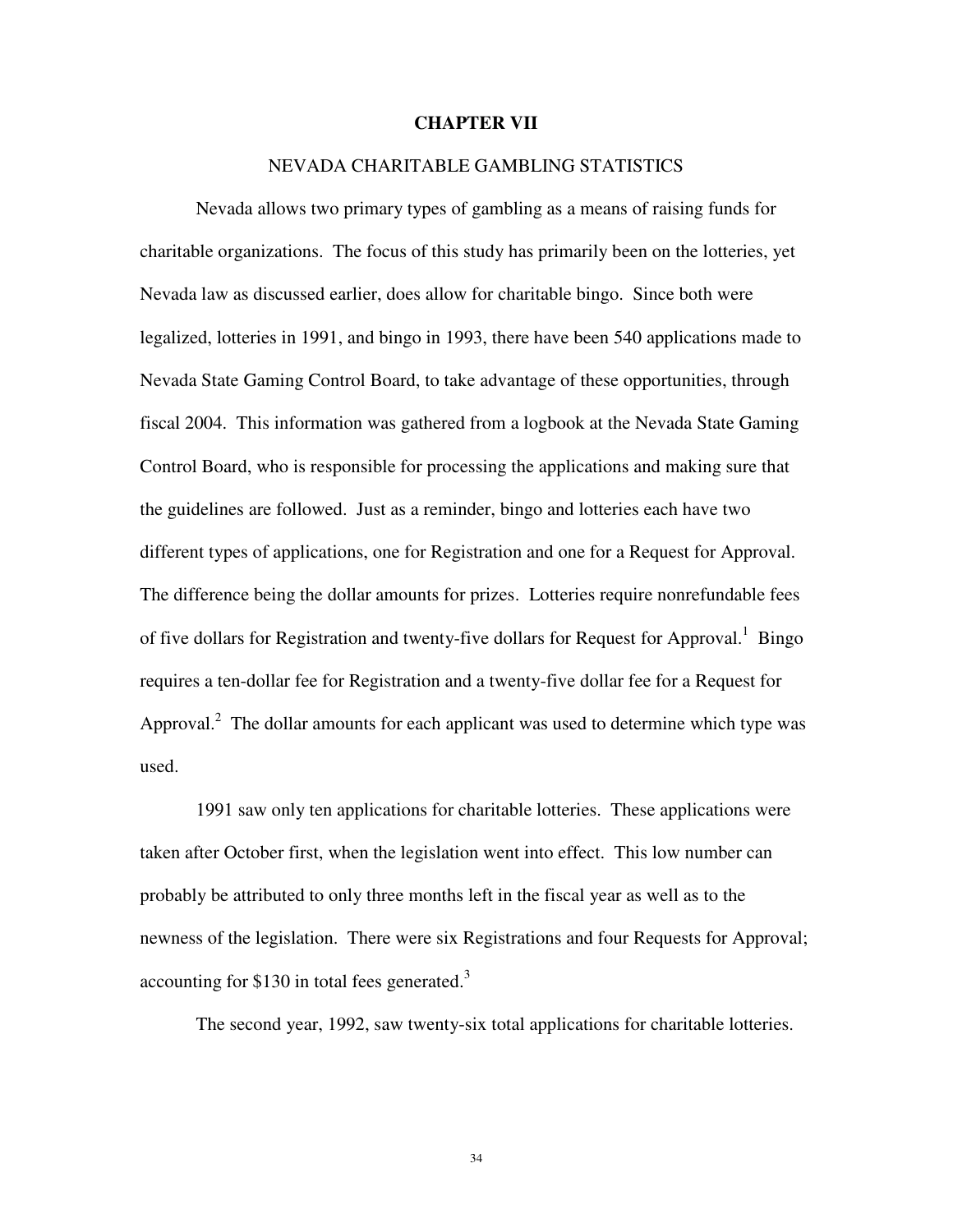Twenty were Registrations, leaving six that were Requests for Approval. This brought the total revenue for 1992 to  $$250.<sup>3</sup>$ 

Year three saw the total decrease to twenty-one applications, with twelve Registrations and nine Requests for Approval. Total revenue generated for 1993 came to \$285 due to the increase in applications for Request for Approval.<sup>3</sup>

Year number four saw a total of thirty-eight applications. Sixteen of the applications were for Requests for Approval, leaving twenty-two for Registration. This brings the total fees to \$510 for 1994. To date, this was the highest grossing year for fees.<sup>3</sup>

1995 saw a decline in all three categories. The total number of applications dropped, as did each category in Registrations and Requests for Approval. Registrations dropped to thirteen, while Requests for Approval came to a total of eleven. As a result, revenues dropped \$170 to \$340 for the year.<sup>3</sup>

This next year, 1996, saw a slight increase in applications, yet revenues continued to decline. This has to do with the distribution of applications. Registrations increased to twenty, while Requests for Approval totaled only eight. This came to a total of \$300 collected for the entire year.<sup>3</sup>

The seventh, year 1997 saw increases in all areas. There were thirty-eight total applications with twenty-six being for Registration with twelve Requests for Approval. Revenues in fees totaled  $$430.<sup>3</sup>$ 

The next year saw another increase in the total number of applications from the previous year. Forty-two applications were made with the Nevada State Gaming Control Board. This was the first year that an application for Registration was made for bingo,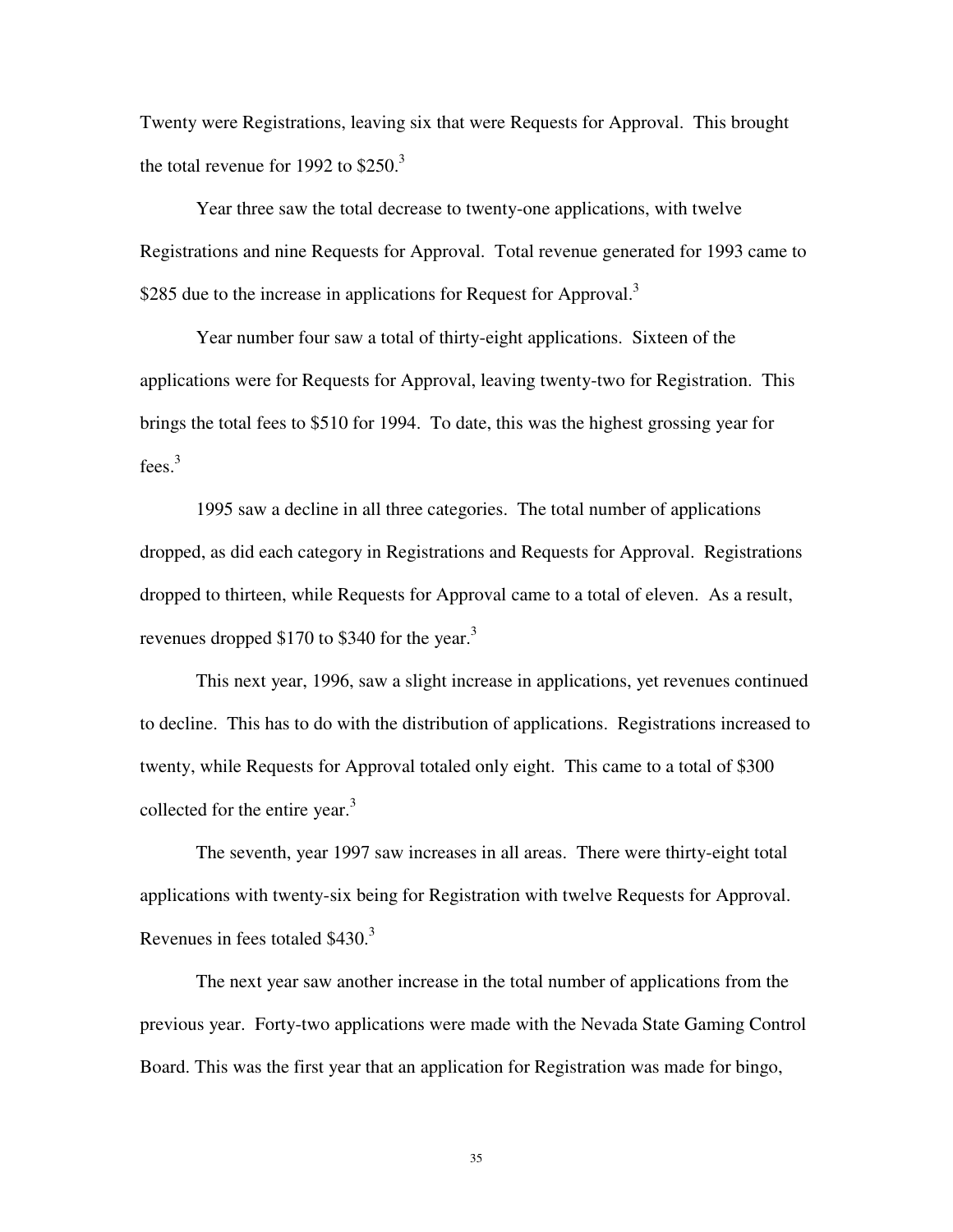totaling only one. The remaining applications for lottery were thirty-one Registrations and ten Requests for Approval. Despite, the increase in application, revenues dipped slightly to  $$415.<sup>3</sup>$ 

1999 saw forty-three applications filed. These numbers were very similar to the previous year. There were two applications for bingo made, one for Registration and one Request for Approval. Lottery applications included thirty for Registration and eleven Requests for Approval. Totaling the fees for both bingo and lottery, the total amount in fees generated came to  $$460.<sup>3</sup>$ 

The year 2000 saw the total applications filed were forty-five. To this point in time, this was the highest number of applications filed in any one year. Bingo only had one application for Registration. The lottery saw thirty-three applications for Registration and eleven Requests for Approval. Fees generated totaled \$450.<sup>3</sup>

The next year saw a slight decrease in applications to forty-four in total. There was, however, and increase in applications for bingo Registration totaling four for the year. The remaining applications for lottery came in at twenty-nine for Registration and the remaining eleven were Requests for Approval. Fees totaling \$460 were generated.

2002 saw the highest number of applications to date. Between bingo and lottery applications, there were sixty-five made during the year. The tally came to two bingo Registrations, fifty-one lottery Registrations and twelve lottery Requests for Approval. The total fees collected were \$575. This was the most money generated at this time and would prove to be the second most in any one-year.<sup>3</sup>

The following year, 2003, saw a decline overall to fifty-two applications. Bingo brought in one application for Registration. Lottery Registrations came to forty-two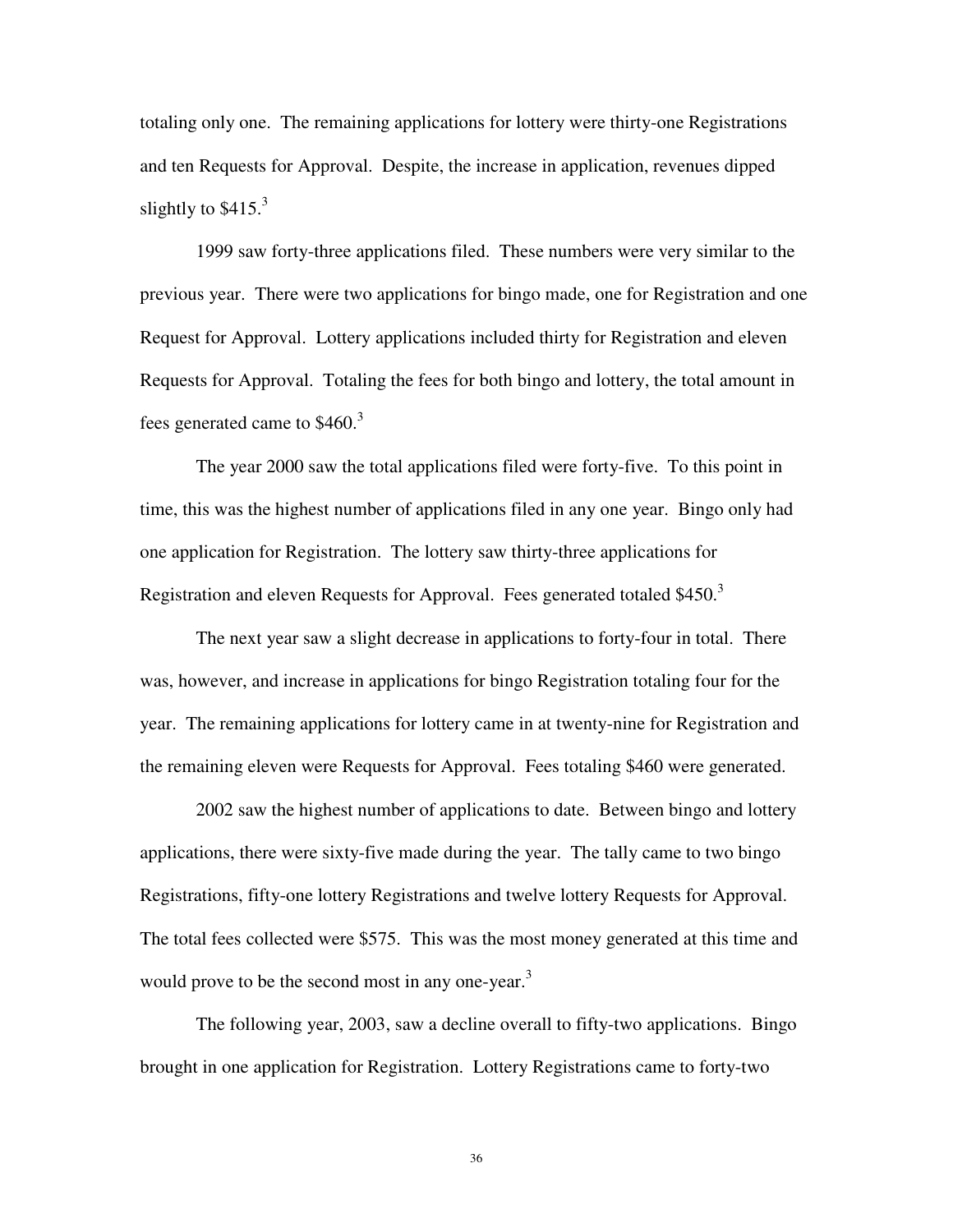applications with nine Requests for Approval granted. The revenue generated for all applications totaled  $$445.<sup>3</sup>$ 

Last year was just one application shy of the record number in one year at sixtyfour applications, yet brought in the most money in application fees. There were six bingo Registrations, forty-five lottery Registrations, and thirteen lottery Requests for Approvals. This year broke the six hundred-dollar mark, reaching \$610 in total revenue for the year. $3$ 

The fourteen-year totals are as follows: 380 lottery Registration, 143 lottery Requests for Approval, sixteen bingo Registrations, and one bingo Request for Approval. A total of \$5,665 was generated. From this information, several conclusions can be drawn and will be discussed in the next chapter. $3$ 

It must be clarified that with the incomplete information of the logbook, it was not possible to distinguish the bingo and lottery Requests for Approval from each other. With only one bingo Request for Approval being specifically identified the total number cannot be known without seeing each individual application. All Requests for Approval from 1991-1992 were for lotteries, as charitable bingo was not legalized until 1993. From 1993 on, Requests for Approval were assumed to be for lotteries based upon the enforcement agent's recollection of the processing of these applications, that the vast majority of applications were for lotteries, instead of bingo.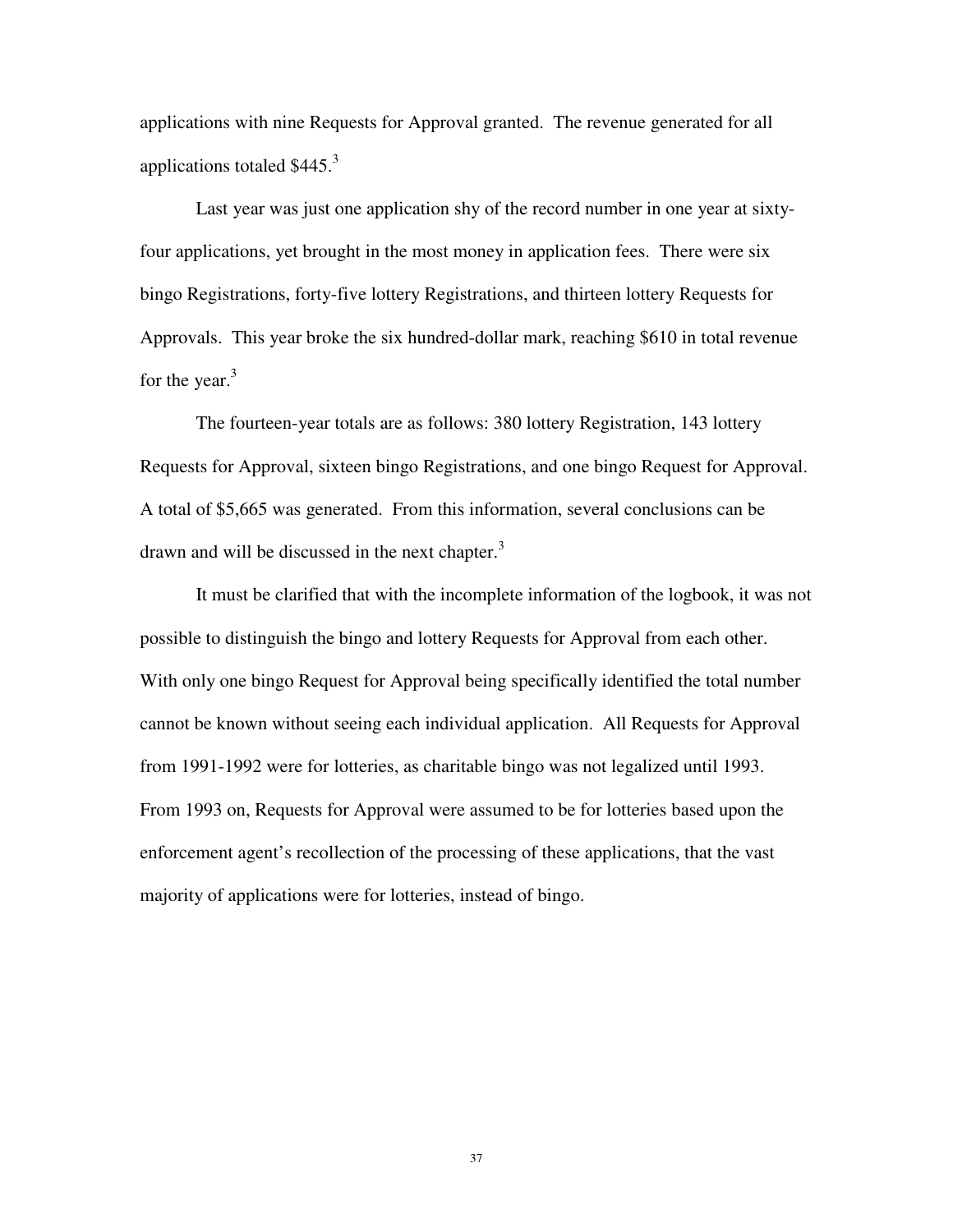#### **CHAPTER VIII**

#### **CONCLUSIONS**

 Any doubts as to the future of the lottery issue in Nevada, one thing remains true, the issue will not go away anytime soon. After the first attempt to legalize lotteries in 1887, there have been twenty-five attempts by the Nevada Legislature and one voter initiative to attempt to repeal the prohibition on lotteries in the state constitution through the 2003 legislative session. The only successful attempt came in 1989, when the legislature passed A.J.R.1 for the second time and was then approved by the voters in the 1990 General Election. This was only a partial repeal, which allowed a lottery only by charitable organizations for their benefit.

 This year in the 2005 Legislative Session, there is another attempt on the table to legalize a lottery in Nevada. The motivation to institute a lottery is again, education, with projections between thirty and fifty million dollars in annual profits. Senate Minority Leader Dina Titus, Assembly Speaker Richard Perkins, and Majority Leader Barbara Buckley, all Democrats, seek to use funds generated by a lottery to fund classroom materials and reduce class size.<sup>1</sup> This attempt takes on a different twist than previous attempts. This year's proposal seeks not to create a state lottery, but rather to participate in the Powerball lottery. Powerball is played in twenty-seven states and generates jackpots as much as \$315 million.<sup>2</sup> Unlike previous years, there is not much opposition expected from the gaming industry. Assemblyman Richard Perkins concedes that the gaming industry is uneasy about the proposal, but they are aware of the need to do something to improve the educational situation in Nevada. Perkins states that a lot of thought is being put in to how this will work for all parties involved.<sup>3</sup>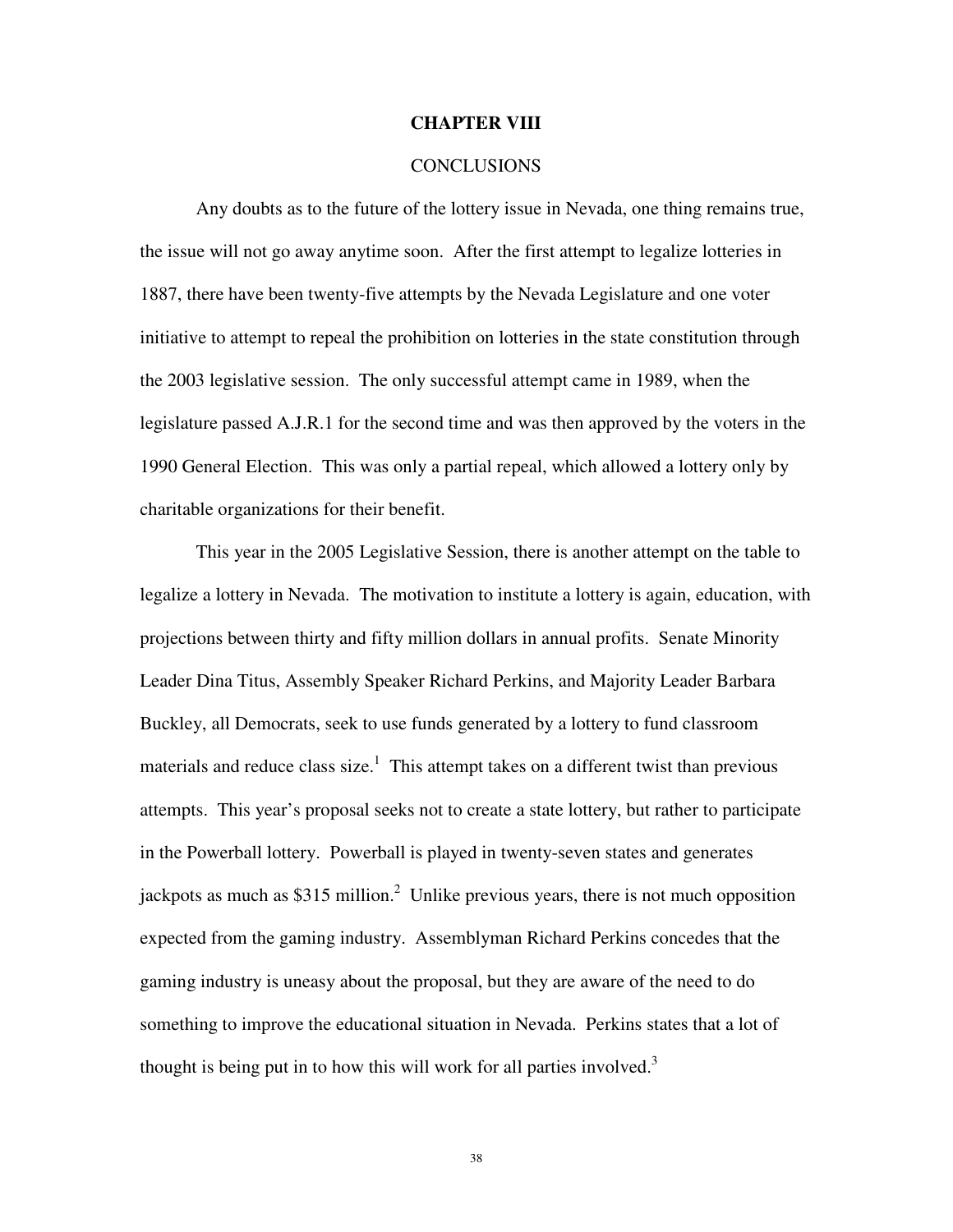Based upon the two primary objections put forth by the gaming industry, this proposal, whether by design or happenstance answers them better than any other previous attempt. The question of creating a serious competitor to the full service gaming industry is somewhat alleviated by the multi-state Powerball lottery, where Nevada revenue could be generated by other participants in other states. After all, the entire casino industry is not completely ignorant of the revenue generated by lotteries. The most profitable retailer of lottery tickets in California is located near Primm, Nevada, just across the border in California, generating in excess of six million dollars in 2004. This convenience store is operated by MGM Mirage, and if only symbolically, shows that the gaming industry and the lottery industry can coexist.<sup>3</sup> Secondly, the question of whether or not the Nevada population could support a lottery has been answered. The answer is that it does not have to bear the sole burden. Residents from twenty-seven other states would also support the Powerball lottery, in addition to Nevada's population.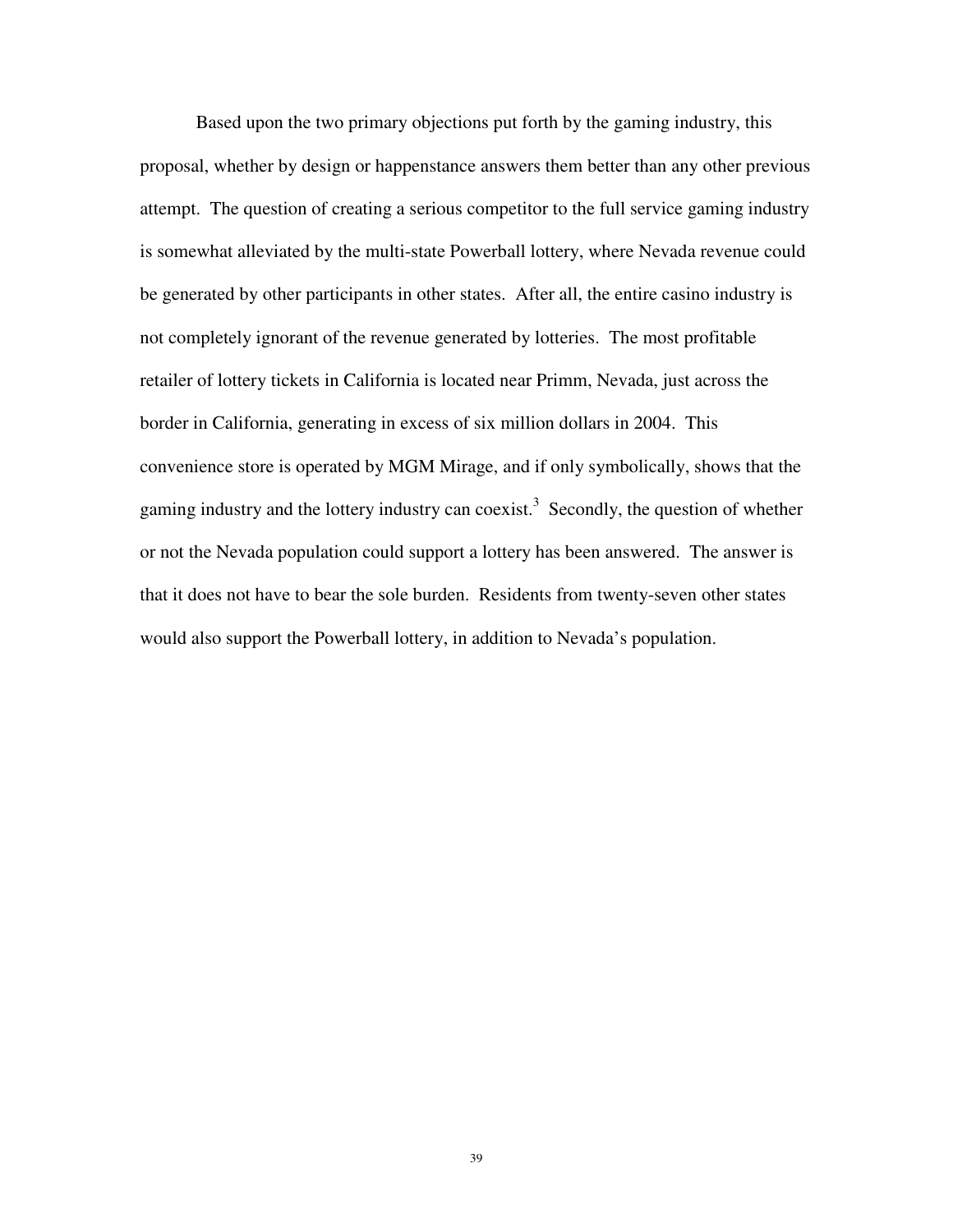#### **CHAPTER IX**

#### RECOMMENDATIONS

 All of this information, coupled with the experience of research leads to several recommendations in regards to this issue of charitable gambling in Nevada.

 The first recommendation deals with accessing information regarding the charitable organizations here in Nevada. As it stands today there is no method or procedure for tracking demographic information. The information that was desired but not available during this study included the nature of organizations, city and county of origin, and total revenue generated by the charitable organizations. This information, with the exception of total revenue is available on the first page of the charitable bingo and lottery applications. However, because personal information regarding the organization and individuals associated with that organization is also listed on this page, the Gaming Control Board was not able to provide all the information necessary for this study. Other reasons simply came down to accessibility. Once an application is processed and completed, it is processed onto film or computerized and then sent to Carson City, Nevada, and was not readily available. Had this information been available, it would have been possible to statistically track what types of organizations participate, how often, where they are located, and how much money they raise. This information could be used to study this topic further, and discover any relative trends, yet more importantly, better meet the needs of the charitable community, making modifications or recommendations as necessary.

 The second recommendation would be to institute a measure of tracking charitable bingo and lottery events, which have prize totals of less than \$2500. The 540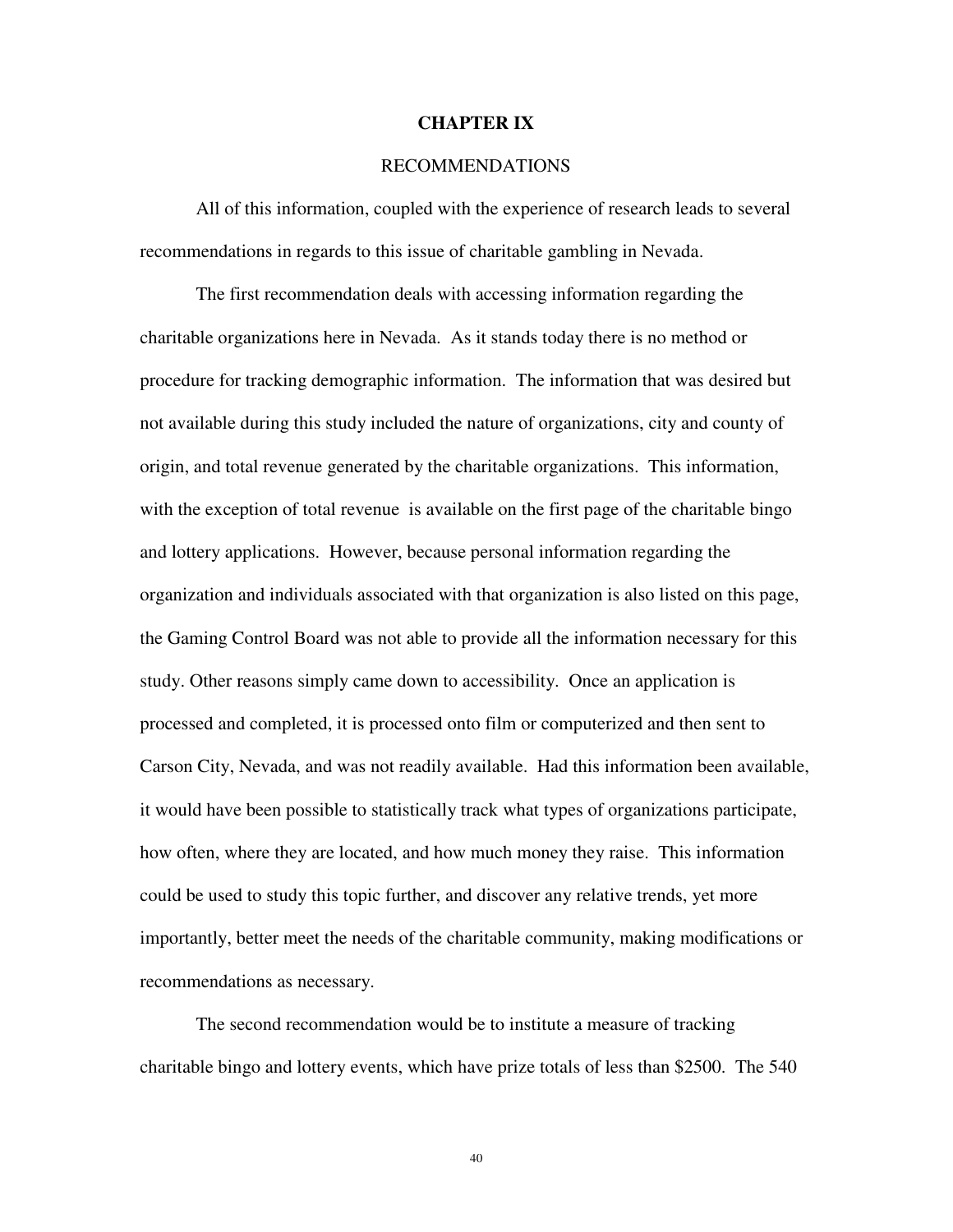recorded Registrations and Requests for Approval for charitable bingo and lottery events does not include this number. As a result no one really knows how many of these types of events occur whether they be great in number or small. This could be done quite simply. The charitable organization should be required to send a letter of notification to the Gaming Control Board that they are going to be holding a bingo or lottery event for fundraising purposes. This is not an unreasonable request, as this is required when an organization holds a charitable event often referred to as "Las Vegas Nights" where table games such as poker and blackjack are played. $<sup>1</sup>$  An additional requirement would be to</sup> send a letter once the event is concluded with the amount raised. This is no different than what is required for bingo and lottery events \$2500 and over and it would allow the total revenue for charitable gambling to be tracked more closely. As it stands, organizations are required to send in a financial statement to the Gaming Control Board listing the total revenue generated, expenses incurred, etc., when Registration or Request for Approval is involved.

 This brings up the third recommendation, and that is to track the total revenue generated from charitable bingo and lotteries. The information is a final requirement of Registration and Request for Approval in the financial statement submitted to the Gaming Control Board. What lacks is a method or procedure to total the revenue on an annual basis. It makes logical sense that if revenue from full service gaming is tracked, so also should revenue from charitable gaming also be tracked. Much care was given to protect the charities from unscrupulous and criminal forces. Knowing how much money is being raised brings the reality of charitable gambling to full light. While it is true that the Nevada State Gaming Control Board has not required anyone to be removed from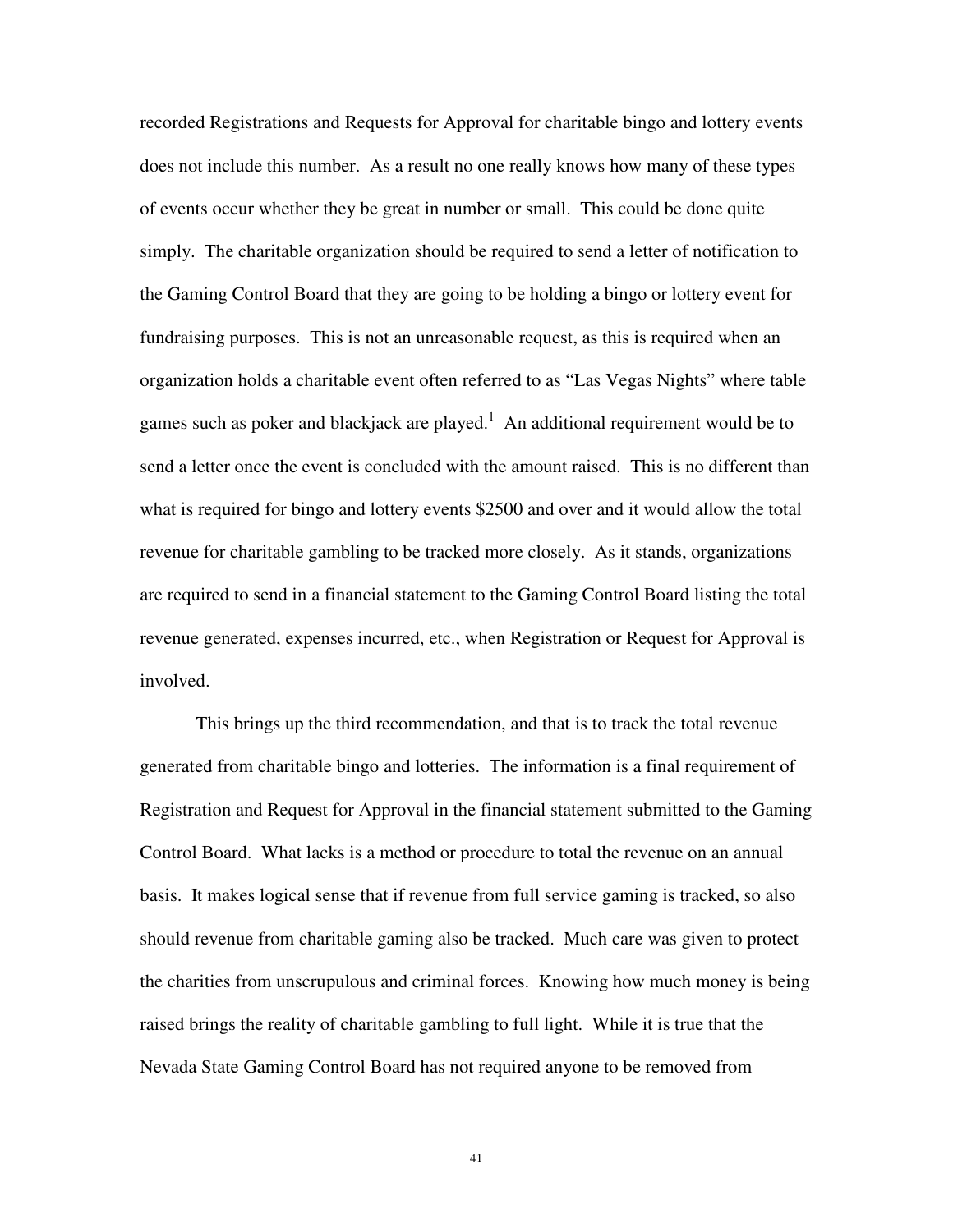participating in a charitable gambling event due to a finding of suitability or has ever required a finding of suitability, there is still the possibility of abuse if the money is not followed. Charitable or not, this is still gambling, and gambling attracts unsavory personalities. This leads to the fourth recommendation.

The fourth recommendation hearkens to the penalty and unlawful acts portion of the legislation. Any person or organization that knowingly violates any part of this law is guilty of a misdemeanor. This being true, the state would then be obligated by law to prosecute the individual or individuals involved and would spend tax dollars doing so. Many people would probably agree that prosecuting someone over any illegal lottery, while necessary, might not be the most prudent use of tax dollars. A possible solution would be to give the organization something to lose; something more than their application fee, which at most is twenty-five dollars, and a slap on the wrist. As an additional requirement to the application process, the charity could be required to post a bond somewhere in the amount of \$1,000. This way if the organization violates any of the laws surrounding charitable lotteries, they would immediately forfeit their bond and the State would be able to limit its exposure in a prosecution. Likewise, once the charity has completed its obligations and filed its financial reports, the bond would be refunded and the charity would not be out any money.

Recommendation number five deals with the record keeping requirements of the participating charitable organizations. Currently, there are no requirements for organizations to keep records of winning recipients of these games, but there should be. This would ensure that no conflict of interest would exist between the principal agents of the organization and the winners of the raffles and bingo games. It is feasible to accept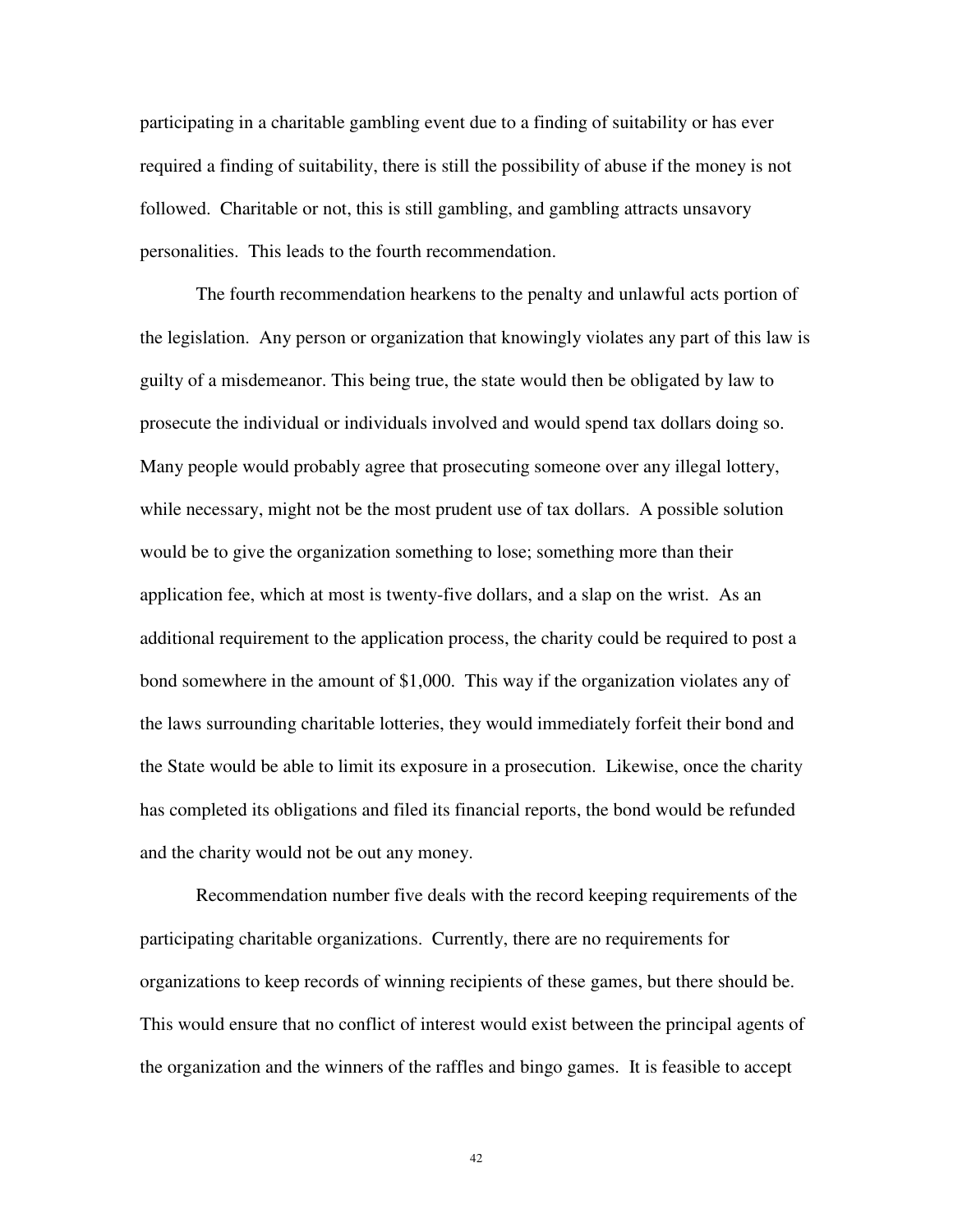the notion that someone with close ties to the organization will on occasion win a large prize offered at one of these events. It is the intent of this recommendation to prevent this from occurring on a regular basis and thus maintaining the integrity of the charitable games and the organizations themselves, not to mention maintaining the credibility of the laws that made these games legal.

The sixth recommendation deals with the fees related to the various applications for charitable lottery and bingo. While the intent of the legislation regarding these two issues was not to unduly burden nonprofit organizations with overly restrictive regulations and procedures, a need to adjust the fee schedule seems apparent. With the average time to process any one of these applications being two days, $<sup>1</sup>$  an application fee</sup> of twenty-five dollars, at most, hardly accounts for all of the time and expense required by the State. From a practical standpoint this makes sense. The fees involved in the application process should cover the costs the State must expend in order to complete it or at least come close. In order to accomplish this the fees should be raised. Without knowing the actual costs (salary, administration, etc.), a flat fee of fifty dollars for all applications for both lotteries and bingo would do well to close the gap. The laws themselves and the opportunity to raise funds for these types of organizations are major benefits in themselves. The State of Nevada should not have to provide the additional benefit of subsidizing the application process. If an organization anticipates in raising thousands of dollars, then a fee of fifty dollars does not seem too restrictive.

With the issue of repealing the entire constitutional ban on lotteries in Nevada seemingly picking up momentum, it would seem likely that in the not so distant future, that it would become a reality. As a state, if we expect to someday operate a lottery on a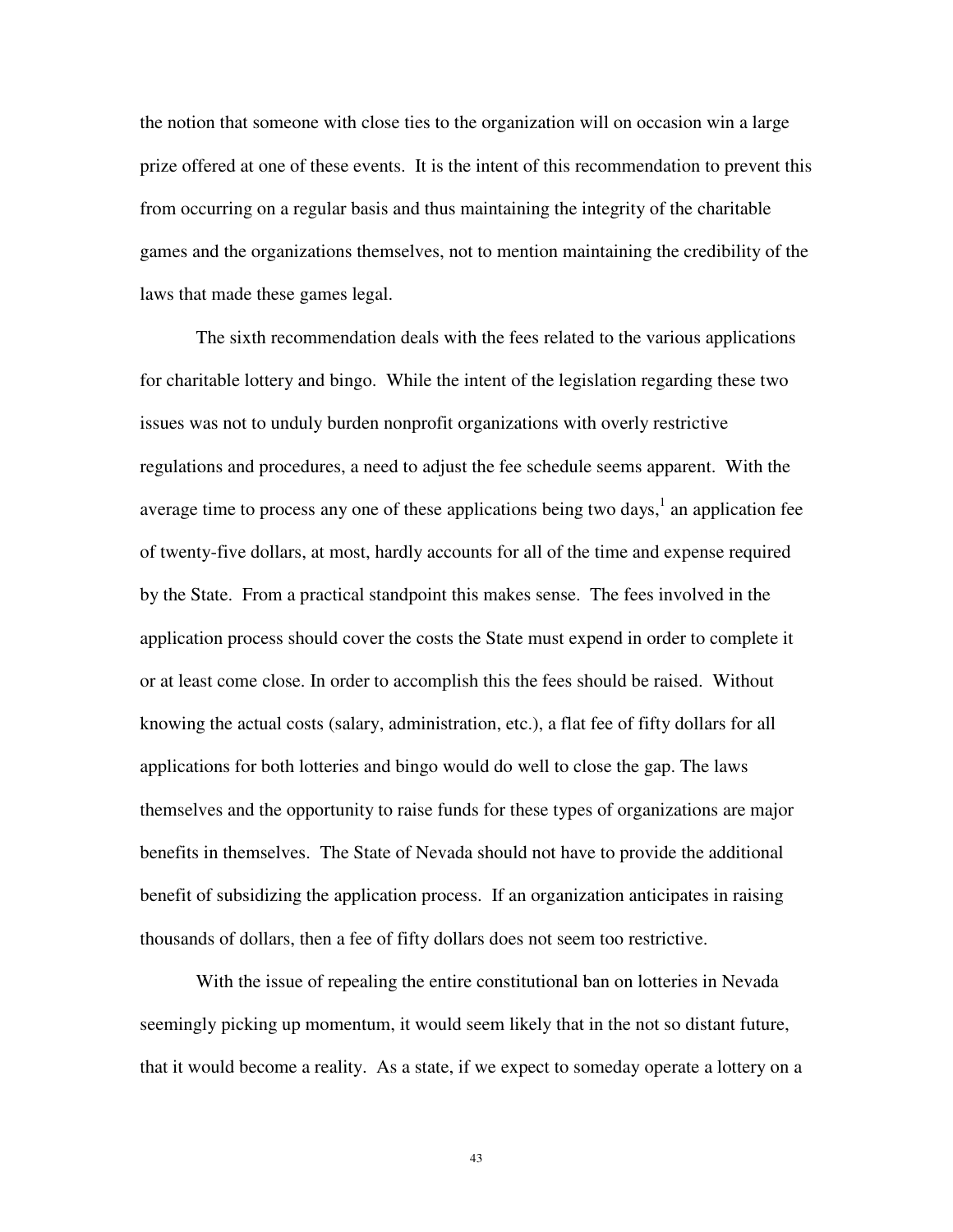statewide basis, it would make sense if we would have an understanding of the intricacies and pitfalls of operating a lottery. Today we have the perfect test case with which to work out the bugs in the system- charitable lotteries. Currently, charitable lotteries (and bingo) are seen primarily as a means for small charities to raise much-needed funds. While the laws in place are there to ensure this, more could be done to monitor these activities without bogging down these charitable enterprises in bureaucratic red tape. The recommendations presented here are by no means the only ones, but are meant to begin an open discussion on this issue. It is the intent of these recommendations to strengthen the vigilance required to maintain the integrity of charitable gambling as the authors of the legislation intended.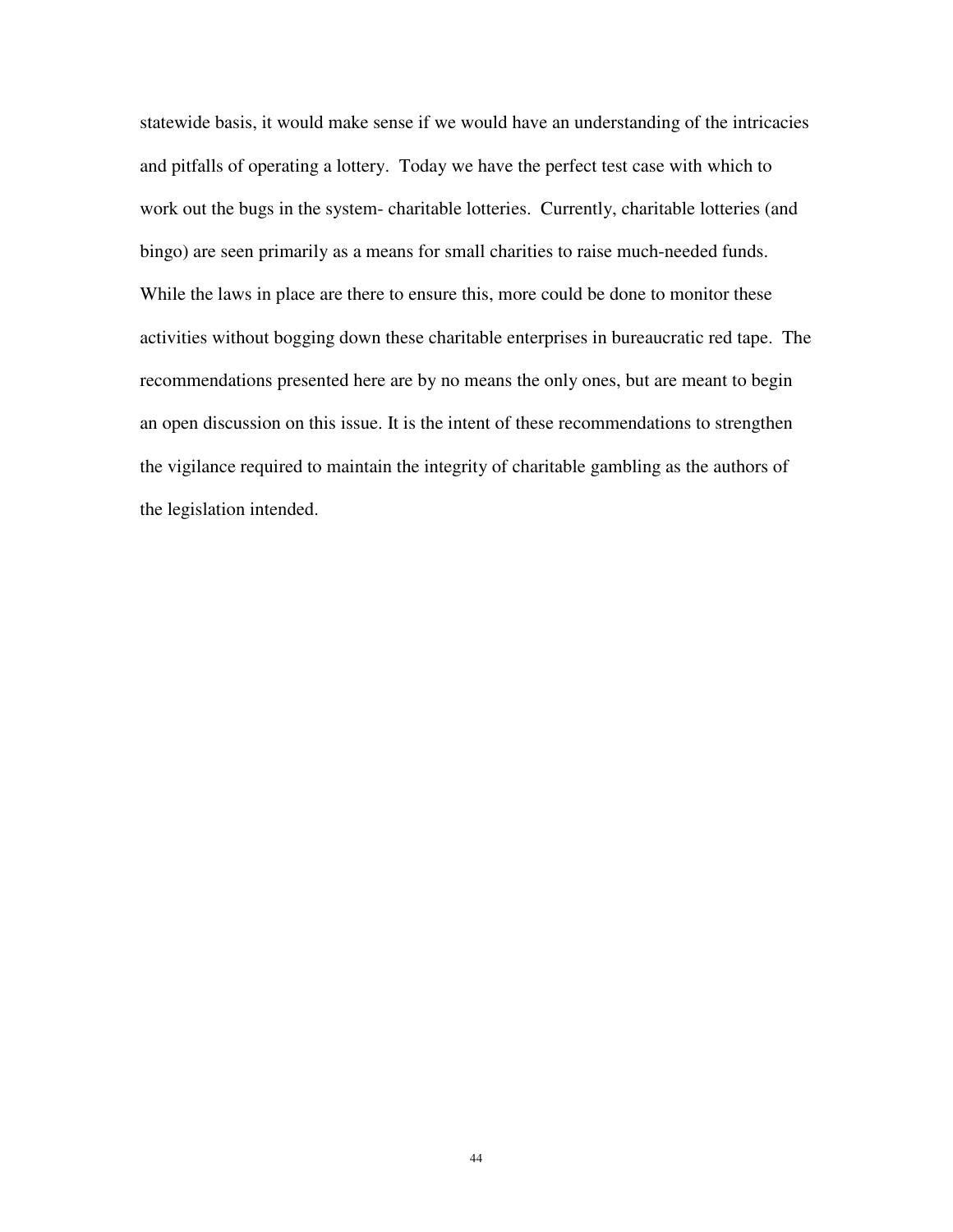# **NOTES**

#### **CHAPTER I**

1. Author Unknown, "Election '90," Las Vegas Review-Journal, November 7, 1990: 2B.

# **CHAPTER II**

1. Rex M, Rogers, Seducing America: Baker Book House Company, 31.

2. Rex M, Rogers, Seducing America: Baker Book House Company, 40.

 3. Nevada Legislature, Assembly, Assembly Committee on Judiciary, Exhibit A, March 11, 1981.

4. Nevada, Secretary of State, Official Returns of the General Election of 1990.

5. Legislative Counsel Bureau of Nevada, Legislation Pertaining to Lotteries by the Nevada Legislature, 1975 to 2003, Chart.

# **CHAPTER III**

 1. Legislative Counsel Bureau of Nevada, State Lotteries, Background Paper 83-8.

 2. Nevada Legislature, Assembly, Assembly Committee on Judiciary, Exhibit A, March 11, 1981.

 3. Author Unknown, "Laxalt Reiterates Anti-Lottery Stand," Las Vegas Sun, November 4, 1968: 2.

4. Nevada, Secretary of State, Official Returns of the General Election of 1968.

 5. Legislative Counsel Bureau of Nevada, Legislation Pertaining to Lotteries by the Nevada Legislature, 1975 to 2003, Chart.

 6. Nevada Legislature, Assembly, Assembly Committee on Judiciary, Exhibit 1A, 1991.

 7. Enforcement Agent, Nevada State Gaming Control Board, telephone interview, Las Vegas, Nevada, March 10, 2005.

# **CHAPTER IV**

1. Nevada Revised Statutes: Chapter 462.015.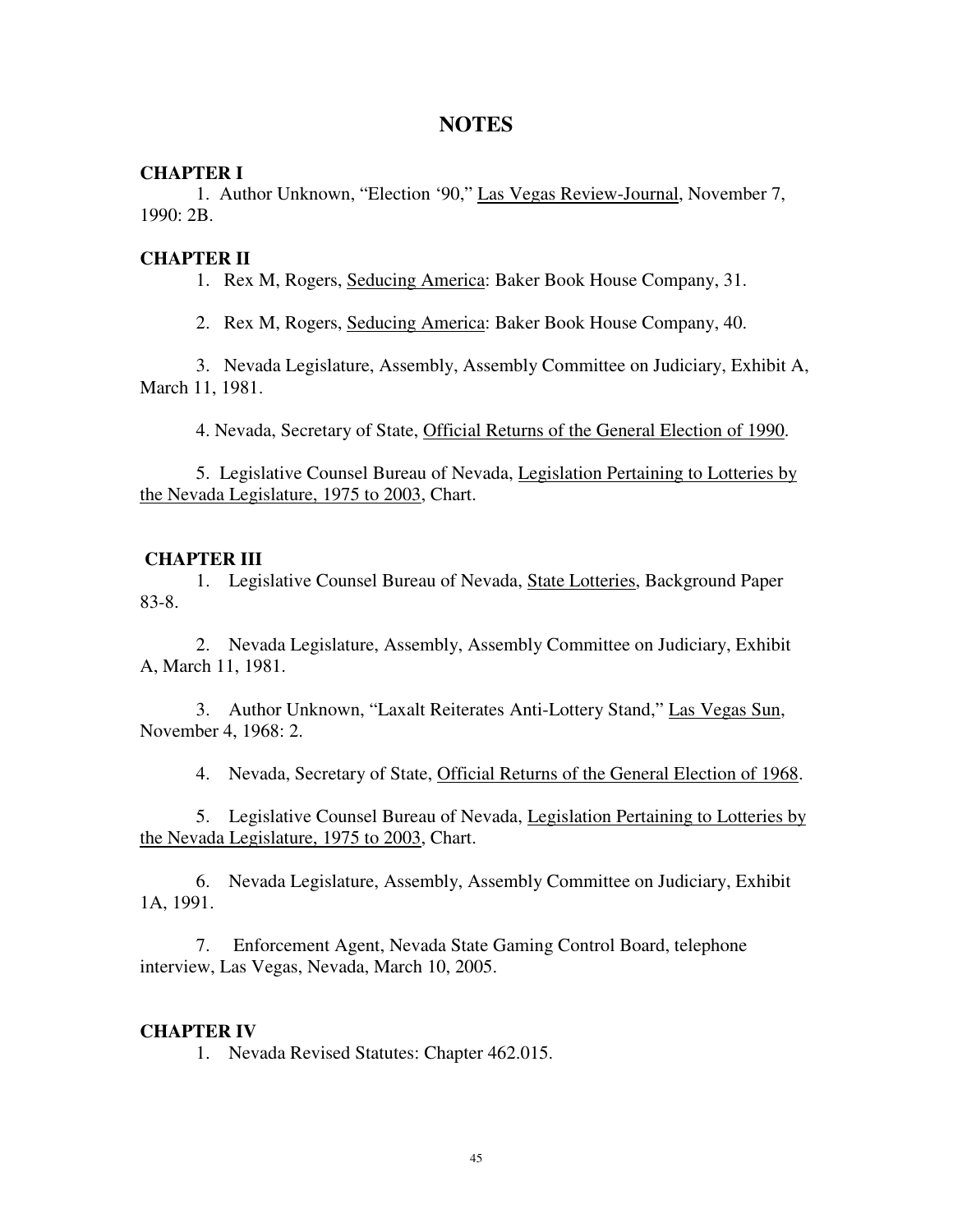2. Enforcement Agent, Nevada State Gaming Control Board, interview at Grant Sawyer Building, Las Vegas, Nevada, February 23, 2005.

3. Nevada Revised Statutes: Chapter 462.125.

- 4. Nevada Revised Statutes: Chapter 462.075.
- 5. Nevada Revised Statutes: Chapter 462.105.
- 6. Nevada Revised Statutes: Chapter 462.160.
- 7. Nevada Revised Statutes: Chapter 462.140.
- 8. Nevada Revised Statutes: Chapter 462.180.
- 9. Nevada Revised Statutes: Chapter 462.150.

 10. Enforcement Agent, Nevada State Gaming Control Board, telephone interview, Las Vegas, Nevada, March 17, 2005.

11. Nevada Revised Statutes: Chapter 462.200.

12. Nevada Revised Statutes: Chapter 462.170.

 13. Enforcement Agent, Nevada State Gaming Control Board, telephone interview, Las Vegas, Nevada, March 10, 2005.

- 14. Nevada Revised Statutes: Chapter 462.190.
- 15. Nevada Revised Statutes: Chapter 462.300.
- 16. Nevada Revised Statutes: Chapter 462.290.
- 17. Nevada Revised Statutes: Chapter 462.270.
- 18. Nevada Revised Statutes: Chapter 462.310.
- 19. Nevada Revised Statutes: Chapter 462.330.
- 20. Nevada Revised Statutes: Chapter 463.4095.
- 21. Nevada Revised Statutes: Chapter 463.4096.
- 22. Nevada Revised Statutes: Chapter 463.40965.
- 23. Nevada Revised Statutes: Chapter 463.40955.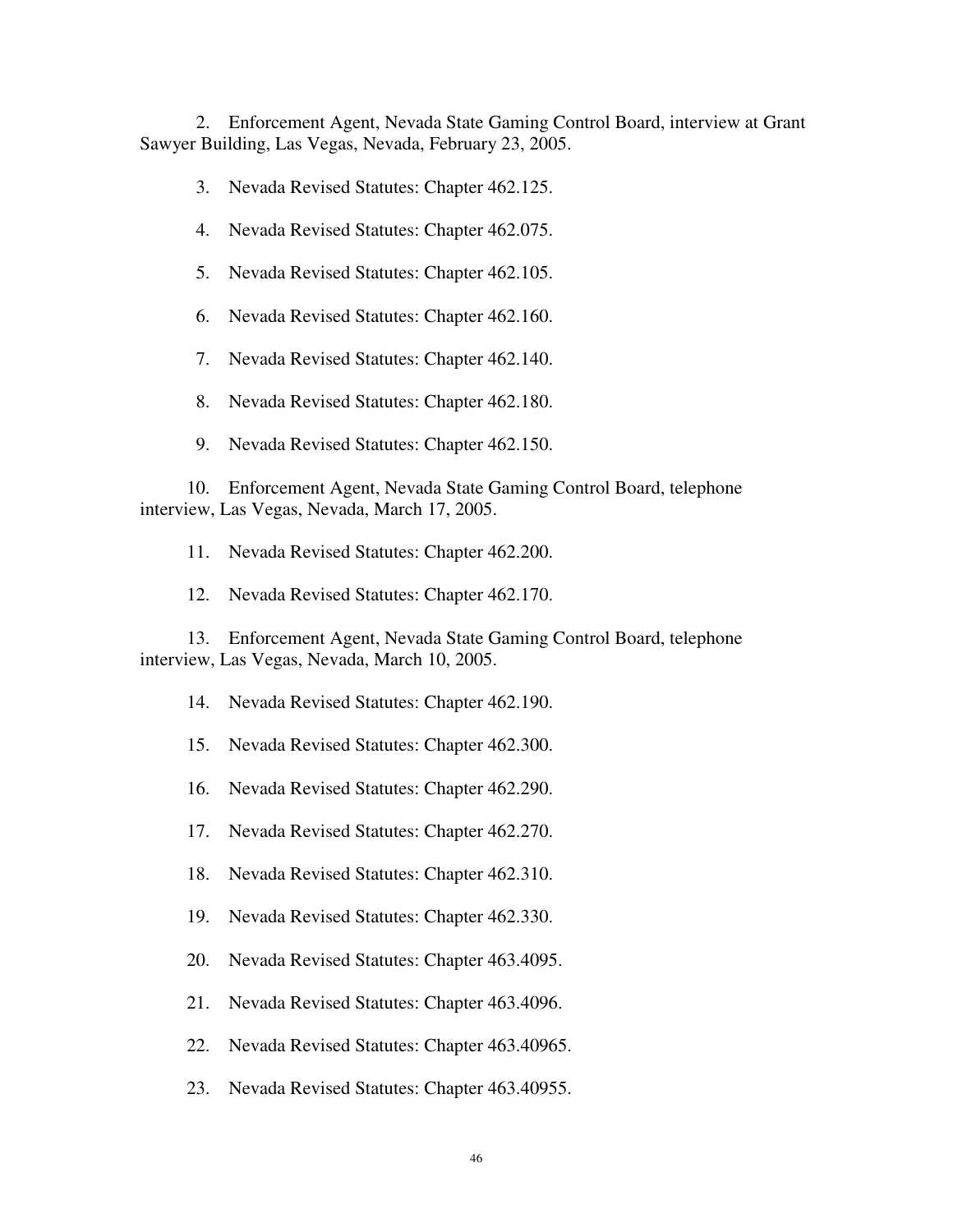# **CHAPTER V**

1. Legislative Counsel Bureau of Nevada, State Lotteries, Background Paper 83-8.

 2. Nevada Legislature, Assembly, Assembly Committee on Judiciary, Exhibit A, March 11, 1981.

3. Rex M, Rogers, Seducing America: Baker Book House Company, Chapter 3.

# **CHAPTER VI**

1. Legislative Counsel Bureau of Nevada, State Lotteries, Background Paper 83-8.

 2. Legislative Counsel Bureau of Nevada, February 14, 1983, to Nevada State Senator Wilbur Faiss.

 3. Richard H. Wells, "A Position Paper for the Nevada Gaming Industry and the Nevada Resort Association in Opposition to S.J.R. 10," (Senate Committee on Judiciary, 1991).

 4. Author Unknown, "A Position Paper Presented by the Gaming Industry Association of Nevada and the Nevada Resort Association in Opposition to A.J.R. 8," (Assembly Committee on Judiciary, March 18, 1984).

 5. Richard H. Wells, "Position Paper: S.J.R. 1," Senate Committee on Judiciary, Exhibit I, 1983.

# **CHAPTER VII**

1. Nevada Revised Statutes: Chapter 462.160.

2. Nevada Revised Statutes: Chapter 463.4095.

 3. Nevada, State Gaming Control Board, Charitable Lottery and Bingo Logbook, 1991-2004.

#### **CHAPTER VIII**

1. Erin Neff, "Democrats to Propose Lottery for Nevada," Las Vegas Review-Journal, January 22, 2005: 1B.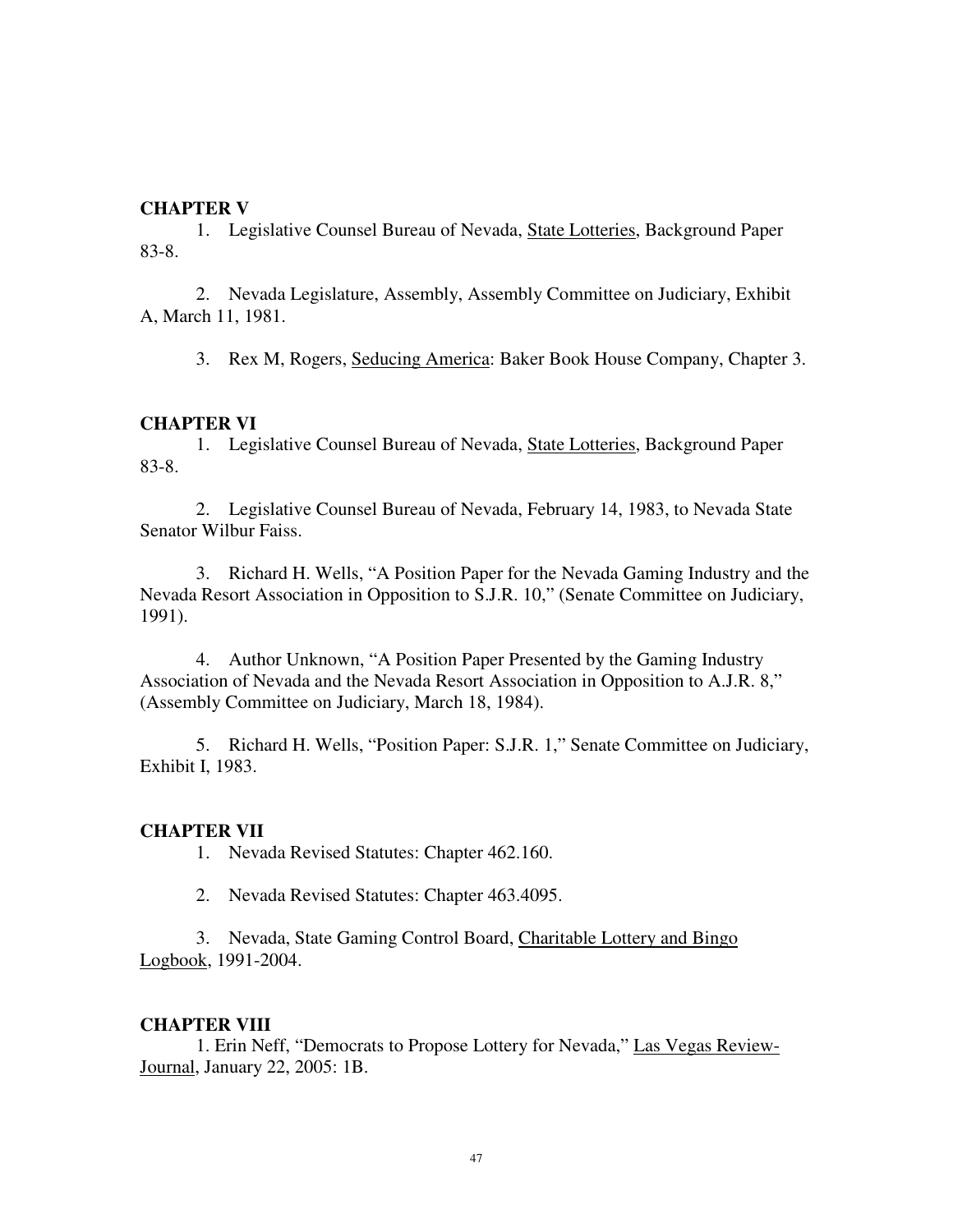2. Ed Vogel, "Lottery Opinion Sought," Las Vegas Review-Journal, February 15, 2005: 8B.

 3. Howard Stutz, "State Lottery Faces Usual Obstacles," Las Vegas Review-Journal, January 27, 2005: 1A.

# **CHAPTER IX**

1. Enforcement Agent, Nevada State Gaming Control Board, telephone interview, Las Vegas, Nevada, March 10, 2005.

 2. Enforcement Agent, Nevada State Gaming Control Board, telephone interview, Las Vegas, Nevada, March 17, 2005.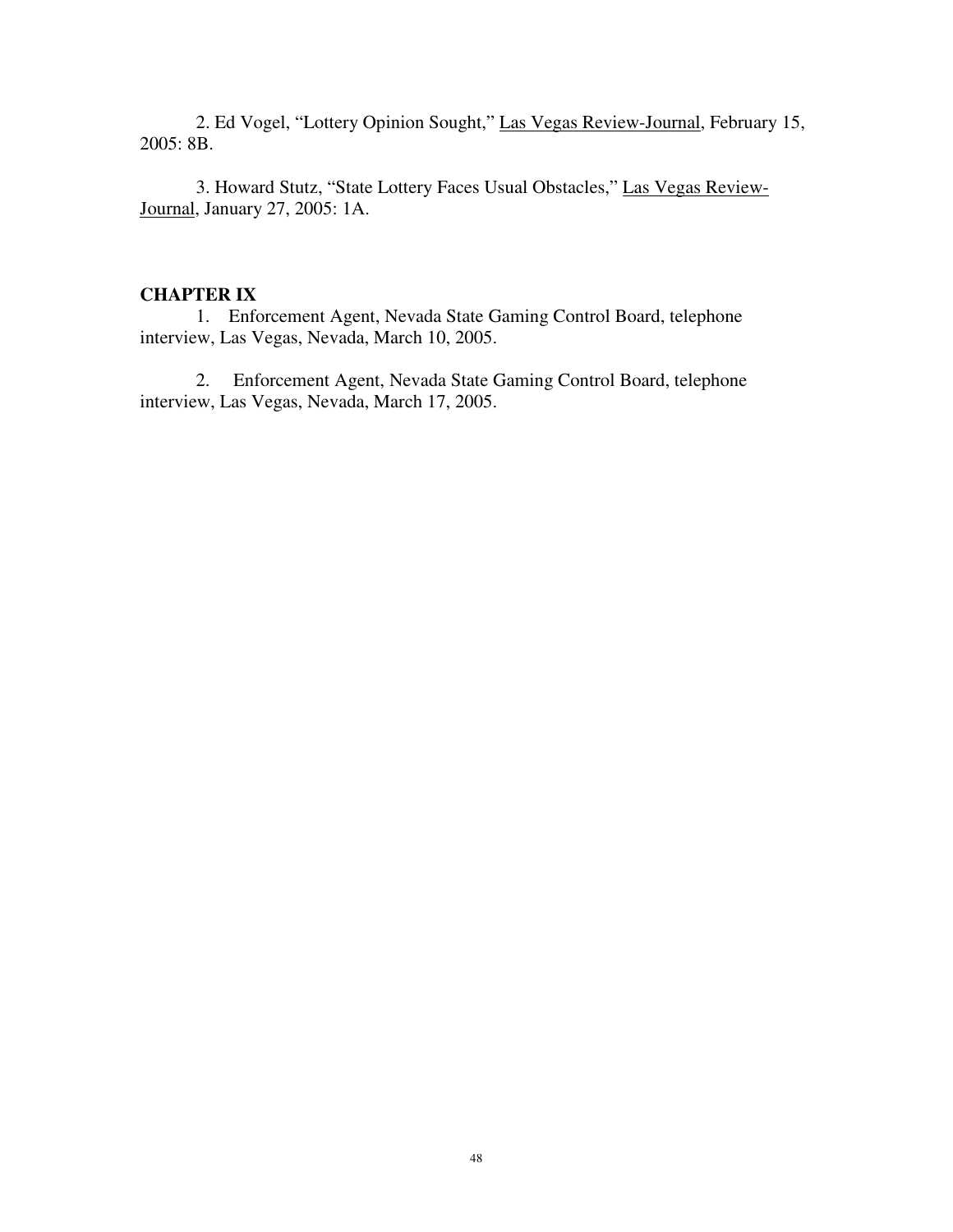# **REFERENCES**

- Author Unknown. "A Position Paper Presented by the Gaming Industry Association of Nevada and the Nevada Resort Association in Opposition to A.J.R. 8." Assembly Committee on Judiciary. March 18, 1984.
- Author Unknown. November 4, 1968. "Laxalt Reiterates Anti-Lottery Stand." Las Vegas Sun: 2.
- Author Unknown. November 7, 1990. "Election '90." Las Vegas Review-Journal: 2B.
- Neff, Erin. January 22, 2005. "Democrats to Propose Lottery for Nevada." Las Vegas Review-Journal: 1B.
- Enforcement Agent. Nevada State Gaming Control Board. Interview. February 23, 2005.
- Enforcement Agent. Nevada State Gaming Control Board. Interview. March 10, 2005.
- Enforcement Agent. Nevada State Gaming Control Board. Interview. March 19, 2005.
- Nevada. 1983. Legislative Counsel Bureau. State Lotteries. Background Paper 83-8.
- Nevada. 1983. Legislative Counsel Bureau to Nevada State Senator Wilbur Faiss.
- Nevada. 2005. Legislative Counsel Bureau. Legislation Pertaining to Lotteries by the Nevada Legislature, 1975 to 2003.
- Nevada Revised Statutes: Chapter 462.
- Nevada Revised Statutes: Chapter 463.
- Nevada. Secretary of State. Official Returns of the General Election of 1968.
- Nevada. Secretary of State. Official Returns of the General Election of 1990.
- Nevada. State Assembly. Assembly Committee on Judiciary. March 11, 1981. Exhibit A.
- Nevada. State Assembly. Assembly Committee on Judiciary. 1991. Exhibit 1A.
- Nevada. State Gaming Control Board. Charitable Lottery and Bingo Logbook. 1991-2004.

Rogers, Rex M. 1997. Seducing America. Baker Books: Baker Book House Company.